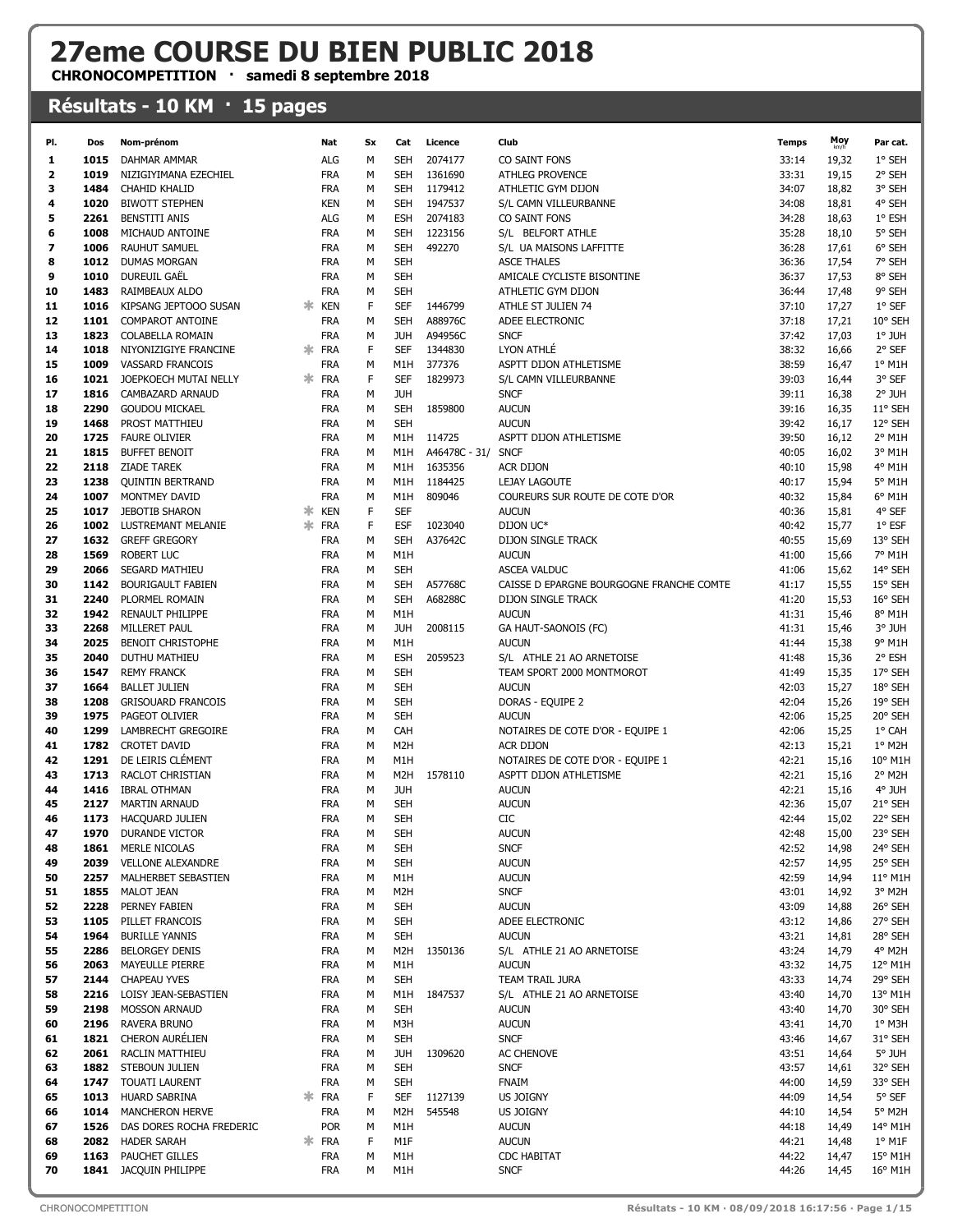| PI.        | Dos          | Nom-prénom                                  |    | Nat                      | Sx     | Cat                                  | Licence | Club                                     | <b>Temps</b>   | Moy            | Par cat.                     |
|------------|--------------|---------------------------------------------|----|--------------------------|--------|--------------------------------------|---------|------------------------------------------|----------------|----------------|------------------------------|
| 71         | 1634         | <b>GUILLEMIN ANTHONY</b>                    |    | <b>FRA</b>               | M      | <b>SEH</b>                           | 2017547 | <b>ACR DIJON</b>                         | 44:30          | 14,43          | 34° SEH                      |
| 72         | 1389         | <b>CHEVROTON OLIVIER</b>                    |    | <b>FRA</b>               | M      | <b>SEH</b>                           |         | <b>AUCUN</b>                             | 44:35          | 14,40          | 35° SEH                      |
| 73         | 1378         | <b>GILLANT BERTRAND</b>                     |    | FRA                      | M      | <b>SEH</b>                           |         | <b>AUCUN</b>                             | 44:37          | 14,39          | 36° SEH                      |
| 74         | 1972         | <b>GAUCHE CYRIL</b>                         |    | <b>FRA</b>               | M      | <b>SEH</b>                           |         | <b>AUCUN</b>                             | 44:49          | 14,33          | 37° SEH                      |
| 75         | 1887         | <b>TREUCHOT HERVÉ</b>                       |    | <b>FRA</b>               | M      | M <sub>2</sub> H                     |         | <b>SNCF</b>                              | 44:53          | 14,30          | $6^{\circ}$ M <sub>2</sub> H |
| 76         | 1895         | <b>BALLOT MAXIME</b>                        |    | <b>FRA</b>               | M      | <b>SEH</b>                           |         | <b>AUCUN</b>                             | 44:54          | 14,30          | 38° SEH                      |
| 77         | 1273         | <b>TERRILLON BENOIT</b>                     |    | <b>FRA</b>               | M      | <b>SEH</b>                           |         | LES PEP CBFC LAICITE                     | 45:07          | 14,23          | 39° SEH                      |
| 78         | 1574         | <b>CHAMPIER SYLVAIN</b>                     |    | <b>FRA</b>               | M      | M1H                                  |         | <b>AUCUN</b>                             | 45:13          | 14,20          | 17° M1H                      |
| 79         | 1683         | <b>CAMUS ARTHUR</b>                         |    | <b>FRA</b>               | M      | CAH                                  | 1974849 | <b>GRAND CHALON ATHLETISME</b>           | 45:19          | 14,17          | 2° CAH                       |
| 80         | 2058         | DUTHU MICHAEL                               |    | <b>FRA</b>               | М      | M1H                                  | A36453C | <b>DIJON TRIATHLON</b>                   | 45:21          | 14,16          | 18° M1H                      |
| 81         | 1338         | <b>BARBE OLIVIER</b>                        |    | <b>FRA</b>               | M      | M1H                                  |         | <b>PARKER</b>                            | 45:22          | 14,15          | 19° M1H                      |
| 82         | 1601         | <b>LECLERC THOMAS</b>                       |    | <b>FRA</b>               | M      | <b>SEH</b>                           |         | <b>AUCUN</b>                             | 45:23          | 14,15          | 40° SEH                      |
| 83         | 1995         | SARADIN CLEMENT                             |    | <b>FRA</b>               | M      | CAH                                  | A93212C | CHENOVE TRIATHLON CLUB                   | 45:24          | 14,14          | 3° CAH                       |
| 84         | 1690         | <b>GAILLARD ADRIEN</b>                      |    | <b>FRA</b>               | M      | <b>SEH</b>                           |         | <b>FNAIM</b>                             | 45:33          | 14,09          | 41° SEH                      |
| 85         | 2270         | SIMON THIBAUT                               |    | <b>FRA</b>               | M      | <b>ESH</b>                           |         | <b>AUCUN</b>                             | 45:42          | 14,05          | 3° ESH                       |
| 86         | 1765         | HUBERT LUDOVIC                              |    | <b>FRA</b>               | M      | <b>SEH</b>                           |         | <b>AUCUN</b>                             | 45:43          | 14,04          | 42° SEH                      |
| 87         | 1409         | <b>GRILLET NOËL</b>                         |    | <b>FRA</b>               | М      | M <sub>2</sub> H                     |         | <b>AUCUN</b>                             | 45:48          | 14,02          | 7° M2H                       |
| 88         | 1465         | <b>BAGUE DIDIER</b>                         |    | <b>FRA</b>               | M      | M3H                                  |         | VAL DE GRAY MARATHON                     | 45:48          | 14,02          | 2° M3H                       |
| 89         | 1340         | <b>CLAIR MAXIME</b>                         |    | <b>FRA</b>               | M      | <b>SEH</b>                           |         | <b>PARKER</b>                            | 45:51          | 14,00          | 43° SEH                      |
| 90         | 1810         | <b>BIOTTEAU PIERRE</b>                      |    | <b>FRA</b>               | M      | <b>SEH</b>                           |         | <b>SNCF</b>                              | 45:54          | 13,99          | 44° SEH                      |
| 91         | 1869         | PIQUET STEFAN                               |    | <b>FRA</b>               | M      | <b>SEH</b>                           |         | <b>SNCF</b>                              | 45:58          | 13,97          | 45° SEH                      |
| 92         | 1953         | DUCHANOY LOIC                               |    | <b>FRA</b>               | M      | M <sub>1</sub> H                     |         | <b>AUCUN</b>                             | 46:04          | 13,94          | 20° M1H                      |
| 93         | 1772         | <b>DESNOYERS LUCIE</b>                      | ж. | <b>FRA</b>               | F      | <b>SEF</b>                           |         | <b>AUCUN</b>                             | 46:11          | 13,90          | 6° SEF                       |
| 94         | 2220         | POMPANON JEAN FRANCOIS                      |    | <b>FRA</b>               | M      | M <sub>2</sub> H                     |         | <b>CYCLING ECO TEAM</b>                  | 46:12          | 13,90          | 8° M2H                       |
| 95         | 1482         | <b>BIONDI AURELIE</b>                       | ∗. | <b>FRA</b>               | F      | <b>SEF</b>                           |         | <b>ATHLETIC GYM</b>                      | 46:14          | 13,89          | 7° SEF                       |
| 96         | 2230         | FROSSARD PHILIPPE                           |    | <b>FRA</b>               | M      | M <sub>1</sub> H                     |         | <b>AUCUN</b>                             | 46:15          | 13,88          | 21° M1H                      |
| 97         | 2233         | <b>FOUGERE ROMUALD</b>                      |    | <b>FRA</b>               | M      | <b>SEH</b>                           |         | <b>AUCUN</b>                             | 46:16          | 13,88          | 46° SEH                      |
| 98         | 2191         | PAILLARD HERVÉ                              |    | <b>FRA</b>               | M      | <b>SEH</b>                           |         | <b>AUCUN</b>                             | 46:17          | 13,87          | 47° SEH                      |
| 99         | 2245         | WEYH ARNAUD                                 |    | <b>FRA</b>               | М      | M1H                                  | 1353727 | S/L DUC ATHLETISME SOMBERNON             | 46:20          | 13,86          | 22° M1H                      |
| 100        | 1610         | <b>RIVES GILLES</b>                         |    | <b>FRA</b>               | M      | M <sub>2</sub> H                     | 1475448 | CLUB ATHLETIQUE DU ROANNAIS*             | 46:20          | 13,86          | 9° M2H                       |
| 101        | 1555         | <b>OLARD ALEXIS</b>                         |    | <b>FRA</b>               | M      | CAH                                  |         | <b>AUCUN</b>                             | 46:20          | 13,86          | 4° CAH                       |
| 102        | 1633         | LOUGSAMI KARIM                              |    | <b>FRA</b>               | M      | <b>SEH</b>                           |         | <b>AUCUN</b>                             | 46:22          | 13,85          | 48° SEH                      |
| 103        | 1233         | <b>HENRY MARC</b>                           |    | <b>FRA</b>               | M      | <b>SEH</b>                           |         | LEJAY LAGOUTE                            | 46:34          | 13,79          | 49° SEH                      |
| 104        | 1554         | DUMONT GIRARD MATTHIEU                      |    | <b>FRA</b>               | M      | M <sub>1</sub> H                     |         | <b>AUCUN</b>                             | 46:35          | 13,78          | 23° M1H                      |
| 105        | 1801         | ARNOUX EMMANUEL                             |    | <b>FRA</b>               | M      | M1H                                  |         | <b>SNCF</b>                              | 46:36          | 13,78          | 24° M1H                      |
| 106        | 2232         | PAIS DE BARROS JEAN-PAUL                    |    | <b>FRA</b>               | М      | M2H                                  |         | RUN'IN VITTEAUX                          | 46:37          | 13,77          | 10° M2H                      |
| 107        | 1001         | ATAMANIUK ALEXANDRA                         | ж. | FRA                      | F      | <b>SEF</b>                           |         | TERRE DE RUNNING QUETIGNY                | 46:39          | 13,76          | 8° SEF                       |
| 108        | 1932         | <b>RICHARD CYRILLE</b>                      |    | <b>FRA</b>               | M      | M1H                                  |         | <b>AUCUN</b>                             | 46:45          | 13,73          | 25° M1H                      |
| 109        | 2101         | <b>BOUMALI KAMEL</b>                        |    | <b>FRA</b>               | M      | M1H                                  | 2032429 | <b>AC TALANT</b>                         | 46:46          | 13,73          | 26° M1H                      |
| 110        | 2015         | LALOUCH MOHAMED                             |    | <b>FRA</b>               | M      | M1H                                  |         | <b>AUCUN</b>                             | 46:47          | 13,72          | 27° M1H                      |
| 111        | 1654         | <b>BOSSU JORIC</b>                          |    | <b>FRA</b>               | M      | <b>JUH</b>                           |         | <b>AUCUN</b>                             | 46:48          | 13,72          | 6° JUH                       |
| 112        | 1623         | <b>VINCENZI PATRICK</b>                     |    | <b>FRA</b>               | M      | M <sub>2</sub> H                     |         | <b>AUCUN</b>                             | 46:49          | 13,71          | 11° M2H                      |
| 113        | 2095         | <b>AVITABILE FRANCK</b>                     |    | <b>FRA</b>               | М      | M <sub>1</sub> H                     |         | <b>AUCUN</b>                             | 46:50          | 13,71          | 28° M1H                      |
| 114        | 1960         | <b>CHARLES PIERRE-EMMANUEL</b>              |    | <b>FRA</b>               | M      | M1H                                  |         | <b>AUCUN</b>                             | 46:52          | 13,70          | 29° M1H                      |
| 115        | 1987<br>2121 | WLODARCZYK MICKAEL<br><b>BOIS ALEXANDRE</b> |    | <b>FRA</b><br><b>FRA</b> | M<br>M | <b>SEH</b><br><b>ESH</b>             |         | <b>AUCUN</b><br><b>AUCUN</b>             | 46:54<br>46:57 | 13,69          | 50° SEH<br>4° ESH            |
| 116        |              |                                             |    |                          |        |                                      |         |                                          |                | 13,67          |                              |
| 117<br>118 | 1529<br>1493 | SUMMO PHILIPPE<br><b>LACORRE DIDIER</b>     |    | <b>FRA</b><br><b>FRA</b> | М<br>M | M <sub>2</sub> H<br>M <sub>2</sub> H |         | <b>AUCUN</b><br><b>AUCUN</b>             | 46:58<br>47:00 | 13,67<br>13,66 | 12° M2H<br>13° M2H           |
| 119        | 1356         | DE CAMPOS AMERICO                           |    | <b>FRA</b>               | М      | M <sub>1</sub> H                     |         | <b>VOIES NAVIGABLES DE FRANCE</b>        | 47:05          | 13,64          | 30° M1H                      |
| 120        | 2287         | <b>BOICHE BENJAMIN</b>                      |    | <b>FRA</b>               | M      | <b>SEH</b>                           |         | FNAIM                                    | 47:10          | 13,61          | 51° SEH                      |
| 121        | 1579         | <b>NICOLAS HERVE</b>                        |    | <b>FRA</b>               | М      | M <sub>2</sub> H                     |         | <b>AUCUN</b>                             | 47:13          | 13,60          | 14° M2H                      |
| 122        | 2041         | PINATON FRÉDÉRIC                            |    | <b>FRA</b>               | М      | M <sub>1</sub> H                     |         | ASPTT DIJON CANOE-KAYAK                  | 47:14          | 13,59          | 31° M1H                      |
| 123        | 1702         | <b>MANGIN PASCAL</b>                        |    | <b>FRA</b>               | М      | M <sub>2</sub> H                     |         | <b>FNAIM</b>                             | 47:14          | 13,59          | 15° M2H                      |
| 124        | 1761         | <b>BUSCHIAZZO FLORENT</b>                   |    | <b>FRA</b>               | М      | <b>SEH</b>                           |         | <b>AUCUN</b>                             | 47:16          | 13,58          | 52° SEH                      |
| 125        | 1181         | MORFU STEPHANE                              |    | <b>FRA</b>               | M      | <b>SEH</b>                           |         | <b>CLEAU</b>                             | 47:18          | 13,57          | 53° SEH                      |
| 126        | 1626         | POL ALAIN                                   |    | <b>FRA</b>               | М      | M3H                                  | A43222C | ROUGEOT BEAUNE TRIATHLON                 | 47:22          | 13,55          | 3° M3H                       |
| 127        | 1302         | AYMONIER CÉDRIC                             |    | <b>FRA</b>               | М      | M <sub>1</sub> H                     |         | NOTAIRES DE COTE D'OR - EQUIPE 2         | 47:23          | 13,55          | 32° M1H                      |
| 128        | 1109         | DRAPIER FREDERIC                            |    | <b>FRA</b>               | М      | <b>SEH</b>                           |         | ALDI - EQUIPE 1                          | 47:26          | 13,53          | 54° SEH                      |
| 129        | 2280         | <b>FISSEUX CLEMENT</b>                      |    | <b>FRA</b>               | М      | <b>ESH</b>                           |         | <b>AUCUN</b>                             | 47:27          | 13,53          | 5° ESH                       |
| 130        |              | 1412 CASTELLA PIERRE                        |    | <b>FRA</b>               | М      | <b>JUH</b>                           | 1563541 | DIJON UC*                                | 47:28          | 13,53          | 7° JUH                       |
| 131        | 2281         | <b>FOURNIER ALEXIS</b>                      |    | <b>FRA</b>               | М      | <b>SEH</b>                           |         | <b>AUCUN</b>                             | 47:31          | 13,51          | 55° SEH                      |
| 132        | 1355         | <b>BOURGOIN LAURENT</b>                     |    | <b>FRA</b>               | М      | M1H                                  | 1837294 | VOIES NAVIGABLES DE FRANCE               | 47:35          | 13,49          | 33° M1H                      |
| 133        | 1377         | <b>MORIN MATHIEU</b>                        |    | <b>FRA</b>               | М      | <b>SEH</b>                           |         | <b>AUCUN</b>                             | 47:36          | 13,49          | 56° SEH                      |
| 134        | 1474         | <b>HERMET DAVID</b>                         |    | <b>FRA</b>               | M      | <b>SEH</b>                           |         | <b>AUCUN</b>                             | 47:36          | 13,49          | 57° SEH                      |
| 135        | 2177         | <b>BAUDHOIN JULIEN</b>                      |    | <b>FRA</b>               | M      | M <sub>1</sub> H                     |         | <b>AUCUN</b>                             | 47:38          | 13,48          | 34° M1H                      |
| 136        | 1977         | <b>CHAPUS LAURENT</b>                       |    | <b>FRA</b>               | М      | <b>SEH</b>                           |         | <b>AUCUN</b>                             | 47:41          | 13,46          | 58° SEH                      |
| 137        | 2074         | MANGOLD MARIE JEANNE                        | ж. | <b>FRA</b>               | F      | <b>ESF</b>                           |         | <b>AUCUN</b>                             | 47:42          | 13,46          | 2° ESF                       |
| 138        | 1998         | THEURET PIERRICK                            |    | <b>FRA</b>               | М      | <b>SEH</b>                           |         | <b>AUCUN</b>                             | 47:42          | 13,46          | 59° SEH                      |
| 139        |              | 2111 BUISSON ROMANE                         | *  | <b>FRA</b>               | F      | <b>SEF</b>                           |         | <b>AUCUN</b>                             | 47:44          | 13,45          | 9° SEF                       |
| 140        | 1143         | <b>BOZOVIC DAVID</b>                        |    | <b>FRA</b>               | M      | <b>SEH</b>                           |         | CAISSE D EPARGNE BOURGOGNE FRANCHE COMTE | 47:44          | 13,45          | 60° SEH                      |
| 141        | 1339         | <b>CIESLIK MARC</b>                         |    | <b>FRA</b>               | M      | M <sub>2</sub> H                     |         | <b>PARKER</b>                            | 47:53          | 13,41          | 16° M2H                      |
| 142        | 2207         | ANOUAR-TOBLER MAEL                          |    | <b>FRA</b>               | М      | <b>SEH</b>                           |         | <b>AUCUN</b>                             | 47:55          | 13,40          | 61° SEH                      |
| 143        | 2254         | <b>HOUPLON HUGO</b>                         |    | <b>FRA</b>               | M      | CAH                                  |         | <b>AUCUN</b>                             | 47:57          | 13,39          | 5° CAH                       |
| 144        | 2243         | PARIS PASCAL                                |    | <b>FRA</b>               | М      | M <sub>1</sub> H                     |         | <b>AUCUN</b>                             | 47:58          | 13,38          | 35° M1H                      |
| 145        | 1113         | PITTET ROMAIN                               |    | <b>FRA</b>               | M      | <b>SEH</b>                           |         | ALDI - EQUIPE 1                          | 48:00          | 13,37          | 62° SEH                      |
| 146        | 1309         | <b>LABREGERE PIERRE</b>                     |    | <b>FRA</b>               | М      | <b>SEH</b>                           |         | NOTAIRES DE COTE D'OR - EQUIPE 2         | 48:04          | 13,36          | 63° SEH                      |
| 147        |              | 2092 KERNIN FRÉDÉRIC                        |    | <b>FRA</b>               | М      | M <sub>1</sub> H                     |         | OLYMPIQUE DE MARSEILLE                   | 48:13          | 13,31          | 36° M1H                      |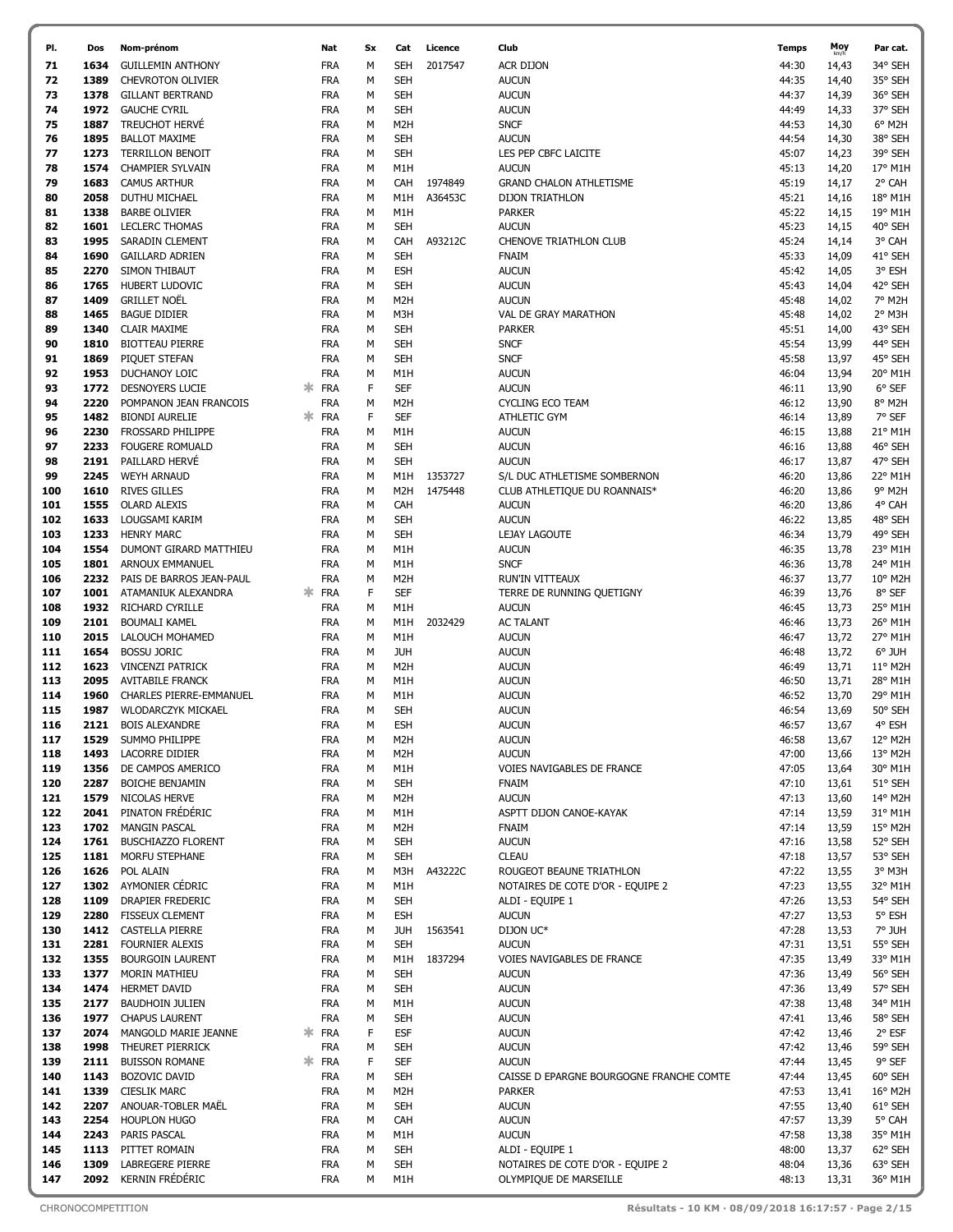| PI.        | Dos          | Nom-prénom                                       |    | Nat                      | Sx     | Cat                      | Licence           | Club                                     | <b>Temps</b>   | Moy            | Par cat.           |
|------------|--------------|--------------------------------------------------|----|--------------------------|--------|--------------------------|-------------------|------------------------------------------|----------------|----------------|--------------------|
| 148        | 1311         | LEVRAY DIDIER                                    |    | <b>FRA</b>               | M      | M <sub>2</sub> H         |                   | NOTAIRES DE COTE D'OR - EQUIPE 2         | 48:14          | 13,31          | 17° M2H            |
| 149        | 1148         | <b>MOUGIN MARC</b>                               |    | <b>FRA</b>               | M      | <b>SEH</b>               |                   | CAISSE D EPARGNE BOURGOGNE FRANCHE COMTE | 48:20          | 13,28          | 64° SEH            |
| 150        | 2060         | MOUBARAK YOUSSEF                                 |    | <b>FRA</b>               | M      | <b>SEH</b>               |                   | <b>AUCUN</b>                             | 48:24          | 13,26          | 65° SEH            |
| 151        | 1342         | <b>LAMBERT OLIVIER</b>                           |    | <b>FRA</b>               | M      | M <sub>2</sub> H         |                   | <b>PARKER</b>                            | 48:26          | 13,26          | 18° M2H            |
| 152        | 2106         | <b>TOUBOUL MICHEL</b>                            |    | <b>FRA</b>               | M      | M3H                      |                   | <b>AUCUN</b>                             | 48:29          | 13,24          | 4° M3H             |
| 153        | 1789         | MAISONNET JULIEN                                 |    | <b>FRA</b>               | M      | <b>SEH</b>               |                   | NEGOCIAL FINANCE                         | 48:30          | 13,24          | 66° SEH            |
| 154        | 1333         | <b>MUGNY LAURENT</b>                             |    | <b>FRA</b>               | M      | <b>SEH</b>               |                   | ORVITIS                                  | 48:33          | 13,22          | 67° SEH            |
| 155        | 1358         | <b>FARGERE JEROME</b>                            |    | <b>FRA</b>               | M      | M1H                      |                   | VOIES NAVIGABLES DE FRANCE               | 48:33          | 13,22          | 37° M1H            |
| 156        | 1011         | POMPANON MARGOT                                  | ж. | <b>FRA</b>               | F      | <b>ESF</b>               |                   | <b>AUCUN</b>                             | 48:39          | 13,20          | 3° ESF             |
| 157        | 2278         | DE BONIS HADRIEN                                 |    | <b>FRA</b>               | М      | <b>SEH</b>               |                   | <b>AUCUN</b>                             | 48:39          | 13,20          | 68° SEH            |
| 158        | 1576         | SELLIER JEROME                                   |    | <b>FRA</b>               | M      | M1H                      | A36386C0040       | <b>DIJON TRIATHLON</b>                   | 48:40          | 13,19          | 38° M1H            |
| 159        | 1999         | <b>CHANIER NOEMIE</b>                            |    | <b>FRA</b>               | F      | <b>SEF</b>               |                   | <b>AUCUN</b>                             | 48:44          | 13,17          | 10° SEF            |
| 160        | 1463         | DUBARD JEAN-CHRISTOPHE                           |    | <b>FRA</b>               | M      | M2H                      | 1557120           | <b>ACR DIJON</b>                         | 48:47          | 13,16          | 19° M2H            |
| 161        | 2048         | ZAROUALA ALI                                     |    | <b>FRA</b>               | M      | M <sub>2</sub> H         | 1546132           | AJ AUXERRE SECTION MARATHON              | 48:48          | 13,16          | 20° M2H            |
| 162        | 1994         | SARADIN FRANÇOIS                                 |    | <b>FRA</b>               | M      | M1H                      | B04895C           | CHENOVE TRIATHLON CLUB                   | 48:51          | 13,14          | 39° M1H            |
| 163        | 1108         | <b>CANONNE XAVIER</b>                            |    | <b>FRA</b>               | M      | <b>SEH</b>               |                   | ALDI - EQUIPE 1                          | 48:52          | 13,14          | 69° SEH            |
| 164        | 1498         | BOISSELLIER JULIEN                               |    | <b>FRA</b>               | M      | <b>SEH</b>               |                   | <b>AUCUN</b>                             | 48:53          | 13,13          | 70° SEH            |
| 165        | 1005         | ROBERT INGRID                                    | ж. | <b>FRA</b>               | F      | M1F                      |                   | <b>AUCUN</b>                             | 48:53          | 13,13          | 2° M1F             |
| 166        | 1003         | <b>BOUTRELLE CAMILLE</b>                         | ж. | <b>FRA</b>               | F      | <b>ESF</b>               |                   | ATHLETIC GYM DIJON                       | 49:04          | 13,08          | 4° ESF             |
| 167        | 1649         | SEVERIN DAVID                                    |    | <b>FRA</b>               | М      | M1H                      |                   | <b>AUCUN</b>                             | 49:04          | 13,08          | 40° M1H            |
| 168        | 1814         | <b>BRIFFAUT CÉDRIC</b>                           |    | <b>FRA</b>               | M      | M1H                      | A85820C K2:K SNCF |                                          | 49:04          | 13,08          | 41° M1H            |
| 169        | 1347         | <b>FIEVE HUGO</b>                                |    | <b>FRA</b>               | M      | <b>SEH</b>               |                   | <b>PROTEOR</b>                           | 49:07          | 13,07          | 71° SEH            |
| 170        | 1449         | DROUHIN ALEXANDRE                                |    | <b>FRA</b>               | M      | <b>SEH</b>               | 851815224         | <b>ASFR THURY</b>                        | 49:07          | 13,07          | 72° SEH            |
| 171        | 1648         | PICHON LUC                                       |    | <b>FRA</b>               | M      | M1H                      |                   | <b>AUCUN</b>                             | 49:09          | 13,06          | 42° M1H            |
| 172        | 2262         | CHOUKRANE EMILIE                                 | ж. | <b>FRA</b>               | F      | <b>SEF</b>               | 1965899           | <b>CAMN</b>                              | 49:09          | 13,06          | 11° SEF            |
| 173        | 1912         | ANDRE SEBASTIEN                                  |    | <b>FRA</b>               | M      | M1H                      |                   | <b>AUCUN</b>                             | 49:11          | 13,05          | 43° M1H            |
| 174        | 2044         | LEGUY JÉRÉMY                                     |    | <b>FRA</b>               | M      | <b>SEH</b>               |                   | RUN'IN VITTEAUX                          | 49:12          | 13,05          | 73° SEH            |
| 175        | 1889         | <b>CATAK EROL</b>                                |    | <b>FRA</b>               | M      | <b>SEH</b>               |                   | NEGOCIAL FINANCE                         | 49:12          | 13,05          | 74° SEH            |
| 176        | 1923         | <b>BOUJON BRUNO</b>                              |    | <b>FRA</b>               | M      | M3H                      |                   | <b>CAC 39</b>                            | 49:27          | 12,98          | 5° M3H             |
| 177        | 2273         | ROUSSEL DAVID                                    |    | <b>FRA</b>               | M      | M1H                      |                   | <b>ACRAUX</b>                            | 49:28          | 12,98          | 44° M1H            |
| 178        | 1471         | <b>CROTET FLORENT</b>                            |    | <b>FRA</b>               | M      | M2H                      |                   | <b>AUCUN</b>                             | 49:32          | 12,96          | 21° M2H            |
| 179        | 1835         | FRANJAUD ALEX                                    |    | <b>FRA</b>               | M      | M <sub>2</sub> H         |                   | <b>SNCF</b>                              | 49:33          | 12,96          | 22° M2H            |
| 180        | 1636         | RAPINI UGO                                       |    | <b>FRA</b>               | M      | <b>ESH</b>               |                   | <b>AUCUN</b>                             | 49:33          | 12,96          | 6° ESH<br>75° SEH  |
| 181        | 1731<br>1736 | <b>CABARET GEORGES</b>                           |    | <b>FRA</b>               | M<br>M | <b>SEH</b>               |                   | <b>FNAIM</b>                             | 49:33<br>49:40 | 12,96          | 45° M1H            |
| 182<br>183 | 1470         | QUERIC JEROME<br>HUET RÉMI                       |    | <b>FRA</b><br><b>FRA</b> | M      | M1H<br>CAH               |                   | <b>FNAIM</b><br><b>AUCUN</b>             | 49:42          | 12,93<br>12,92 | 6° CAH             |
| 184        | 1501         | DESCLERC JEAN-CHRISTOPHE                         |    | <b>FRA</b>               | M      | M <sub>2</sub> H         |                   | <b>AUCUN</b>                             | 49:45          | 12,90          | 23° M2H            |
| 185        | 2151         | PERRIN PHILIPPE                                  |    | <b>FRA</b>               | М      | M3H                      |                   | <b>AUCUN</b>                             | 49:45          | 12,90          | $6^{\circ}$ M3H    |
| 186        |              | 2112 CASES ANTHONY                               |    | <b>FRA</b>               | M      | <b>SEH</b>               |                   | <b>AUCUN</b>                             | 49:48          | 12,89          | 76° SEH            |
| 187        | 1740         | <b>VILLAIN ERIC</b>                              |    | <b>FRA</b>               | M      | M1H                      |                   | <b>FNAIM</b>                             | 49:50          | 12,88          | 46° M1H            |
| 188        | 1324         | DA PONT ANTHONY                                  |    | <b>FRA</b>               | M      | <b>SEH</b>               |                   | ORVITIS                                  | 49:50          | 12,88          | 77° SEH            |
| 189        | 1387         | PIMIENTA DAVID                                   |    | <b>FRA</b>               | M      | M1H                      |                   | <b>AUCUN</b>                             | 49:51          | 12,88          | 47° M1H            |
| 190        | 1390         | <b>AMICHI PATRICK</b>                            |    | <b>FRA</b>               | M      | M2H                      |                   | <b>AUCUN</b>                             | 49:52          | 12,87          | 24° M2H            |
| 191        | 2269         | <b>FLEURY MARC</b>                               |    | <b>FRA</b>               | М      | M <sub>2</sub> H         |                   | <b>AUCUN</b>                             | 49:52          | 12,87          | 25° M2H            |
| 192        | 1431         | SAUVAGEOT BERNARD                                |    | <b>FRA</b>               | M      | M4H                      | 805998            | ASPTT DIJON ATHLETISME                   | 49:53          | 12,87          | $1°$ M4H           |
| 193        | 2190         | <b>GROSPERRIN GILLES</b>                         |    | <b>FRA</b>               | М      | M <sub>2</sub> H         |                   | <b>PCTD</b>                              | 49:54          | 12,87          | 26° M2H            |
| 194        | 2034         | <b>CHAPEL MATHIEU</b>                            |    | <b>FRA</b>               | М      | <b>SEH</b>               |                   | <b>AUCUN</b>                             | 49:55          | 12,86          | 78° SEH            |
| 195        | 2276         | <b>GAILLARD GILLES</b>                           |    | <b>FRA</b>               | М      | M1H                      |                   | <b>AUCUN</b>                             | 49:56          | 12,86          | 48° M1H            |
| 196        | 2158         | <b>COHU YANNICK</b>                              |    | FRA                      | М      | M1H                      |                   | <b>AUCUN</b>                             | 49:58          | 12,85          | 49° M1H            |
| 197        | 1938         | DJEMALI HAKIM                                    |    | <b>FRA</b>               | M      | M1H                      |                   | <b>AUCUN</b>                             | 50:01          | 12,84          | 50° M1H            |
| 198        | 1330         | LEGRAND MICKAËL                                  |    | <b>FRA</b>               | M      | M <sub>1</sub> H         |                   | <b>ORVITIS</b>                           | 50:04          | 12,82          | 51° M1H            |
| 199        | 1628         | CIDDA JEREMIE                                    |    | <b>FRA</b>               | М      | <b>SEH</b>               |                   | <b>AUCUN</b>                             | 50:04          | 12,82          | 79° SEH            |
| 200        | 1867         | PEREZ VINCENT                                    |    | <b>FRA</b>               | M      | <b>SEH</b>               |                   | <b>SNCF</b>                              | 50:06          | 12,81          | 80° SEH            |
| 201        | 2065         | DAVIGO JEAN-LUC                                  |    | <b>FRA</b>               | M      | M <sub>2</sub> H         |                   | <b>AUCUN</b>                             | 50:08          | 12,81          | 27° M2H            |
| 202        | 2236         | LIEBE DENIS                                      |    | <b>FRA</b>               | M      | M1H                      |                   | <b>AUCUN</b>                             | 50:14          | 12,78          | 52° M1H            |
| 203        | 2062         | RACLIN PHILIPPE                                  |    | <b>FRA</b>               | M      | M1H                      |                   | <b>AUCUN</b>                             | 50:14          | 12,78          | 53° M1H            |
| 204        | 1637         | <b>RAPINI LAURENT</b>                            |    | <b>FRA</b>               | М      | M <sub>2</sub> H         |                   | <b>AUCUN</b>                             | 50:20          | 12,75          | 28° M2H            |
| 205        | 1917         | SOULIER JEREMY                                   |    | <b>FRA</b>               | M      | <b>SEH</b>               |                   | <b>AUCUN</b>                             | 50:20          | 12,75          | 81° SEH            |
| 206        | 1381         | <b>CLOUPEAU ANTHONY</b>                          |    | <b>FRA</b>               | М      | <b>ESH</b>               |                   | <b>AUCUN</b>                             | 50:21          | 12,75          | 7° ESH             |
| 207        | 1239         | ROSAIN ROMUALD                                   |    | <b>FRA</b>               | M      | M <sub>1</sub> H         |                   | LEJAY LAGOUTE                            | 50:23          | 12,74          | 54° M1H            |
| 208        | 1229         | <b>BORSATO NICOLAS</b>                           |    | <b>FRA</b>               | M      | M1H                      |                   | LEJAY LAGOUTE                            | 50:24          | 12,74          | 55° M1H            |
| 209        | 2275         | <b>ESCLAVY ALEXANDRE</b>                         |    | <b>FRA</b>               | М      | <b>SEH</b>               |                   | <b>AUCUN</b>                             | 50:26          | 12,73          | 82° SEH            |
| 210<br>211 | 1826<br>1403 | <b>CRENIAUT BAPTISTE</b><br><b>MARTIN JULIEN</b> |    | <b>FRA</b><br><b>FRA</b> | М<br>М | <b>SEH</b><br><b>SEH</b> |                   | <b>SNCF</b><br><b>AUCUN</b>              | 50:29<br>50:30 | 12,72<br>12,71 | 83° SEH<br>84° SEH |
| 212        | 1829         | DEGAND JORIS                                     |    | <b>FRA</b>               | M      | CAH                      |                   | <b>SNCF</b>                              | 50:31          | 12,71          | 7° CAH             |
| 213        | 1200         | <b>KACHIN SAMIR</b>                              |    | <b>FRA</b>               | M      | <b>SEH</b>               |                   | DORAS - EQUIPE 1                         | 50:38          | 12,68          | 85° SEH            |
| 214        | 1939         | ALBAYRAK MUSTAFA                                 |    | <b>FRA</b>               | М      | M <sub>1</sub> H         |                   | <b>AUCUN</b>                             | 50:39          | 12,68          | 56° M1H            |
| 215        | 1792         | <b>BEVING CHRISTOPHE</b>                         |    | <b>FRA</b>               | M      | M1H                      |                   | <b>AUCUN</b>                             | 50:44          | 12,65          | 57° M1H            |
| 216        | 1868         | PERNOT BENOIT                                    |    | <b>FRA</b>               | М      | M <sub>1</sub> H         |                   | <b>SNCF</b>                              | 50:45          | 12,65          | 58° M1H            |
| 217        | 2203         | JACQUET CLARA                                    | ж. | <b>FRA</b>               | F      | <b>ESF</b>               | 1289038           | DIJON UC*                                | 50:45          | 12,65          | 5° ESF             |
| 218        | 1997         | FEURTEY VINCENT                                  |    | <b>FRA</b>               | М      | <b>SEH</b>               |                   | LES COUREURS DU DIMANCHE                 | 50:49          | 12,63          | 86° SEH            |
| 219        | 1831         | DI MARCO DANYEL                                  |    | <b>FRA</b>               | М      | <b>SEH</b>               |                   | <b>SNCF</b>                              | 50:54          | 12,61          | 87° SEH            |
| 220        | 2222         | LE BAIL CLÉMENT                                  |    | <b>FRA</b>               | М      | <b>SEH</b>               |                   | <b>AUCUN</b>                             | 50:55          | 12,61          | 88° SEH            |
| 221        | 2126         | <b>VILLEGAS PERRINE</b>                          | ∗. | FRA                      | F      | <b>ESF</b>               |                   | <b>AUCUN</b>                             | 51:00          | 12,59          | 6° ESF             |
| 222        | 1825         | <b>COULOT PAULINE</b>                            | ∗. | <b>FRA</b>               | F      | <b>SEF</b>               |                   | <b>SNCF</b>                              | 51:07          | 12,56          | 12° SEF            |
| 223        | 1854         | MAILLARD SYLVAIN                                 |    | <b>FRA</b>               | М      | M <sub>2</sub> H         |                   | <b>SNCF</b>                              | 51:07          | 12,56          | 29° M2H            |
| 224        | 2141         | TREUILLET CHRISTOPHE                             |    | <b>FRA</b>               | М      | M2H                      |                   | <b>ESSILOR</b>                           | 51:09          | 12,55          | 30° M2H            |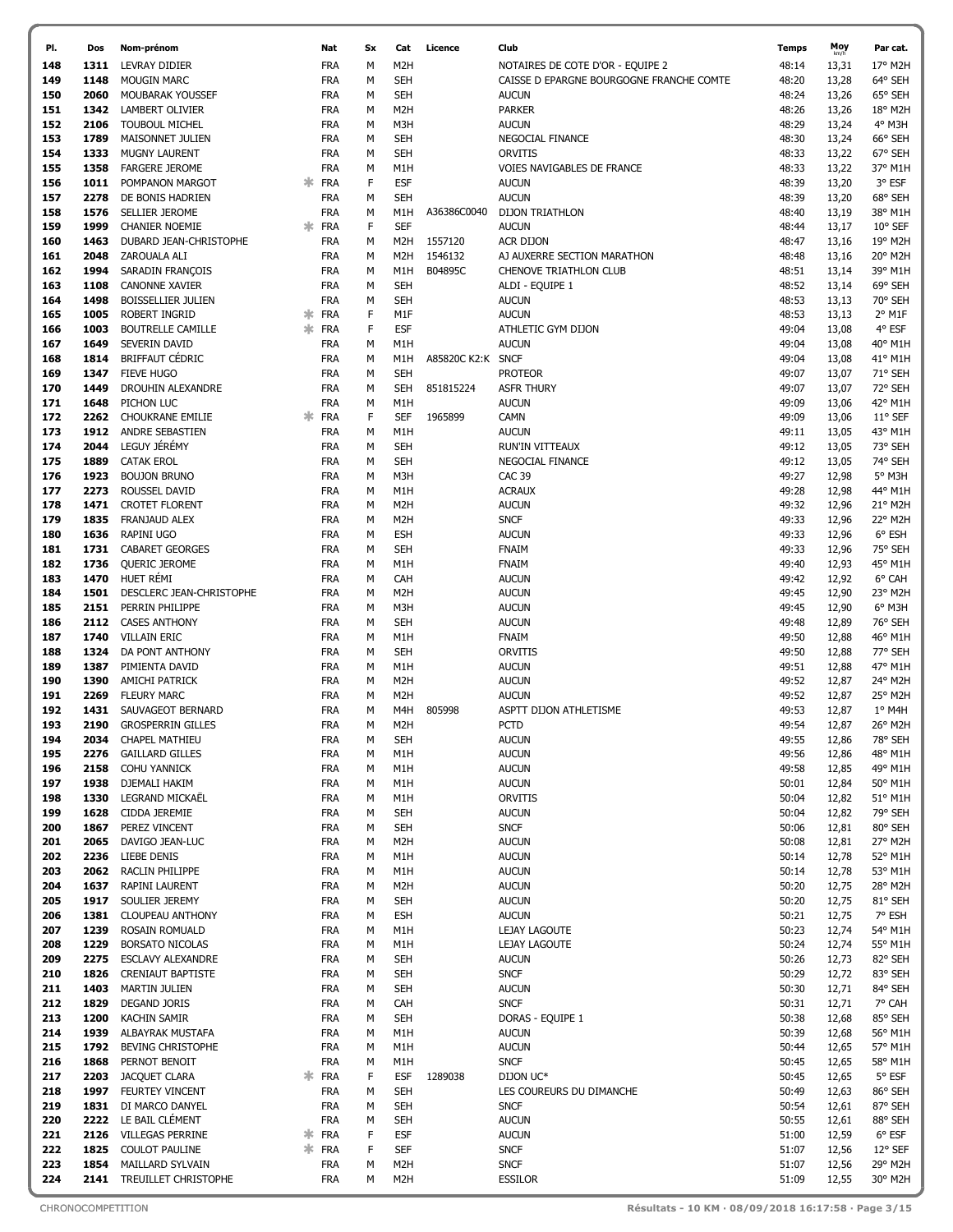| PI.        | Dos          | Nom-prénom                                         |    | Nat                      | Sx     | Cat                            | Licence      | Club                                        | <b>Temps</b>   | Moy            | Par cat.                     |
|------------|--------------|----------------------------------------------------|----|--------------------------|--------|--------------------------------|--------------|---------------------------------------------|----------------|----------------|------------------------------|
| 225        | 2142         | <b>TREUILLET MANON</b>                             |    | FRA                      | F      | <b>SEF</b>                     |              | <b>AUCUN</b>                                | 51:09          | 12,55          | 13° SEF                      |
| 226        | 1160         | <b>GENIN ROMUALD</b>                               |    | <b>FRA</b>               | М      | <b>SEH</b>                     |              | <b>CDC HABITAT</b>                          | 51:09          | 12,55          | 89° SEH                      |
| 227        | 1150         | BERNARDOT VIVIEN                                   |    | <b>FRA</b>               | М      | <b>SEH</b>                     |              | CARREFOUR DIJON TOISON D'OR                 | 51:11          | 12,54          | 90° SEH                      |
| 228        | 1532         | MARTIRE FLORIAN                                    |    | <b>FRA</b>               | M      | <b>SEH</b>                     |              | <b>AUCUN</b>                                | 51:12          | 12,54          | 91° SEH                      |
| 229        | 1426         | <b>GAUTHIER MANU</b>                               |    | <b>FRA</b>               | M      | M1H                            |              | <b>AUCUN</b>                                | 51:13          | 12,53          | 59° M1H                      |
| 230        | 1804         | <b>BASSAND PHILIPPE</b>                            |    | <b>FRA</b>               | М      | M3H                            |              | <b>SNCF</b>                                 | 51:13          | 12,53          | 7° M3H                       |
| 231        | 1940         | <b>CELERIER JEAN-MAX</b>                           |    | <b>FRA</b>               | М      | M <sub>2</sub> H               |              | <b>AUCUN</b>                                | 51:15          | 12,53          | 31° M2H                      |
| 232        | 1833         | DUPALUT WILLY                                      |    | <b>FRA</b>               | М      | M1H                            |              | <b>SNCF</b>                                 | 51:16          | 12,52          | 60° M1H                      |
| 233        | 1135         | MACCHI FABIO                                       |    | <b>FRA</b>               | M      | M1H                            |              | AMPLIFON                                    | 51:16          | 12,52          | 61° M1H                      |
| 234<br>235 | 1989<br>1462 | VALLADONT BENJAMIN<br><b>GUEUGNON DENIS</b>        |    | <b>FRA</b><br><b>FRA</b> | M<br>М | <b>SEH</b><br>M1H              |              | <b>AUCUN</b><br><b>AUCUN</b>                | 51:17<br>51:18 | 12,52<br>12,51 | 92° SEH<br>62° M1H           |
| 236        | 1538         | <b>VIEL FLORENT</b>                                |    | <b>FRA</b>               | M      | M <sub>1</sub> H               |              | <b>AUCUN</b>                                | 51:19          | 12,51          | 63° M1H                      |
| 237        | 1149         | NAVARRO JEAN FRANCOIS                              |    | <b>FRA</b>               | M      | M <sub>2</sub> H               |              | CAISSE D EPARGNE BOURGOGNE FRANCHE COMTE    | 51:20          | 12,51          | 32° M2H                      |
| 238        | 1631         | <b>DURAND JOHAN</b>                                |    | <b>FRA</b>               | M      | <b>SEH</b>                     |              | <b>AUCUN</b>                                | 51:22          | 12,50          | 93° SEH                      |
| 239        | 2137         | <b>HERNANDEZ CARLOS</b>                            |    | <b>FRA</b>               | М      | M1H                            |              | <b>AUCUN</b>                                | 51:22          | 12,50          | 64° M1H                      |
| 240        | 2229         | LACORDAIRE KILIEN                                  |    | <b>FRA</b>               | М      | <b>ESH</b>                     |              | <b>AUCUN</b>                                | 51:23          | 12,49          | 8° ESH                       |
| 241        | 1872         | POUILLET VINCENT                                   |    | <b>FRA</b>               | M      | M1H                            |              | <b>SNCF</b>                                 | 51:24          | 12,49          | 65° M1H                      |
| 242        | 2218         | MOREL NICOLAS                                      |    | <b>FRA</b>               | M      | <b>SEH</b>                     |              | <b>AUCUN</b>                                | 51:32          | 12,46          | 94° SEH                      |
| 243        | 1615         | PUGEAUT ERIC                                       |    | <b>FRA</b>               | M      | M <sub>2</sub> H               |              | <b>AJVN</b>                                 | 51:33          | 12,45          | 33° M2H                      |
| 244        | 1397         | SPERANZA ENZO                                      |    | <b>FRA</b>               | M      | <b>ESH</b>                     |              | <b>AUCUN</b>                                | 51:33          | 12,45          | 9° ESH                       |
| 245        | 1383         | DUTOYA FRANCOIS-XAVIER                             |    | <b>FRA</b>               | М      | M1H                            |              | <b>AUCUN</b>                                | 51:34          | 12,45          | 66° M1H                      |
| 246<br>247 | 1406<br>2176 | <b>CHEVALIER HUBERT</b><br><b>FOURRIER BASTIEN</b> |    | <b>FRA</b><br><b>FRA</b> | M<br>M | M2H<br>CAH                     | A92307C      | <b>AUCUN</b><br><b>DIJON TRIATHLON</b>      | 51:38<br>51:38 | 12,43<br>12,43 | 34° M2H<br>8° CAH            |
| 248        | 1432         | <b>CACHON RÉMY</b>                                 |    | <b>FRA</b>               | M      | M <sub>2</sub> H               | A36915C0040  | CHENOVE TRIATHLON CLUB                      | 51:50          | 12,39          | 35° M2H                      |
| 249        | 2271         | <b>RAES MAXIME</b>                                 |    | <b>FRA</b>               | M      | <b>ESH</b>                     |              | <b>AUCUN</b>                                | 51:52          | 12,38          | 10° ESH                      |
| 250        | 2217         | <b>BROCHIN JEAN-MARC</b>                           |    | <b>FRA</b>               | M      | M2H                            |              | <b>AUCUN</b>                                | 51:52          | 12,38          | 36° M2H                      |
| 251        | 2160         | <b>GAUGRY ADRIEN</b>                               |    | <b>FRA</b>               | M      | <b>SEH</b>                     |              | <b>AUCUN</b>                                | 51:54          | 12,37          | 95° SEH                      |
| 252        | 1530         | PAPEZ NICOLAS                                      |    | <b>FRA</b>               | M      | <b>SEH</b>                     |              | <b>AUCUN</b>                                | 51:55          | 12,37          | 96° SEH                      |
| 253        | 2185         | <b>WOLFF HERVE</b>                                 |    | <b>FRA</b>               | М      | M2H                            |              | <b>AUCUN</b>                                | 51:56          | 12,36          | 37° M2H                      |
| 254        | 1546         | MAGUER JEAN CLAUDE                                 |    | <b>FRA</b>               | M      | M4H                            | 1000143      | ACR DIJON                                   | 51:56          | 12,36          | 2° M4H                       |
| 255        | 2248         | <b>BORDES CLEMENT</b>                              |    | <b>FRA</b>               | M      | <b>SEH</b>                     |              | <b>AUCUN</b>                                | 51:59          | 12,35          | 97° SEH                      |
| 256        | 1567         | <b>BASTIEN MARIE-AGNES</b>                         |    | <b>FRA</b>               | F      | M1F                            |              | <b>AUCUN</b>                                | 51:59          | 12,35          | 3° M1F                       |
| 257        | 1790         | JACQUES QUENTIN                                    |    | <b>FRA</b>               | M      | <b>SEH</b>                     |              | <b>AUCUN</b>                                | 52:02          | 12,34          | 98° SEH                      |
| 258<br>259 | 1158<br>1477 | LEFEVRE FRANCOIS<br><b>GOUX MICHEL</b>             |    | <b>FRA</b><br><b>FRA</b> | М<br>M | M1H<br>M <sub>2</sub> H        |              | CARREFOUR DIJON TOISON D'OR<br><b>AUCUN</b> | 52:03<br>52:06 | 12,33<br>12,32 | 67° M1H<br>38° M2H           |
| 260        | 1686         | <b>CLERE CHRISTINE</b>                             |    | <b>FRA</b>               | F      | M <sub>2F</sub>                | 664777       | ASPTT DIJON ATHLETISME                      | 52:08          | 12,31          | 1° M2F                       |
| 261        | 1892         | CHAUMARD SEBASTIEN                                 |    | <b>FRA</b>               | М      | M1H                            |              | NEGOCIAL FINANCE                            | 52:11          | 12,30          | 68° M1H                      |
| 262        | 2091         | QUINTARD DIDIER                                    |    | <b>FRA</b>               | M      | M1H                            |              | <b>AUCUN</b>                                | 52:12          | 12,30          | 69° M1H                      |
| 263        | 1114         | HELIE JOLY FLORENT                                 |    | <b>FRA</b>               | М      | <b>SEH</b>                     |              | ALDI - EQUIPE 1                             | 52:19          | 12,27          | 99° SEH                      |
| 264        | 1584         | <b>FAVRE SEBASTIEN</b>                             |    | <b>FRA</b>               | М      | M1H                            |              | <b>AUCUN</b>                                | 52:23          | 12,26          | 70° M1H                      |
| 265        | 1786         | <b>MUSARD GILLES</b>                               |    | <b>FRA</b>               | М      | M2H                            |              | <b>AUCUN</b>                                | 52:26          | 12,24          | 39° M2H                      |
| 266        | 1536         | RENAULT LAETITIA                                   | ж. | <b>FRA</b>               | F      | M1F                            | 1852956      | S/L A. SPORTIVE GUERIGNY-URZY               | 52:26          | 12,24          | 4° M1F                       |
| 267        | 1004         | PACOT LUCIE                                        | ж. | <b>FRA</b>               | F      | <b>JUF</b>                     |              | <b>AUCUN</b>                                | 52:34          | 12,21          | $1°$ JUF                     |
| 268        | 1261         | DUPLESSY ROMUALD                                   |    | <b>FRA</b>               | М      | M1H                            |              | LES PEP CBFC LAICITE                        | 52:36          | 12,21          | 71° M1H                      |
| 269<br>270 | 2239<br>1436 | FRANZI ERIC<br><b>BABILLOTTE FABRICE</b>           |    | <b>FRA</b><br><b>FRA</b> | M<br>M | <b>SEH</b><br>M <sub>2</sub> H |              | <b>AUCUN</b><br><b>AUCUN</b>                | 52:36<br>52:36 | 12,21<br>12,21 | 100° SEH<br>40° M2H          |
| 271        | 2076         | <b>KERNIN LOIC</b>                                 |    | <b>FRA</b>               | М      | M1H                            |              | <b>AUCUN</b>                                | 52:36          | 12,21          | 72° M1H                      |
| 272        | 1650         | <b>GAUTHE ALEXIS</b>                               |    | <b>FRA</b>               | М      | <b>SEH</b>                     |              | <b>AUCUN</b>                                | 52:38          | 12,20          | 101° SEH                     |
| 273        | 1865         | <b>OLLIVIER SANDRA</b>                             | *  | FRA                      | F      | M1F                            | 1470692      | <b>SNCF</b>                                 | 52:40          | 12,19          | $5^{\circ}$ M1F              |
| 274        | 2120         | <b>BOSIA ANNE</b>                                  |    | $*$ FRA                  | F      | M <sub>2F</sub>                |              | PELOUSEY COURT TOUT DOUBS                   | 52:40          | 12,19          | $2^{\circ}$ M <sub>2</sub> F |
| 275        |              | 1102 FONTAINE CHARLY                               |    | <b>FRA</b>               | М      | M2H                            | 1696122      | ADEE ELECTRONIC                             | 52:42          | 12,18          | 41° M2H                      |
| 276        |              | 1544 MOUCHET THIBAUT                               |    | <b>FRA</b>               | М      | CAH                            |              | <b>AUCUN</b>                                | 52:43          | 12,18          | 9° CAH                       |
| 277        | 1298         | <b>LAMBRECHT ARSENE</b>                            |    | <b>FRA</b>               | М      | <b>ESH</b>                     |              | NOTAIRES DE COTE D'OR - EQUIPE 1            | 52:43          | 12,18          | 11° ESH                      |
| 278        | 1344         | POIZOT SEBASTIEN                                   |    | <b>FRA</b>               | М      | M1H                            |              | <b>PARKER</b>                               | 52:44          | 12,17          | 73° M1H                      |
| 279        | 1969         | NICOLAS PASCAL                                     |    | <b>FRA</b>               | М      | M <sub>2</sub> H               |              | <b>AUCUN</b>                                | 52:45          | 12,17          | 42° M2H<br>74° M1H           |
| 280<br>281 |              | 1817 CARLE LILIAN<br>2128 CARDYN DAVID             |    | <b>FRA</b><br><b>FRA</b> | М<br>М | M1H<br><b>SEH</b>              | LICENCE 3248 | <b>SNCF</b><br><b>AUCUN</b>                 | 52:46<br>52:46 | 12,17<br>12,17 | 102° SEH                     |
| 282        | 1577         | VANDROUX KARINE                                    | ж. | FRA                      | F      | M1F                            |              | <b>AUCUN</b>                                | 52:48          | 12,16          | $6^{\circ}$ M1F              |
| 283        | 1256         | MELET DELPHINE                                     | ж. | <b>FRA</b>               | F      | M1F                            |              | LES PEP CBFC CITOYENNETE                    | 52:50          | 12,15          | 7° M1F                       |
| 284        | 1568         | VABRES RÉGIS                                       |    | <b>FRA</b>               | М      | <b>SEH</b>                     |              | <b>AUCUN</b>                                | 52:50          | 12,15          | 103° SEH                     |
| 285        | 2283         | SAUSSIER PHILIPPE                                  |    | <b>FRA</b>               | М      | M2H                            |              | <b>AUCUN</b>                                | 52:51          | 12,15          | 43° M2H                      |
| 286        | 2057         | <b>BOURGEOIS RÉGIS</b>                             |    | <b>FRA</b>               | М      | M2H                            | B15165L      | TRIATHLON CLUB SEURROIS                     | 52:52          | 12,14          | 44° M2H                      |
| 287        | 1263         | <b>FALLOT GUILLAUME</b>                            |    | <b>FRA</b>               | М      | <b>SEH</b>                     |              | LES PEP CBFC LAICITE                        | 52:55          | 12,13          | 104° SEH                     |
| 288        | 1918         | ALONSO GILLES                                      |    | <b>FRA</b>               | М      | M <sub>2</sub> H               |              | <b>AUCUN</b>                                | 52:57          | 12,12          | 45° M2H                      |
| 289        |              | 1647 MEURAT FABRICE                                |    | <b>FRA</b>               | М      | <b>SEH</b>                     |              | <b>AUCUN</b>                                | 52:57          | 12,12          | 105° SEH                     |
| 290        | 1707         | PELOTTE STEPHANE                                   |    | <b>FRA</b>               | М      | M1H                            | 1754878      | S/L LANGRES AC SUD HT MARNAIS               | 52:58          | 12,12          | 75° M1H                      |
| 291<br>292 | 1598<br>1838 | PRADILLON SEBASTIEN<br><b>GERMAIN EMMANUEL</b>     |    | <b>FRA</b><br><b>FRA</b> | М<br>М | M1H<br><b>SEH</b>              |              | <b>VS TROUHANS</b><br><b>SNCF</b>           | 53:00<br>53:01 | 12,11<br>12,11 | 76° M1H<br>106° SEH          |
| 293        |              | 1847 LAMY NICOLAS                                  |    | <b>FRA</b>               | М      | M <sub>1</sub> H               |              | <b>SNCF</b>                                 | 53:03          | 12,10          | 77° M1H                      |
| 294        | 1607         | LAPO JONATHAN                                      |    | <b>FRA</b>               | M      | <b>SEH</b>                     |              | <b>AUCUN</b>                                | 53:04          | 12,10          | 107° SEH                     |
| 295        | 2070         | <b>BOFFO NICOLAS</b>                               |    | <b>FRA</b>               | М      | <b>SEH</b>                     |              | <b>AUCUN</b>                                | 53:06          | 12,09          | 108° SEH                     |
| 296        | 1124         | <b>BORECKI JEROME</b>                              |    | <b>FRA</b>               | М      | <b>SEH</b>                     |              | AMPLIFON                                    | 53:06          | 12,09          | 109° SEH                     |
| 297        | 1320         | LORISSON GUILLAUME                                 |    | <b>FRA</b>               | М      | M1H                            |              | NOTAIRES DE COTE D'OR - EQUIPE 3            | 53:07          | 12,09          | 78° M1H                      |
| 298        |              | 1373 SAUDON JONATHAN                               |    | <b>FRA</b>               | M      | <b>SEH</b>                     |              | <b>LUNAISENS</b>                            | 53:07          | 12,09          | 110° SEH                     |
| 299        | 1827         | <b>DECOENE THOMAS</b>                              |    | <b>FRA</b>               | M      | <b>SEH</b>                     |              | <b>SNCF</b>                                 | 53:09          | 12,08          | 111° SEH                     |
| 300        | 1624         | BONNOTTE LOIC                                      |    | <b>FRA</b>               | М      | <b>SEH</b>                     |              | <b>AUCUN</b>                                | 53:10          | 12,08          | 112° SEH                     |
| 301        | 2159         | PINARD FRANCOIS                                    |    | <b>FRA</b>               | М      | M <sub>2</sub> H               |              | <b>AUCUN</b>                                | 53:10          | 12,08          | 46° M2H                      |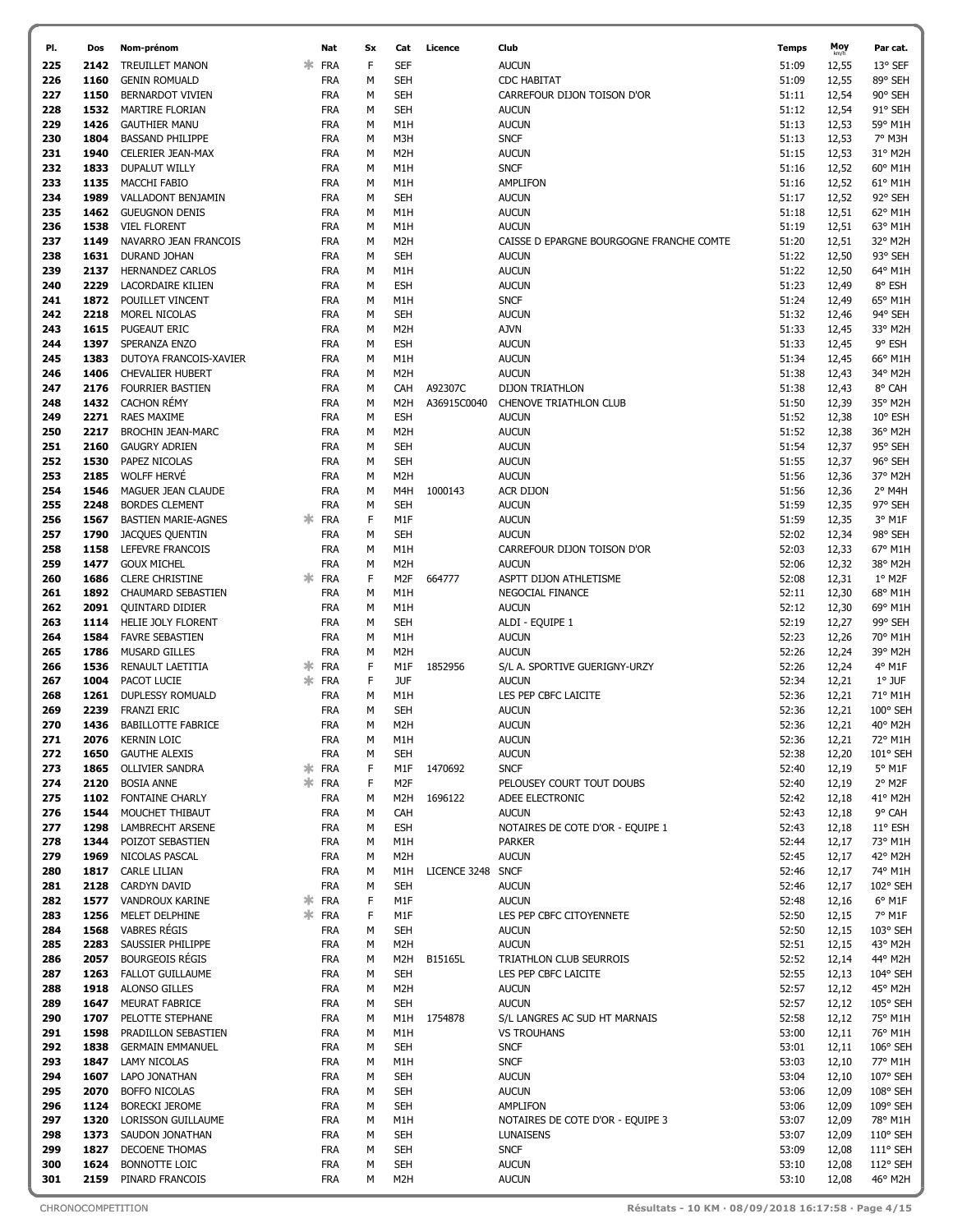| PI.        | Dos          | Nom-prénom                                  |    | Nat                      | Sx               | Cat                            | Licence | Club                                             | <b>Temps</b>   | Moy            | Par cat.            |
|------------|--------------|---------------------------------------------|----|--------------------------|------------------|--------------------------------|---------|--------------------------------------------------|----------------|----------------|---------------------|
| 302        | 1153         | DELORIEUX FLORENT                           |    | <b>FRA</b>               | М                | M <sub>1</sub> H               |         | CARREFOUR DIJON TOISON D'OR                      | 53:10          | 12,08          | 79° M1H             |
| 303        | 1839         | <b>GERVAUD NELLY</b>                        | ∗  | <b>FRA</b>               | F                | M1F                            |         | <b>SNCF</b>                                      | 53:12          | 12,07          | 8° M1F              |
| 304        | 1984         | LECLERE GUILLAUME                           |    | <b>FRA</b>               | M                | <b>SEH</b>                     | 1379642 | <b>AC CHENOVE</b>                                | 53:18          | 12,05          | 113° SEH            |
| 305        | 2028         | BROUSSAIS-COLELLA NICOLAS                   |    | <b>FRA</b>               | M                | <b>SEH</b>                     | A44475C | <b>MELUN TRIATHLON</b>                           | 53:18          | 12,05          | 114° SEH            |
| 306        | 1985         | <b>MENARD NICOLAS</b>                       |    | <b>FRA</b>               | M                | <b>ESH</b>                     |         | <b>AUCUN</b>                                     | 53:18          | 12,05          | 12° ESH             |
| 307        | 1604         | <b>VOITURET LOUIS</b>                       |    | <b>FRA</b>               | M                | <b>JUH</b>                     |         | <b>AUCUN</b>                                     | 53:19          | 12,04          | 8° JUH              |
| 308        | 2199         | <b>VÉLON SANDY</b>                          |    | <b>FRA</b>               | M                | <b>ESH</b>                     |         | TALANT SPORT ORIENTATION                         | 53:29          | 12,00          | 13° ESH             |
| 309        | 1127         | EJUPOVIC YANN                               |    | <b>FRA</b>               | M                | <b>SEH</b>                     |         | AMPLIFON                                         | 53:35          | 11,98          | 115° SEH            |
| 310        | 2130         | <b>CIDDA NATHANAEL</b>                      |    | <b>FRA</b>               | M                | <b>SEH</b>                     |         | <b>AUCUN</b>                                     | 53:36          | 11,98          | 116° SEH            |
| 311        | 1828         | DEGAND FRÉDÉRIC                             |    | <b>FRA</b>               | М                | M1H                            |         | <b>SNCF</b>                                      | 53:37          | 11,97          | 80° M1H             |
| 312        | 2279         | <b>SERENT ROMAIN</b>                        |    | <b>FRA</b>               | M                | <b>SEH</b>                     |         | <b>AUCUN</b>                                     | 53:49          | 11,93          | 117° SEH            |
| 313        | 1743         | MATHEY CHRISTOPHE                           |    | <b>FRA</b>               | M                | M <sub>2</sub> H               |         | PLOMBIERES ATHLETICS SPORT                       | 53:49          | 11,93          | 47° M2H             |
| 314        | 1945         | JOUVERT GUILLAUME                           |    | <b>FRA</b>               | М                | M1H                            |         | <b>AUCUN</b>                                     | 53:49          | 11,93          | 81° M1H             |
| 315        | 1535         | ETTORI DAVID                                |    | <b>FRA</b>               | M                | M1H                            | 1852958 | S/L A. SPORTIVE GUERIGNY-URZY                    | 53:49          | 11,93          | 82° M1H             |
| 316        | 1900         | <b>VATTIER GABIN</b>                        |    | <b>FRA</b>               | M                | CAH                            |         | <b>AUCUN</b>                                     | 53:49          | 11,93          | 10° CAH             |
| 317        | 1680         | <b>BOMPY DOMINIQUE</b>                      |    | <b>FRA</b>               | M                | M <sub>2</sub> H               |         | PLOMBIERES AS                                    | 53:50          | 11,93          | 48° M2H             |
| 318        | 1988         | <b>REY FABIEN</b>                           |    | <b>FRA</b>               | M                | <b>SEH</b>                     |         | <b>AUCUN</b>                                     | 53:51          | 11,92          | 118° SEH            |
| 319        | 2001         | RENAUD DAMIEN                               |    | <b>FRA</b>               | M                | <b>SEH</b>                     |         | <b>AUCUN</b>                                     | 53:51          | 11,92          | 119° SEH            |
| 320        | 1963         | <b>COUROT VICTOR</b>                        |    | <b>FRA</b>               | M                | <b>SEH</b>                     |         | <b>AUCUN</b>                                     | 53:52          | 11,92          | 120° SEH            |
| 321        | 1590         | LATOUR PHILIPPE                             |    | <b>FRA</b>               | M                | M <sub>2</sub> H               |         | <b>AUCUN</b>                                     | 53:54          | 11,91          | 49° M2H             |
| 322        | 1265         | <b>KLEIN EDOUARD</b>                        |    | <b>FRA</b>               | M                | <b>SEH</b>                     |         | LES PEP CBFC LAICITE                             | 53:54          | 11,91          | 121° SEH            |
| 323        | 1908         | DU PARC THIBAUT                             |    | <b>FRA</b>               | M                | <b>SEH</b>                     |         | <b>AUCUN</b>                                     | 53:55          | 11,91          | 122° SEH            |
| 324        | 1863         | MOUROT CÉDRIC                               |    | <b>FRA</b>               | M                | <b>SEH</b>                     |         | <b>SNCF</b>                                      | 53:59          | 11,89          | 123° SEH            |
| 325        | 2181         | <b>DUMESNIL SARAH</b>                       |    | <b>FRA</b>               | F                | <b>SEF</b>                     |         | <b>AUCUN</b>                                     | 54:01          | 11,89          | 14° SEF             |
| 326        | 2096         | REINNEIS JEAN-YVES                          |    | <b>FRA</b>               | M                | <b>SEH</b>                     |         | <b>AUCUN</b>                                     | 54:01          | 11,89          | 124° SEH            |
| 327        | 1693         | <b>GUICHARD LAURENT</b>                     |    | <b>FRA</b>               | M                | M <sub>2</sub> H               |         | <b>FNAIM</b>                                     | 54:02          | 11,88          | 50° M2H             |
| 328        | 2016         | <b>BLOUCTET PATRICE</b>                     |    | <b>FRA</b>               | M                | <b>SEH</b>                     |         | <b>AUCUN</b>                                     | 54:04          | 11,87          | 125° SEH            |
| 329        | 1285         | <b>VINCENT DOROTHEE</b>                     |    | <b>FRA</b>               | F                | <b>SEF</b>                     |         | LES PEP CBFC SOLIDARITE                          | 54:05          | 11,87          | 15° SEF             |
| 330        | 2195         | PLANCON CLEMENT                             |    | <b>FRA</b>               | M                | <b>SEH</b>                     |         | <b>AUCUN</b>                                     | 54:06          | 11,87          | 126° SEH            |
| 331        | 2032         | CLEMENT-AGONI BENJAMIN                      |    | <b>FRA</b>               | M                | <b>SEH</b>                     | 11391   | TALANT SPORT ORIENTATION                         | 54:08          | 11,86          | 127° SEH            |
| 332        | 1877         | ROYER GUILLAUME                             |    | <b>FRA</b>               | M                | <b>SEH</b>                     |         | <b>SNCF</b>                                      | 54:09          | 11,86          | 128° SEH            |
| 333        | 2171         | <b>BOUCHET EMMANUEL</b>                     |    | <b>FRA</b>               | M                | M1H                            |         | <b>AUCUN</b>                                     | 54:09          | 11,86          | 83° M1H             |
| 334        | 1723         | <b>MARONNAT SERGE</b>                       |    | <b>FRA</b>               | M                | M <sub>2</sub> H               |         | CSLG DIJON RUNNING                               | 54:09          | 11,86          | 51° M2H             |
| 335        | 1524         | CHALUMEAU DAVID                             |    | <b>FRA</b>               | М                | <b>SEH</b>                     |         | <b>ASCEA</b>                                     | 54:14          | 11,84          | 129° SEH            |
| 336        | 1361         | PUCELLE VIRGINIE                            | ж. | <b>FRA</b>               | F                | SEF                            | 1646907 | VOIES NAVIGABLES DE FRANCE                       | 54:16          | 11,83          | $16^{\circ}$ SEF    |
| 337        | 1169         | <b>COULANGE YANN</b>                        |    | <b>FRA</b>               | M                | <b>SEH</b>                     |         | CIC                                              | 54:19          | 11,82          | 130° SEH            |
| 338        | 1721         | <b>VINCENT STEPHANE</b>                     |    | <b>FRA</b>               | M                | M <sub>1</sub> H               |         | <b>FNAIM</b>                                     | 54:21          | 11,81          | 84° M1H             |
| 339        | 1242         | DAVID CHRISTELLE                            |    | <b>FRA</b>               | F                | M1F                            |         | LES COMPAGNONS CONSTRUCTEURS                     | 54:23          | 11,81          | 9° M1F              |
| 340        | 1175         | MOUNFARID KARIM                             |    | <b>FRA</b>               | М                | <b>SEH</b>                     |         | CIC                                              | 54:25          | 11,80          | 131° SEH            |
| 341        | 1476         | <b>GOUX VICTOR</b>                          |    | <b>FRA</b>               | M                | <b>SEH</b>                     |         | <b>AUCUN</b>                                     | 54:28          | 11,79          | 132° SEH            |
| 342        | 2043         | DUMONT LÉO                                  |    | <b>FRA</b>               | M                | <b>SEH</b>                     |         | <b>AUCUN</b>                                     | 54:29          | 11,78          | 133° SEH            |
| 343        | 1881         | SIMON LIONEL                                |    | <b>FRA</b>               | M                | <b>SEH</b>                     |         | <b>SNCF</b>                                      | 54:30          | 11,78          | 134° SEH            |
| 344        | 1247         | ROUMIER BENOIT                              |    | <b>FRA</b>               | М                | <b>SEH</b>                     |         | LES COMPAGNONS CONSTRUCTEURS                     | 54:30          | 11,78          | 135° SEH            |
| 345        | 1209         | <b>ODIN SEVERINE</b>                        | ж. | <b>FRA</b>               | F                | M1F                            | 1730973 | DORAS - EQUIPE 2                                 | 54:30          | 11,78          | 10° M1F             |
| 346<br>347 | 1396<br>2197 | <b>FOUGERE KEVIN</b><br><b>RABY PIERRE</b>  |    | <b>FRA</b><br><b>FRA</b> | M<br>М           | <b>SEH</b><br>M <sub>1</sub> H |         | <b>AUCUN</b><br><b>AUCUN</b>                     | 54:32<br>54:34 | 11,77          | 136° SEH<br>85° M1H |
|            |              |                                             |    |                          |                  |                                |         |                                                  |                | 11,77          |                     |
| 348<br>349 | 2214<br>1290 | FONTAINE QUENTIN<br><b>CHRESTIAN GÉRARD</b> |    | <b>FRA</b><br><b>FRA</b> | М                | <b>SEH</b>                     |         | <b>AUCUN</b>                                     | 54:35          | 11,76          | 137° SEH            |
| 350        | 2182         | <b>ENARD JULIA</b>                          |    | FRA                      | М<br>$\mathsf F$ | M1H<br>M2F                     |         | NOTAIRES DE COTE D'OR - EQUIPE 1<br><b>AUCUN</b> | 54:35<br>54:36 | 11,76<br>11,76 | 86° M1H<br>3° M2F   |
| 351        | 1781         | <b>MEO ANDRE</b>                            |    | <b>FRA</b>               | М                | M <sub>2</sub> H               |         | <b>AUCUN</b>                                     | 54:42          | 11,74          | 52° M2H             |
| 352        | 2037         | DUBARD PIERRE                               |    | <b>FRA</b>               | M                | <b>SEH</b>                     |         | <b>AUCUN</b>                                     | 54:45          | 11,73          | 138° SEH            |
| 353        | 2179         | <b>ANCERY MANON</b>                         |    | $*$ FRA                  | F                | <b>SEF</b>                     |         | <b>AUCUN</b>                                     | 54:45          | 11,73          | 17° SEF             |
| 354        |              | 2072 DELILLE CHRISTOPHE                     |    | <b>FRA</b>               | М                | M1H                            |         | <b>AUCUN</b>                                     | 54:53          | 11,70          | 87° M1H             |
| 355        | 1435         | <b>BAUDET DAMIEN</b>                        |    | <b>FRA</b>               | М                | <b>SEH</b>                     |         | <b>AUCUN</b>                                     | 54:53          | 11,70          | 139° SEH            |
| 356        | 1733         | <b>BUTTIGIEG ISABELLE</b>                   | ж. | <b>FRA</b>               | F                | M1F                            |         | <b>FNAIM</b>                                     | 54:57          | 11,68          | 11° M1F             |
| 357        | 1635         | STEILER HERVÉ                               |    | <b>FRA</b>               | М                | M1H                            |         | <b>AUCUN</b>                                     | 55:04          | 11,66          | 88° M1H             |
| 358        | 1279         | MEURIOT CHRISTELLE                          |    | * FRA                    | F                | M1F                            |         | LES PEP CBFC SOLIDARITE                          | 55:04          | 11,66          | 12° M1F             |
| 359        | 1125         | <b>DEBRAY GREGORY</b>                       |    | <b>FRA</b>               | М                | M1H                            |         | <b>AMPLIFON</b>                                  | 55:04          | 11,66          | 89° M1H             |
| 360        | 2188         | <b>BONY CÉCILE</b>                          |    | <b>FRA</b>               | F                | M1F                            |         | <b>AUCUN</b>                                     | 55:05          | 11,66          | 13° M1F             |
| 361        | 2053         | <b>AIMON NICOLAS</b>                        |    | <b>FRA</b>               | М                | <b>JUH</b>                     |         | <b>AUCUN</b>                                     | 55:07          | 11,65          | 9° JUH              |
| 362        | 1460         | <b>CAILLOT RAYMOND</b>                      |    | <b>FRA</b>               | М                | M <sub>2</sub> H               |         | <b>LES ACROUSE</b>                               | 55:09          | 11,64          | 53° M2H             |
| 363        | 1668         | <b>AGATHON EMMANUEL</b>                     |    | <b>FRA</b>               | M                | M1H                            |         | <b>FNAIM</b>                                     | 55:10          | 11,64          | 90° M1H             |
| 364        | 1858         | <b>MAUBORGNE FRANÇOIS</b>                   |    | <b>FRA</b>               | М                | M1H                            |         | <b>SNCF</b>                                      | 55:12          | 11,63          | 91° M1H             |
| 365        | 1902         | <b>BLOUET YANNICK</b>                       |    | <b>FRA</b>               | М                | M1H                            |         | COURIR A SENNECEY                                | 55:12          | 11,63          | 92° M1H             |
| 366        |              | 1591 GILIBERTO PATRICK                      |    | <b>FRA</b>               | M                | M <sub>2</sub> H               |         | <b>AUCUN</b>                                     | 55:16          | 11,62          | 54° M2H             |
| 367        | 2024         | MICHELIN GEORGES                            |    | <b>FRA</b>               | М                | M4H                            |         | <b>AUCUN</b>                                     | 55:19          | 11,61          | 3° M4H              |
| 368        | 1551         | BERNARD JEAN-BAPTISTE                       |    | <b>FRA</b>               | M                | M1H                            |         | <b>AUCUN</b>                                     | 55:19          | 11,61          | 93° M1H             |
| 369        | 1228         | <b>WATELET ETIENNE</b>                      |    | <b>FRA</b>               | М                | M1H                            |         | HS AEROSPACE DIJON                               | 55:20          | 11,60          | 94° M1H             |
| 370        | 2029         | <b>BEGUE OLIVIER</b>                        |    | <b>FRA</b>               | M                | M1H                            |         | <b>AUCUN</b>                                     | 55:21          | 11,60          | 95° M1H             |
| 371        | 1698         | <b>LECRIGNY PHILIPPE</b>                    |    | <b>FRA</b>               | М                | M <sub>2</sub> H               |         | <b>FNAIM</b>                                     | 55:21          | 11,60          | 55° M2H             |
| 372        | 2244         | RIVALLAND VALERIE                           |    | FRA                      | F                | M1F                            |         | <b>AUCUN</b>                                     | 55:24          | 11,59          | 14° M1F             |
| 373        | 1214         | <b>GEREAU JEAN YVES</b>                     |    | <b>FRA</b>               | М                | M <sub>2</sub> H               |         | EST BOURGOGNE MEDIA                              | 55:25          | 11,58          | 56° M2H             |
| 374        | 1676         | <b>BELDJILALI MILOUD</b>                    |    | <b>FRA</b>               | М                | M <sub>2</sub> H               |         | FNAIM                                            | 55:29          | 11,57          | 57° M2H             |
| 375        | 1750         | <b>LECREUX ELISE</b>                        |    | * FRA                    | F                | SEF                            | 2039369 | S/L LANGRES AC SUD HT MARNAIS                    | 55:33          | 11,56          | 18° SEF             |
| 376        | 1990         | <b>MARMET ROMAIN</b>                        |    | <b>FRA</b>               | M                | <b>SEH</b>                     |         | <b>AUCUN</b>                                     | 55:33          | 11,56          | 140° SEH            |
| 377        | 1525         | CARLIER VINCENT                             |    | <b>FRA</b>               | M                | <b>SEH</b>                     |         | <b>AUCUN</b>                                     | 55:33          | 11,56          | 141° SEH            |
| 378        |              | 1556 GUENON LAURENT                         |    | <b>FRA</b>               | М                | M1H                            |         | <b>AUCUN</b>                                     | 55:34          | 11,55          | 96° M1H             |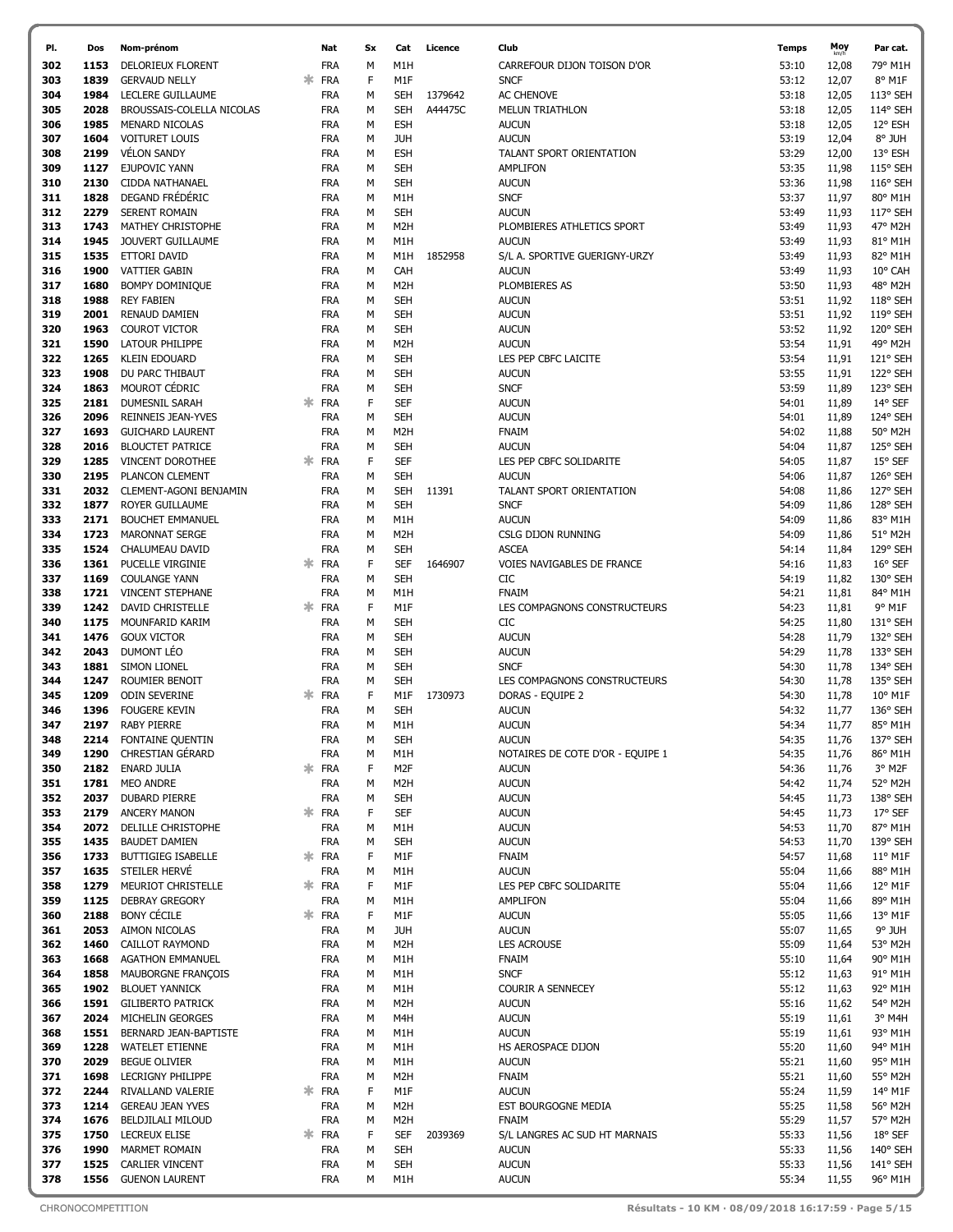| 379        | Dos          | Nom-prénom                                    |          | Nat                      | Sx          | Cat                            | Licence    | Club                                        | Temps          | Moy            | Par cat.             |
|------------|--------------|-----------------------------------------------|----------|--------------------------|-------------|--------------------------------|------------|---------------------------------------------|----------------|----------------|----------------------|
|            | 1873         | PRIAT BÉRÉNICE                                | ж.       | <b>FRA</b>               | F           | <b>SEF</b>                     |            | <b>SNCF</b>                                 | 55:35          | 11,55          | 19° SEF              |
| 380        | 2003         | <b>BECHET DAVID</b>                           |          | <b>FRA</b>               | M           | M1H                            |            | <b>AUCUN</b>                                | 55:36          | 11,55          | 97° M1H              |
| 381        | 1818         | <b>CAS EMMANUEL</b>                           |          | <b>FRA</b>               | M           | M1H                            |            | <b>SNCF</b>                                 | 55:37          | 11,54          | 98° M1H              |
| 382        | 1805         | BELIARD DIDIER                                |          | <b>FRA</b>               | M           | M <sub>1</sub> H               |            | <b>SNCF</b>                                 | 55:39          | 11,54          | 99° M1H              |
| 383        | 1834         | FRANCOIS JULIEN                               |          | <b>FRA</b>               | М           | M1H                            |            | <b>SNCF</b>                                 | 55:41          | 11,53          | 100° M1H             |
| 384        | 1837         | <b>GERBAULT PIERRICK</b>                      |          | <b>FRA</b>               | М           | <b>SEH</b>                     |            | <b>SNCF</b>                                 | 55:43          | 11,52          | 142° SEH             |
| 385<br>386 | 1809<br>1981 | <b>BILLET SÉBASTIEN</b><br>JOHA CEDRIC        |          | <b>FRA</b><br><b>FRA</b> | M<br>M      | <b>SEH</b><br>M1H              | A80582C    | <b>SNCF</b><br>CHENOVE TRIATHLON CLUB       | 55:43<br>55:43 | 11,52          | 143° SEH<br>101° M1H |
| 387        | 2161         | THOMAS DAMIEN                                 |          | <b>FRA</b>               | M           | <b>SEH</b>                     |            | <b>AUCUN</b>                                | 55:45          | 11,52<br>11,52 | 144° SEH             |
| 388        | 1885         | THOMAS GUILHEM                                |          | <b>FRA</b>               | М           | <b>JUH</b>                     |            | <b>SNCF</b>                                 | 55:46          | 11,51          | 10° JUH              |
| 389        | 2237         | POIRIER MATTHIEU                              |          | <b>FRA</b>               | M           | <b>SEH</b>                     |            | <b>AUCUN</b>                                | 55:47          | 11,51          | 145° SEH             |
| 390        | 1399         | MARECHAL QUENTIN                              |          | <b>FRA</b>               | M           | <b>SEH</b>                     |            | <b>AUCUN</b>                                | 55:50          | 11,50          | 146° SEH             |
| 391        | 1411         | MANGIONE JEAN CLAUDE                          |          | <b>FRA</b>               | M           | M4H                            |            | <b>AUCUN</b>                                | 55:51          | 11,50          | 4° M4H               |
| 392        | 1806         | <b>BELMON NATACHA</b>                         | Ж.       | <b>FRA</b>               | F           | M1F                            |            | <b>SNCF</b>                                 | 55:51          | 11,50          | 15° M1F              |
| 393        | 1638         | <b>BOURIANT CLAIRE</b>                        | ж        | <b>FRA</b>               | F           | M1F                            |            | <b>AUCUN</b>                                | 55:53          | 11,49          | 16° M1F              |
| 394        | 1236         | <b>MAUGE GWENAELLE</b>                        | ж.       | FRA                      | F           | M1F                            |            | LEJAY LAGOUTE                               | 55:57          | 11,47          | 17° M1F              |
| 395        | 1348         | JONDEAU FABRICE                               |          | <b>FRA</b>               | М           | <b>SEH</b>                     |            | <b>PROTEOR</b>                              | 55:57          | 11,47          | 147° SEH             |
| 396        | 2088<br>1727 | DUVILLE LOUIS<br><b>BELLEVILLE DIDIER</b>     |          | <b>FRA</b><br><b>FRA</b> | M<br>М      | <b>SEH</b>                     |            | <b>AUCUN</b><br>ACR DIJON                   | 55:58<br>56:01 | 11,47          | 148° SEH<br>8° M3H   |
| 397<br>398 | 1452         | MERCIER FABIENNE                              | ж.       | FRA                      | F           | M3H<br>M <sub>2F</sub>         | 1125188    | <b>AUCUN</b>                                | 56:02          | 11,46<br>11,46 | 4° M2F               |
| 399        | 1466         | BOISSELIER GILBERT                            |          | <b>FRA</b>               | М           | M3H                            |            | <b>AUCUN</b>                                | 56:02          | 11,46          | 9° M3H               |
| 400        | 1695         | <b>HENRY JULES</b>                            |          | <b>FRA</b>               | M           | CAH                            |            | <b>FNAIM</b>                                | 56:03          | 11,45          | 11° CAH              |
| 401        | 1853         | <b>MACRI ROMAIN</b>                           |          | <b>FRA</b>               | M           | <b>SEH</b>                     |            | <b>SNCF</b>                                 | 56:08          | 11,44          | 149° SEH             |
| 402        | 1515         | <b>MASSON TEDDY</b>                           |          | <b>FRA</b>               | М           | M <sub>2</sub> H               |            | <b>AUCUN</b>                                | 56:12          | 11,42          | 58° M2H              |
| 403        | 2023         | MICHAUT BASTIEN                               |          | <b>FRA</b>               | M           | <b>JUH</b>                     |            | <b>AUCUN</b>                                | 56:13          | 11,42          | 11° JUH              |
| 404        | 1594         | <b>MAILLOT AURELIEN</b>                       |          | <b>FRA</b>               | M           | <b>SEH</b>                     |            | <b>AUCUN</b>                                | 56:17          | 11,41          | 150° SEH             |
| 405        | 1453         | MAGNIEN OLIVIER                               |          | <b>FRA</b>               | M           | M2H                            |            | <b>AUCUN</b>                                | 56:18          | 11,40          | 59° M2H              |
| 406        | 2223<br>2255 | <b>CHAPUIS INES</b>                           |          | FRA                      | F<br>M      | <b>SEF</b>                     |            | <b>AUCUN</b>                                | 56:19          | 11,40          | 20° SEF              |
| 407<br>408 | 1926         | SCHIAZZA LUCAS<br>ROMANO SEBASTIEN            |          | <b>FRA</b><br><b>FRA</b> | M           | <b>SEH</b><br><b>SEH</b>       |            | <b>AUCUN</b><br><b>AUCUN</b>                | 56:19<br>56:24 | 11,40<br>11,38 | 151° SEH<br>152° SEH |
| 409        | 1392         | <b>TOMASINI DENISE</b>                        | ж.       | FRA                      | F           | M3F                            |            | <b>AUCUN</b>                                | 56:28          | 11,37          | $1°$ M3F             |
| 410        | 1227         | OLIVIER ROMAIN                                |          | <b>FRA</b>               | M           | <b>SEH</b>                     |            | HS AEROSPACE DIJON                          | 56:30          | 11,36          | 153° SEH             |
| 411        | 2009         | JOHA SÉVERINE                                 |          | <b>FRA</b>               | F           | M1F                            |            | <b>AUCUN</b>                                | 56:30          | 11,36          | 18° M1F              |
| 412        | 1903         | DELLERY NICOLAS                               |          | <b>FRA</b>               | М           | <b>JUH</b>                     |            | <b>AUCUN</b>                                | 56:31          | 11,36          | 12° JUH              |
| 413        | 1780         | PAPRET CHRISTOPHE                             |          | <b>FRA</b>               | М           | M <sub>2</sub> H               |            | <b>AUCUN</b>                                | 56:32          | 11,36          | 60° M2H              |
| 414        | 1944         | <b>LARDET SEBASTIEN</b>                       |          | <b>FRA</b>               | M           | M <sub>1</sub> H               |            | <b>AUCUN</b>                                | 56:33          | 11,35          | 102° M1H             |
| 415        | 1164         | PILLET AMELIE                                 |          | <b>FRA</b>               | F           | <b>SEF</b>                     |            | <b>CDC HABITAT</b>                          | 56:33          | 11,35          | 21° SEF              |
| 416        |              | 1561 CHARLOT ERIC                             |          | <b>FRA</b>               | M           | M <sub>2</sub> H               |            | <b>AUCUN</b>                                | 56:34          | 11,35          | 61° M2H              |
| 417<br>418 | 1771<br>1197 | DESCHAMPS ROMARIC<br><b>CLERC EMMANUEL</b>    |          | <b>FRA</b><br><b>FRA</b> | M<br>M      | <b>SEH</b><br><b>SEH</b>       |            | <b>AUCUN</b><br>DORAS - EQUIPE 1            | 56:35<br>56:35 | 11,35<br>11,35 | 154° SEH<br>155° SEH |
| 419        | 1922         | <b>BOS FREDERIC</b>                           |          | <b>FRA</b>               | M           | <b>SEH</b>                     |            | <b>AUCUN</b>                                | 56:37          | 11,34          | 156° SEH             |
| 420        | 1982         | <b>CIRIC MIROLJUB</b>                         |          | <b>FRA</b>               | M           | <b>SEH</b>                     |            | <b>AUCUN</b>                                | 56:38          | 11,34          | 157° SEH             |
| 421        | 1952         | <b>GUGLIELMINO ERIC</b>                       |          | <b>FRA</b>               | М           | M <sub>1</sub> H               |            | <b>AUCUN</b>                                | 56:39          | 11,33          | 103° M1H             |
| 422        | 1612         | <b>CHAMBIN DANIEL</b>                         |          | <b>FRA</b>               | М           | M4H                            |            | ACR DIJON                                   | 56:40          | 11,33          | 5° M4H               |
| 423        | 1876         | REVERCHON SÉBASTIEN                           |          |                          |             |                                |            |                                             |                |                |                      |
| 424        |              |                                               |          | <b>FRA</b>               | М           | M1H                            |            | <b>SNCF</b>                                 | 56:40          | 11,33          | 104° M1H             |
|            |              | 1971 AUBERT PHILIPPE                          |          | <b>FRA</b>               | M           | M2H                            | 1671075    | COUREURS SUR ROUTE DE COTE D'OR             | 56:41          | 11,33          | 62° M2H              |
| 425        | 1951         | <b>ARNAUD LAURENT</b>                         |          | <b>FRA</b>               | M           | M2H                            |            | DIJON SINGLE TRACK                          | 56:44          | 11,32          | 63° M2H              |
| 426        | 1957         | <b>COUDOR FABRICE</b>                         |          | <b>FRA</b>               | M           | M1H                            | A93583C    | <b>DIJON SINGLE TRACK</b>                   | 56:44          | 11,32          | 105° M1H             |
| 427        | 1221         | <b>BAROIN FRANCK</b>                          |          | <b>FRA</b>               | M           | M <sub>1</sub> H               |            | HS AEROSPACE DIJON                          | 56:44          | 11,32          | 106° M1H             |
| 428        | 1413         | ROBERT CYRIL                                  |          | <b>FRA</b>               | M           | <b>SEH</b>                     |            | <b>AUCUN</b>                                | 56:44          | 11,32          | 158° SEH             |
| 429<br>430 | 1119<br>1625 | POMEL CHRISTOPHE<br>STOLTZ CEDRIC             |          | <b>FRA</b><br><b>FRA</b> | M<br>М      | M1H<br>M1H                     | B10583C    | ALDI - EQUIPE 2<br>DIJON SINGLE TRACK       | 56:46<br>56:46 | 11,31<br>11,31 | 107° M1H<br>108° M1H |
| 431        | 2056         | <b>VELON DAVID</b>                            |          | <b>FRA</b>               | M           | <b>SEH</b>                     | 25410-2018 | TALANT SPORT ORIENTATION                    | 56:46          | 11,31          | 159° SEH             |
| 432        | 2073         | DUPUY ALOÏS                                   |          | <b>FRA</b>               | М           | <b>JUH</b>                     | B19458C    | DIJON SINGLE TRACK                          | 56:46          | 11,31          | 13° JUH              |
| 433        | 1659         | <b>WAGNER PHILEAS</b>                         |          | <b>FRA</b>               | M           | <b>SEH</b>                     |            | <b>AUCUN</b>                                | 56:46          | 11,31          | 160° SEH             |
| 434        | 1215         | <b>GILLES CECILE</b>                          |          | FRA                      | F           | M1F                            |            | EST BOURGOGNE MEDIA                         | 56:47          | 11,31          | 19° M1F              |
| 435        | 1728         | <b>BAYLE ETIENNE</b>                          |          | <b>FRA</b>               | M           | M <sub>2</sub> H               |            | <b>FNAIM</b>                                | 56:51          | 11,29          | 64° M2H              |
| 436        | 1711         | PONCET LAURENT                                |          | <b>FRA</b>               | М           | M <sub>1</sub> H               |            | <b>FNAIM</b>                                | 56:51          | 11,29          | 109° M1H             |
| 437<br>438 | 2087<br>2136 | ABRAHAM BASTIEN<br>FERRAIN ANTOINE            |          | <b>FRA</b><br><b>FRA</b> | М<br>M      | <b>SEH</b><br><b>SEH</b>       |            | <b>AUCUN</b><br><b>AUCUN</b>                | 56:54<br>56:55 | 11,28<br>11,28 | 161° SEH<br>162° SEH |
| 439        | 1198         | <b>DOREY SIMON</b>                            |          | <b>FRA</b>               | М           | M1H                            |            | DORAS - EQUIPE 1                            | 56:55          | 11,28          | 110° M1H             |
| 440        | 1617         | BOVET SÉBASTIEN                               |          | <b>FRA</b>               | M           | <b>SEH</b>                     |            | <b>AUCUN</b>                                | 56:57          | 11,27          | 163° SEH             |
| 441        | 1517         | <b>BOURROUX CÉDRIC</b>                        |          | <b>FRA</b>               | M           | M1H                            |            | <b>AUCUN</b>                                | 57:02          | 11,26          | $111^{\circ}$ M1H    |
| 442        | 1421         | JACQUEMART THOMAS                             |          | <b>FRA</b>               | M           | <b>SEH</b>                     |            | <b>AUCUN</b>                                | 57:02          | 11,26          | 164° SEH             |
| 443        | 1746         | <b>LESOU FRANCOIS</b>                         |          | <b>FRA</b>               | M           | <b>SEH</b>                     |            | <b>FNAIM</b>                                | 57:04          | 11,25          | 165° SEH             |
| 444        | 2205         | RAYMOND EDOUARD                               |          | <b>FRA</b>               | М           | <b>SEH</b>                     |            | <b>AUCUN</b>                                | 57:04          | 11,25          | 166° SEH             |
| 445        | 1571         | LIMOUSIN MARION                               | ж.       | FRA                      | $\mathsf F$ | <b>SEF</b>                     |            | <b>AUCUN</b>                                | 57:04          | 11,25          | 22° SEF              |
| 446<br>447 | 1769<br>1351 | MATHIRON ANNE-SOPHIE<br>HABIB SACCARD JUSTINE | ж.<br>∗. | <b>FRA</b><br><b>FRA</b> | F<br>F      | <b>SEF</b><br><b>SEF</b>       |            | <b>AUCUN</b><br>RADIANCE GROUPE HUMANIS     | 57:06<br>57:09 | 11,24          | 23° SEF<br>24° SEF   |
| 448        | 1352         | <b>MATHIS LORRAINE</b>                        |          | $*$ FRA                  | F           | <b>SEF</b>                     |            | RADIANCE GROUPE HUMANIS                     | 57:09          | 11,23<br>11,23 | 25° SEF              |
| 449        | 2284         | DUBAND VALENTIN                               |          | <b>FRA</b>               | M           | <b>SEH</b>                     |            | <b>AUCUN</b>                                | 57:09          | 11,23          | 167° SEH             |
| 450        | 1935         | HOYMANS JEAN-MICHEL                           |          | <b>FRA</b>               | M           | M <sub>2</sub> H               |            | <b>AUCUN</b>                                | 57:10          | 11,23          | 65° M2H              |
| 451        | 1830         | DELAGNEAU STEPHAN                             |          | <b>FRA</b>               | M           | <b>SEH</b>                     |            | <b>SNCF</b>                                 | 57:10          | 11,23          | 168° SEH             |
| 452        | 1606         | <b>BERRETTE SOPHIE</b>                        | ж.       | FRA                      | $\mathsf F$ | M1F                            |            | <b>AUCUN</b>                                | 57:10          | 11,23          | 20° M1F              |
| 453<br>454 | 2184<br>1778 | <b>ANDRE PASCAL</b><br><b>JAN CAROLINE</b>    |          | <b>FRA</b><br>$*$ FRA    | М<br>F      | M <sub>2</sub> H<br><b>SEF</b> |            | STADE DIJONNAIS IXOXYDABLES<br><b>AUCUN</b> | 57:11<br>57:15 | 11,23<br>11,21 | 66° M2H<br>26° SEF   |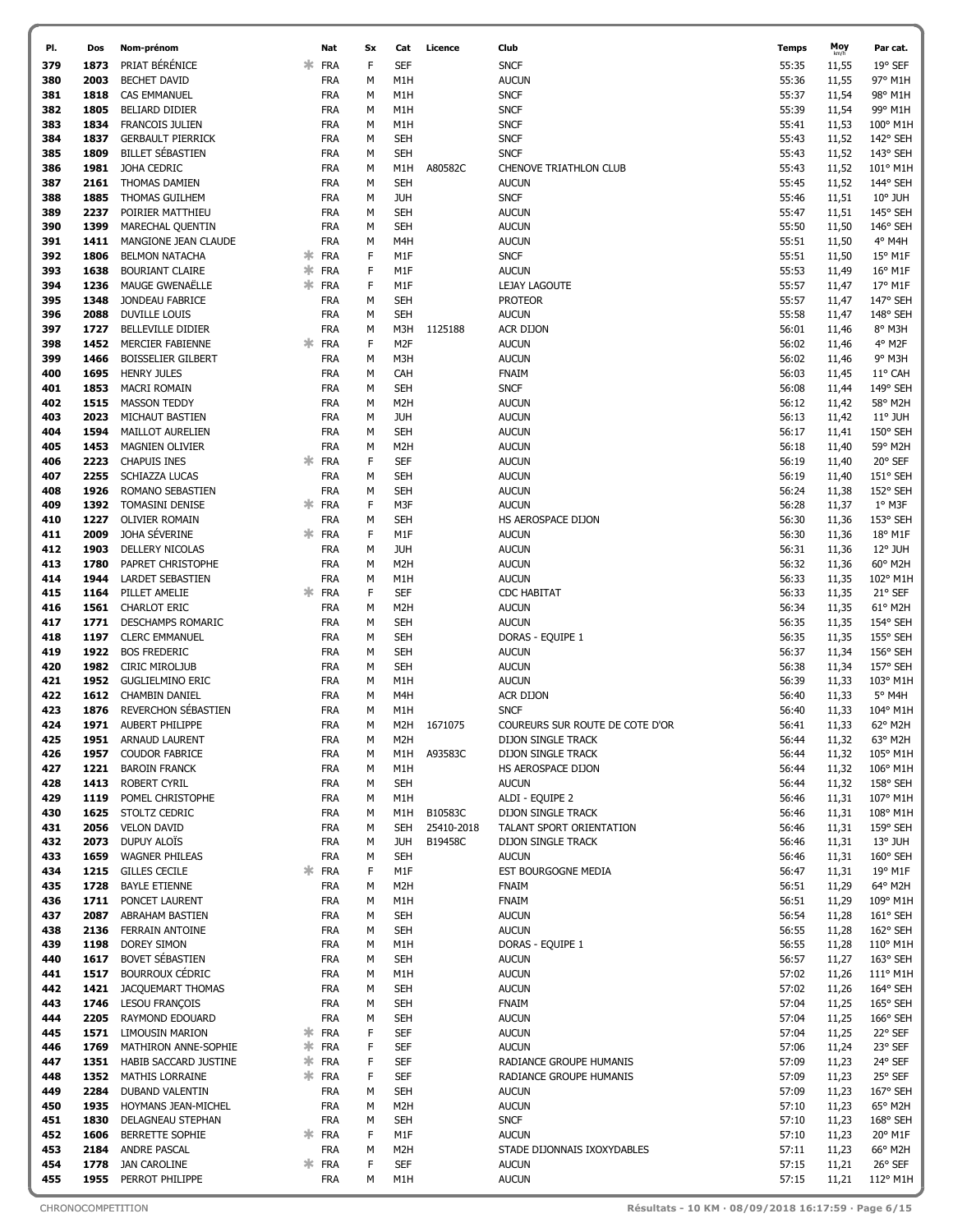| PI.        | Dos          | Nom-prénom                                            |        | Nat                      | Sx     | Cat                                 | Licence | Club                                             | <b>Temps</b>   | Moy            | Par cat.             |
|------------|--------------|-------------------------------------------------------|--------|--------------------------|--------|-------------------------------------|---------|--------------------------------------------------|----------------|----------------|----------------------|
| 456        | 1176         | PETITLAURENT ERIC                                     |        | <b>FRA</b>               | M      | M <sub>2</sub> H                    |         | <b>CIC</b>                                       | 57:17          | 11,21          | 67° M2H              |
| 457        | 2256         | PANNIER MAEVE                                         |        | <b>FRA</b>               | F      | <b>SEF</b>                          |         | <b>AUCUN</b>                                     | 57:17          | 11,21          | 27° SEF              |
| 458        | 2059         | PINTO CHRISTIAN                                       |        | <b>FRA</b>               | M      | M <sub>1</sub> H                    |         | <b>AUCUN</b>                                     | 57:18          | 11,20          | 113° M1H             |
| 459        | 1213         | CAZENAVE MATTHIEU                                     |        | <b>FRA</b>               | M      | M1H                                 |         | EST BOURGOGNE MEDIA                              | 57:18          | 11,20          | 114° M1H             |
| 460        | 1687         | DE LA TOUR D'AUVERGNE FRANÇOIS                        |        | <b>FRA</b>               | M      | M <sub>2</sub> H                    |         | <b>FNAIM</b>                                     | 57:19          | 11,20          | 68° M2H              |
| 461        | 1250         | <b>BRETON GAELLE</b>                                  | ∗      | FRA                      | F      | <b>SEF</b>                          |         | LES PEP CBFC CITOYENNETE                         | 57:19          | 11,20          | 28° SEF              |
| 462<br>463 | 1703<br>1950 | MILLIERE CHRISTELLE<br><b>DOROT MATTHIEU</b>          | ж.     | FRA<br><b>FRA</b>        | F<br>M | M <sub>2F</sub><br>M <sub>1</sub> H |         | <b>FNAIM</b><br><b>AUCUN</b>                     | 57:20<br>57:23 | 11,20<br>11,19 | 5° M2F<br>115° M1H   |
| 464        | 1231         | FERRARI DONATIEN                                      |        | <b>FRA</b>               | M      | <b>SEH</b>                          |         | <b>LEJAY LAGOUTE</b>                             | 57:26          | 11,18          | 169° SEH             |
| 465        | 2114         | <b>CHOUX CHRISTIAN</b>                                |        | <b>FRA</b>               | М      | M3H                                 |         | <b>AUCUN</b>                                     | 57:29          | 11,17          | 10° M3H              |
| 466        | 2115         | <b>CHOUX ALEXANDRE</b>                                |        | <b>FRA</b>               | M      | <b>SEH</b>                          |         | <b>AUCUN</b>                                     | 57:30          | 11,17          | 170° SEH             |
| 467        | 1509         | <b>DUCAROUGE BRUNO</b>                                |        | <b>FRA</b>               | М      | M <sub>2</sub> H                    | A36478C | <b>DIJON TRIATHLON</b>                           | 57:30          | 11,17          | 69° M2H              |
| 468        | 1204         | <b>BENGADI STEPHANIE</b>                              | Ж.     | FRA                      | F      | M <sub>1</sub> F                    |         | DORAS - EQUIPE 2                                 | 57:32          | 11,16          | 21° M1F              |
| 469        | 2119         | <b>CONSTANT ELISA</b>                                 |        | <b>FRA</b>               | F      | M1F                                 |         | <b>AUCUN</b>                                     | 57:34          | 11,15          | 22° M1F              |
| 470        | 1717         | SCHLAGETER FRANCK                                     |        | <b>FRA</b>               | M      | M <sub>1</sub> H                    |         | <b>FNAIM</b>                                     | 57:36          | 11,15          | 116° M1H             |
| 471        | 1331         | LHAMRI HASSANE                                        |        | <b>FRA</b>               | M      | <b>SEH</b>                          |         | <b>ORVITIS</b>                                   | 57:41          | 11,13          | 171° SEH             |
| 472<br>473 | 2103<br>1300 | <b>BOURGEOIS RODOLPHE</b><br><b>LAMBRECHT VINCENT</b> |        | <b>FRA</b><br><b>FRA</b> | М<br>M | <b>SEH</b><br>M <sub>2</sub> H      |         | <b>AUCUN</b><br>NOTAIRES DE COTE D'OR - EQUIPE 1 | 57:46<br>57:47 | 11,11<br>11,11 | 172° SEH<br>70° M2H  |
| 474        | 1697         | LEBEL JEAN-CHARLES                                    |        | <b>FRA</b>               | M      | M <sub>2</sub> H                    |         | <b>FNAIM</b>                                     | 57:51          | 11,10          | 71° M2H              |
| 475        | 1446         | <b>FLEURY BERNARD</b>                                 |        | <b>FRA</b>               | M      | M <sub>2</sub> H                    |         | <b>AUCUN</b>                                     | 57:55          | 11,08          | 72° M2H              |
| 476        | 2031         | <b>RENARD CHRISTELLE</b>                              |        | <b>FRA</b>               | F      | M1F                                 |         | <b>AUCUN</b>                                     | 57:56          | 11,08          | 23° M1F              |
| 477        | 2078         | PACQUELET YOAN                                        |        | <b>FRA</b>               | M      | <b>SEH</b>                          |         | <b>AUCUN</b>                                     | 57:57          | 11,08          | 173° SEH             |
| 478        | 2285         | <b>GRILLET LAURENT</b>                                |        | <b>FRA</b>               | M      | M1H                                 |         | <b>AUCUN</b>                                     | 57:57          | 11,08          | 117° M1H             |
| 479        | 2077         | <b>TEBAI MALIKA</b>                                   |        | FRA                      | F      | M1F                                 |         | <b>AUCUN</b>                                     | 57:58          | 11,08          | 24° M1F              |
| 480        | 2012         | <b>LEBEL DAVID</b>                                    |        | <b>FRA</b>               | M      | M <sub>1</sub> H                    |         | <b>AUCUN</b>                                     | 57:59          | 11,07          | 118° M1H             |
| 481        | 2018         | MOINGEON GUY<br><b>FOUSSIER EVELYNE</b>               |        | <b>FRA</b>               | М      | M4H                                 |         | <b>AUCUN</b>                                     | 58:01          | 11,07          | $6^{\circ}$ M4H      |
| 482<br>483 | 1410<br>1424 | MACIS CARLO                                           | ж.     | <b>FRA</b><br><b>FRA</b> | F<br>М | M3F<br>M1H                          |         | <b>ATHLETIC GYM</b><br><b>AUCUN</b>              | 58:01<br>58:07 | 11,07<br>11,05 | 2° M3F<br>119° M1H   |
| 484        | 2250         | BOIRE JEAN BAPTISTE                                   |        | <b>FRA</b>               | M      | <b>SEH</b>                          |         | <b>AUCUN</b>                                     | 58:08          | 11,04          | 174° SEH             |
| 485        | 2104         | THOMAS BILLOT PASCAL                                  |        | <b>FRA</b>               | M      | M <sub>2</sub> H                    |         | <b>AUCUN</b>                                     | 58:10          | 11,04          | 73° M2H              |
| 486        | 1753         | <b>ACHARD ADIL</b>                                    |        | <b>FRA</b>               | М      | <b>SEH</b>                          |         | <b>AUCUN</b>                                     | 58:11          | 11,03          | 175° SEH             |
| 487        | 2208         | MAKAREWICZ LUDOVIC                                    |        | <b>FRA</b>               | M      | M <sub>1</sub> H                    |         | <b>AUCUN</b>                                     | 58:12          | 11,03          | 120° M1H             |
| 488        | 1321         | MALFETTES JULIE                                       |        | <b>FRA</b>               | F      | <b>SEF</b>                          |         | NOTAIRES DE COTE D'OR - EQUIPE 3                 | 58:13          | 11,03          | 29° SEF              |
| 489        | 1931         | RAILLARD ANTOINE                                      |        | <b>FRA</b>               | M      | <b>SEH</b>                          |         | <b>AUCUN</b>                                     | 58:14          | 11,02          | 176° SEH             |
| 490        | 1543         | MOUCHET JEAN-PAUL                                     |        | <b>FRA</b>               | M      | M <sub>2</sub> H                    |         | <b>AUCUN</b>                                     | 58:18          | 11,01          | 74° M2H              |
| 491<br>492 | 1541<br>1933 | DUCROT CHRISTOPHE<br>TRIPIER CYRIL                    |        | <b>FRA</b><br><b>FRA</b> | M<br>M | M <sub>1</sub> H<br>M1H             |         | <b>AUCUN</b>                                     | 58:18<br>58:20 | 11,01          | 121° M1H<br>122° M1H |
| 493        | 2064         | RENAULT NICOLAS                                       |        | <b>FRA</b>               | М      | M <sub>1</sub> H                    |         | <b>AUCUN</b><br><b>AUCUN</b>                     | 58:21          | 11,01<br>11,00 | 123° M1H             |
| 494        | 1709         | PESTANA MARIA                                         | ж.     | <b>FRA</b>               | F      | M <sub>2</sub> F                    |         | <b>FNAIM</b>                                     | 58:21          | 11,00          | 6° M2F               |
| 495        | 1851         | <b>LEURS ANTHONY</b>                                  |        | <b>FRA</b>               | M      | <b>SEH</b>                          |         | <b>SNCF</b>                                      | 58:22          | 11,00          | 177° SEH             |
| 496        | 1685         | <b>CHOUX FLORENCE</b>                                 | ж.     | <b>FRA</b>               | F      | M1F                                 |         | <b>AJVN</b>                                      | 58:23          | 11,00          | 25° M1F              |
| 497        | 1677         | <b>BISSEY ANNE-FRANCE</b>                             |        | FRA                      | F      | M <sub>1</sub> F                    |         | <b>AJVN</b>                                      | 58:24          | 10,99          | 26° M1F              |
| 498        | 1710         | POCHERON FRANCOIS                                     |        | <b>FRA</b>               | М      | M <sub>1</sub> H                    |         | <b>FNAIM</b>                                     | 58:24          | 10,99          | 124° M1H             |
| 499        | 2020         | PAULIN CHRISTELLE                                     |        | <b>FRA</b>               | F      | M <sub>1</sub> F                    |         | <b>AUCUN</b>                                     | 58:26          | 10,99          | 27° M1F              |
| 500<br>501 | 1941<br>1319 | <b>COUTIER ERWAN</b><br><b>GUILARD JEAN-CHARLES</b>   |        | <b>FRA</b><br><b>FRA</b> | M<br>М | CAH<br>M2H                          |         | <b>AUCUN</b>                                     | 58:26<br>58:27 | 10,99          | 12° CAH<br>75° M2H   |
| 502        | 2002         | ROUSSOT ESTELLE                                       | ∗      | FRA                      | F      | <b>SEF</b>                          |         | NOTAIRES DE COTE D'OR - EQUIPE 3<br><b>AUCUN</b> | 58:28          | 10,98<br>10,98 | 30° SEF              |
| 503        | 1166         | ROYER GUILLAUME                                       |        | <b>FRA</b>               | м      | <b>SEH</b>                          |         | <b>CDC HABITAT</b>                               | 58:33          | 10,96          | 178° SEH             |
| 504        | 2274         | ROUSSEL/HENRY MAGALI                                  |        | FRA                      | F      | M1F                                 |         | <b>ACRAUX</b>                                    | 58:33          | 10,96          | 28° M1F              |
| 505        | 1507         | <b>GRANDJEAN DIDIER</b>                               |        | <b>FRA</b>               | M      | M <sub>2</sub> H                    |         | <b>AUCUN</b>                                     | 58:34          | 10,96          | 76° M2H              |
| 506        | 1506         | <b>GRANDJEAN JUSTINE</b>                              |        | * FRA                    | F      | <b>SEF</b>                          |         | <b>AUCUN</b>                                     | 58:35          | 10,96          | 31° SEF              |
| 507        | 1494         | PARIS CATHERINE                                       | $\ast$ | <b>FRA</b>               | F      | M <sub>2F</sub>                     |         | <b>AUCUN</b>                                     | 58:36          | 10,96          | 7° M2F               |
| 508        | 1959         | CUISINIER ARMELLE                                     | ж.     | FRA                      | F      | <b>SEF</b>                          |         | <b>AUCUN</b>                                     | 58:37          | 10,95          | 32° SEF              |
| 509<br>510 | 1539<br>2267 | VIEL MAXIME<br><b>BIAN JIANG</b>                      |        | <b>FRA</b><br><b>CHN</b> | М<br>М | JUH<br><b>SEH</b>                   |         | <b>AUCUN</b><br><b>AUCUN</b>                     | 58:38<br>58:39 | 10,95<br>10,95 | 14° JUH<br>179° SEH  |
| 511        |              | 1962 GARCIA MÉLANIE                                   |        | <b>FRA</b>               | F      | <b>SEF</b>                          |         | <b>AUCUN</b>                                     | 58:39          | 10,95          | 33° SEF              |
| 512        |              | 1592 PY GREGORY                                       |        | <b>FRA</b>               | M      | M <sub>1</sub> H                    |         | <b>AUCUN</b>                                     | 58:40          | 10,94          | 125° M1H             |
| 513        | 2175         | <b>FOURRIER ALAIN</b>                                 |        | <b>FRA</b>               | М      | M <sub>2</sub> H                    |         | <b>AUCUN</b>                                     | 58:43          | 10,93          | 77° M2H              |
| 514        | 1748         | <b>RACLOT XAVIER</b>                                  |        | <b>FRA</b>               | M      | M <sub>2</sub> H                    |         | <b>FNAIM</b>                                     | 58:43          | 10,93          | 78° M2H              |
| 515        | 2163         | <b>BUDEL LAURENCE</b>                                 | ж.     | FRA                      | F      | <b>SEF</b>                          |         | <b>AUCUN</b>                                     | 58:43          | 10,93          | 34° SEF              |
| 516        | 1742         | BARBIER JEAN-CHRISTOPHE                               |        | <b>FRA</b>               | М      | M <sub>2</sub> H                    |         | <b>FNAIM</b>                                     | 58:43          | 10,93          | 79° M2H              |
| 517        | 2178         | SZOSTAK BRUNO                                         |        | <b>FRA</b>               | М<br>F | M <sub>1</sub> H                    |         | <b>AUCUN</b>                                     | 58:44          | 10,93          | 126° M1H             |
| 518<br>519 | 1756<br>2152 | <b>GAILLARD EDWIGE</b><br>VALCAUDA STEPHANE           |        | FRA<br><b>FRA</b>        | м      | <b>SEF</b><br>M1H                   |         | <b>AUCUN</b><br><b>AUCUN</b>                     | 58:44<br>58:44 | 10,93<br>10,93 | 35° SEF<br>127° M1H  |
| 520        | 1749         | <b>COUVREUR MYLENE</b>                                | ж.     | <b>FRA</b>               | F      | M1F                                 | 1776115 | S/L LANGRES AC SUD HT MARNAIS                    | 58:44          | 10,93          | 29° M1F              |
| 521        | 2156         | <b>BENOIT FABIENNE</b>                                | ∗      | <b>FRA</b>               | F      | M1F                                 |         | <b>AUCUN</b>                                     | 58:44          | 10,93          | 30° M1F              |
| 522        | 2071         | DELILLE RAVETTO CAROLINE                              |        | * FRA                    | F      | M1F                                 |         | <b>AUCUN</b>                                     | 58:45          | 10,93          | 31° M1F              |
| 523        | 1785         | <b>VERNIER SARAH</b>                                  |        | * FRA                    | F      | <b>SEF</b>                          |         | <b>AUCUN</b>                                     | 58:51          | 10,91          | 36° SEF              |
| 524        | 1335         | SIBILLE AURELIEN                                      |        | <b>FRA</b>               | М      | <b>SEH</b>                          |         | <b>ORVITIS</b>                                   | 58:51          | 10,91          | 180° SEH             |
| 525        | 2294         | FREGUIN JULIEN                                        |        | <b>FRA</b>               | М      | <b>SEH</b>                          |         | <b>AUCUN</b>                                     | 58:52          | 10,91          | 181° SEH             |
| 526        | 1310         | LAGNEAU MANON                                         | ж.     | FRA                      | F      | <b>SEF</b>                          |         | NOTAIRES DE COTE D'OR - EQUIPE 2                 | 58:52          | 10,91          | 37° SEF              |
| 527<br>528 | 1430<br>1248 | POINSOT DOMINIQUE<br>ROUMIER ROMAIN                   |        | <b>FRA</b><br><b>FRA</b> | M<br>M | M1H<br><b>SEH</b>                   |         | <b>AUCUN</b><br>LES COMPAGNONS CONSTRUCTEURS     | 58:53<br>58:54 | 10,90<br>10,90 | 128° M1H<br>182° SEH |
| 529        | 1159         | <b>FERNANDES CHARLES</b>                              |        | <b>FRA</b>               | М      | <b>SEH</b>                          |         | <b>CDC HABITAT</b>                               | 58:54          | 10,90          | 183° SEH             |
| 530        | 1472         | MESSOUSSA MEHDI                                       |        | <b>FRA</b>               | М      | M1H                                 |         | <b>AUCUN</b>                                     | 58:55          | 10,90          | 129° M1H             |
| 531        | 1504         | <b>BARBIER NICOLAS</b>                                |        | <b>FRA</b>               | М      | <b>SEH</b>                          |         | <b>AUCUN</b>                                     | 58:56          | 10,89          | 184° SEH             |
| 532        | 1418         | <b>VERNUSSE PHILIPPE</b>                              |        | <b>FRA</b>               | М      | M1H                                 |         | <b>AUCUN</b>                                     | 58:57          | 10,89          | 130° M1H             |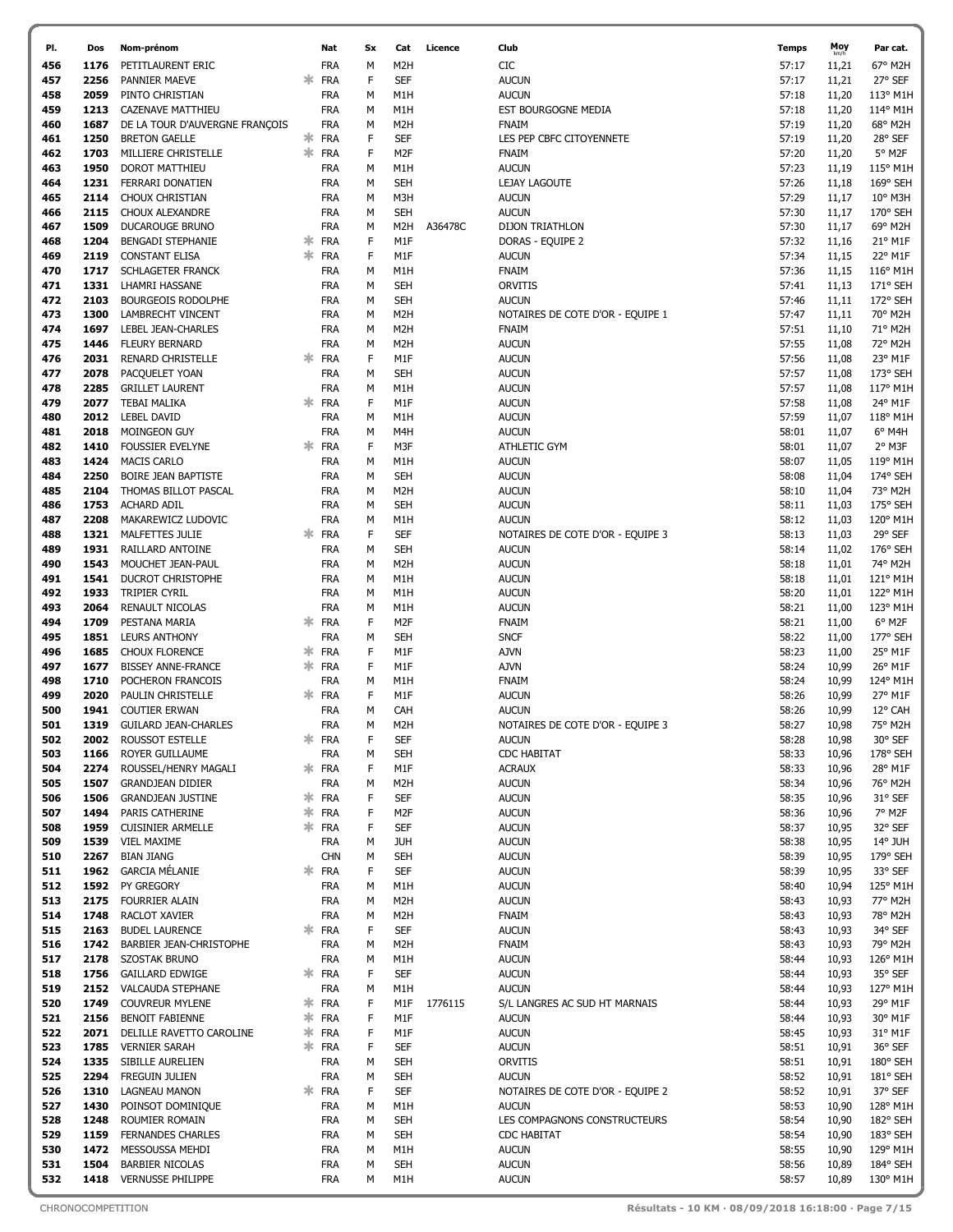| PI.        | Dos          | Nom-prénom                                     |    | Nat                      | Sx          | Cat                                  | Licence | Club                                   | Temps                | Moy            | Par cat.             |
|------------|--------------|------------------------------------------------|----|--------------------------|-------------|--------------------------------------|---------|----------------------------------------|----------------------|----------------|----------------------|
| 533        | 1762         | MICHELEZ DAMIEN                                |    | <b>FRA</b>               | М           | <b>SEH</b>                           |         | <b>AUCUN</b>                           | 59:04                | 10,87          | 185° SEH             |
| 534        | 2035         | <b>ROY AUDREY</b>                              |    | <b>FRA</b>               | F           | <b>SEF</b>                           |         | <b>AUCUN</b>                           | 59:04                | 10,87          | 38° SEF              |
| 535        | 2165         | <b>GEBEL LAURENT</b>                           |    | <b>FRA</b>               | М           | M <sub>1</sub> H                     |         | <b>AUCUN</b>                           | 59:04                | 10,87          | 131° M1H             |
| 536        | 1757         | RABAUX JULIEN                                  |    | <b>FRA</b>               | М           | M <sub>1</sub> H                     |         | <b>AUCUN</b>                           | 59:06                | 10,86          | 132° M1H             |
| 537        | 1178         | DELAUNOY CHRISTOPHE                            |    | <b>FRA</b>               | М           | <b>SEH</b>                           |         | <b>CLEAU</b>                           | 59:07                | 10,86          | 186° SEH             |
| 538<br>539 | 1919<br>2150 | NOIROT ADRIEN<br><b>COLIN DANIEL</b>           |    | <b>FRA</b><br><b>FRA</b> | M<br>М      | <b>SEH</b><br>M <sub>1</sub> H       |         | <b>AUCUN</b><br><b>AUCUN</b>           | 59:09<br>59:10       | 10,85<br>10,85 | 187° SEH<br>133° M1H |
| 540        | 1527         | <b>BORDET DOMINIQUE</b>                        |    | <b>FRA</b>               | М           | M <sub>2</sub> H                     |         | <b>AUCUN</b>                           | 59:14                | 10,84          | 80° M2H              |
| 541        | 1194         | <b>BAILLY ELIOTT</b>                           |    | <b>FRA</b>               | М           | <b>SEH</b>                           |         | DORAS - EQUIPE 1                       | 59:16                | 10,83          | 188° SEH             |
| 542        | 1362         | ROY JEAN CHRISTOPHE                            |    | <b>FRA</b>               | M           | M1H                                  |         | VOIES NAVIGABLES DE FRANCE             | 59:16                | 10,83          | 134° M1H             |
| 543        | 1808         | <b>BIENMILLER ALAIN</b>                        |    | <b>FRA</b>               | М           | M <sub>2</sub> H                     |         | <b>SNCF</b>                            | 59:18                | 10,83          | 81° M2H              |
| 544        | 2293         | PICARD ELODIE                                  |    | <b>FRA</b>               | F           | <b>SEF</b>                           |         | <b>AUCUN</b>                           | 59:19                | 10,82          | 39° SEF              |
| 545        | 1528         | MIELLET JORDAN                                 |    | <b>FRA</b>               | M           | <b>SEH</b>                           |         | <b>AUCUN</b>                           | 59:19                | 10,82          | 189° SEH             |
| 546        | 1657         | <b>MAREY MARTINE</b>                           |    | <b>FRA</b>               | F           | M3F                                  |         | <b>AUCUN</b>                           | 59:24                | 10,81          | 3° M3F               |
| 547<br>548 | 1605<br>2215 | REBILLARD DAVID<br><b>GONCALVES VICTOR</b>     |    | <b>FRA</b><br><b>FRA</b> | M<br>М      | M <sub>1</sub> H<br><b>SEH</b>       |         | <b>AUCUN</b><br><b>AUCUN</b>           | 59:28<br>59:28       | 10,80<br>10,80 | 135° M1H<br>190° SEH |
| 549        | 1992         | BROUSSAIS-COLELLA ROMAIN                       |    | <b>FRA</b>               | M           | <b>SEH</b>                           |         | <b>AUCUN</b>                           | 59:29                | 10,79          | 191° SEH             |
| 550        | 1210         | <b>OUZAHIM HAFIDA</b>                          | ж. | <b>FRA</b>               | F           | <b>SEF</b>                           |         | DORAS - EQUIPE 2                       | 59:30                | 10,79          | 40° SEF              |
| 551        | 1327         | HOT STEPHANE                                   |    | <b>FRA</b>               | М           | M1H                                  |         | ORVITIS                                | 59:34                | 10,78          | 136° M1H             |
| 552        | 1928         | <b>GARROT ROXANE</b>                           | ∗. | <b>FRA</b>               | F           | <b>SEF</b>                           |         | <b>AUCUN</b>                           | 59:34                | 10,78          | 41° SEF              |
| 553        | 1890         | REBETEZ LAETITIA                               | ж. | FRA                      | $\mathsf F$ | <b>SEF</b>                           |         | NEGOCIAL FINANCE                       | 59:34                | 10,78          | 42° SEF              |
| 554        | 2075         | <b>CENDRE ROMAIN</b>                           |    | FRA                      | M           | <b>SEH</b>                           |         | <b>AUCUN</b>                           | 59:34                | 10,78          | 192° SEH             |
| 555        | 1797         | HANNANA YAHYA                                  |    | <b>FRA</b>               | м           | M <sub>2</sub> H                     |         | <b>AUCUN</b>                           | 59:35                | 10,77          | 82° M2H              |
| 556<br>557 | 1643<br>1427 | <b>GIVRY FREDERIC</b><br>NOEL-VUILLOT SANDRINE |    | <b>FRA</b><br><b>FRA</b> | M<br>F      | <b>SEH</b><br>M1F                    |         | <b>AUCUN</b><br><b>AUCUN</b>           | 59:40<br>59:41       | 10,76<br>10,76 | 193° SEH<br>32° M1F  |
| 558        | 1986         | <b>COURANT FREDERIC</b>                        |    | <b>FRA</b>               | М           | M1H                                  | 1863163 | ASPTT DIJON ATHLETISME                 | 59:42                | 10,75          | 137° M1H             |
| 559        | 1983         | <b>AUBRY HUBERT</b>                            |    | <b>FRA</b>               | М           | M3H                                  |         | <b>AUCUN</b>                           | 59:45                | 10,74          | 11° M3H              |
| 560        | 2083         | <b>BOURGEOIS XAVIER</b>                        |    | <b>FRA</b>               | М           | <b>SEH</b>                           |         | RUN IN VITTEAUX                        | 59:45                | 10,74          | 194° SEH             |
| 561        | 1665         | SAYASEN ALAIN                                  |    | <b>FRA</b>               | М           | M <sub>2</sub> H                     |         | <b>AUCUN</b>                           | 59:46                | 10,74          | 83° M2H              |
| 562        | 2079         | PARRY ISABELLE                                 |    | <b>FRA</b>               | F           | M1F                                  |         | <b>AUCUN</b>                           | 59:47                | 10,74          | 33° M1F              |
| 563        | 1123         | STUDLI HERVE                                   |    | <b>FRA</b>               | М           | M1H                                  |         | ALDI - EQUIPE 2                        | 59:47                | 10,74          | 138° M1H             |
| 564        | 1905         | <b>VERNET CÉDRIC</b>                           |    | <b>FRA</b>               | М           | <b>SEH</b>                           |         | <b>AUCUN</b>                           | 59:49                | 10,73          | 195° SEH             |
| 565<br>566 | 2282<br>2129 | <b>GAY DIDIER</b><br><b>GUICHET CLAUDE</b>     |    | <b>FRA</b><br><b>FRA</b> | М<br>М      | M <sub>2</sub> H<br>M <sub>2</sub> H |         | <b>AUCUN</b><br><b>AUCUN</b>           | 59:51<br>59:52       | 10,73<br>10,72 | 84° M2H<br>85° M2H   |
| 567        | 1354         | SAGON ERIC                                     |    | <b>FRA</b>               | М           | M <sub>2</sub> H                     |         | RADIANCE GROUPE HUMANIS                | 59:53                | 10,72          | 86° M2H              |
| 568        | 1609         | SUGNY DOMINIQUE                                |    | <b>FRA</b>               | М           | M1H                                  |         | <b>AUCUN</b>                           | 59:55                | 10,71          | 139° M1H             |
| 569        | 2049         | AMHIS NASSIMA                                  |    | FRA                      | F           | <b>SEF</b>                           |         | <b>AUCUN</b>                           | 59:55                | 10,71          | 43° SEF              |
| 570        | 1222         | <b>BLANCHET VINCENT</b>                        |    | <b>FRA</b>               | M           | <b>SEH</b>                           |         | HS AEROSPACE DIJON                     | 59:56                | 10,71          | 196° SEH             |
| 571        | 1486         | <b>BERILLE LAURENT</b>                         |    | <b>FRA</b>               | М           | M <sub>2</sub> H                     |         | <b>AUCUN</b>                           | 59:57                | 10,71          | 87° M2H              |
| 572        | 1573         | <b>BERNARD LUCILE</b>                          |    | <b>FRA</b>               | F           | <b>SEF</b>                           |         | <b>AUCUN</b>                           | 59:59                | 10,70          | 44° SEF              |
| 573        | 1864<br>2266 | NOTIN DIDIER<br><b>BUCHI RÉMI</b>              |    | <b>FRA</b>               | М<br>M      | M <sub>2</sub> H                     |         | <b>SNCF</b><br><b>AUCUN</b>            | 59:59                | 10,70          | 88° M2H              |
| 574<br>575 | 1244         | <b>GOUNORD HERVE</b>                           |    | <b>FRA</b><br><b>FRA</b> | М           | <b>SEH</b><br>M <sub>1</sub> H       |         | LES COMPAGNONS CONSTRUCTEURS           | 01:00:07<br>01:00:15 | 10,68<br>10,66 | 197° SEH<br>140° M1H |
| 576        | 2113         | <b>CHARLOT MÉLANIE</b>                         |    | <b>FRA</b>               | F           | <b>SEF</b>                           |         | <b>AUCUN</b>                           | 01:00:15             | 10,66          | 45° SEF              |
| 577        | 1803         | <b>BALSON ALAIN</b>                            |    | FRA                      | М           | M <sub>2</sub> H                     |         | <b>SNCF</b>                            | 01:00:17             | 10,65          | 89° M2H              |
| 578        | 1978         | DU PARC HÉLÈNE                                 |    | $*$ FRA                  | F           | <b>SEF</b>                           |         | <b>AUCUN</b>                           | 01:00:17             | 10,65          | 46° SEF              |
| 579        | 2054         | DANGUIS LAURENCE                               |    | $*$ FRA                  | F           | SEF                                  |         | aucun                                  | 01:00:20             | 10,64          | 47° SEF              |
| 580        | 2010         | <b>GRANDPIERRE SEBASTIEN</b>                   |    | <b>FRA</b>               | М           | M1H                                  |         | <b>AUCUN</b>                           | 01:00:20             | 10,64          | 141° M1H             |
| 581<br>582 | 2108<br>1904 | <b>LANGOUET THIERRY</b><br><b>OLRY PAUL</b>    |    | <b>FRA</b><br><b>FRA</b> | М<br>м      | M <sub>2</sub> H<br>M3H              |         | <b>AUCUN</b><br><b>AUCUN</b>           | 01:00:21<br>01:00:23 | 10,64<br>10,63 | 90° M2H<br>12° M3H   |
| 583        | 2147         | PANSARD JOEL                                   |    | <b>FRA</b>               | м           | M3H                                  |         | <b>AUCUN</b>                           | 01:00:23             | 10,63          | 13° M3H              |
| 584        | 2021         | <b>TARDIEU YANNICK</b>                         |    | <b>FRA</b>               | м           | M1H                                  |         | <b>AUCUN</b>                           | 01:00:25             | 10,63          | 142° M1H             |
| 585        | 1848         | LARROQUE AMAURY                                |    | <b>FRA</b>               | М           | M1H                                  |         | <b>SNCF</b>                            | 01:00:26             | 10,62          | 143° M1H             |
| 586        | 1621         | URSIN STEPHANIE                                | ж. | <b>FRA</b>               | F           | M1F                                  |         | <b>AUCUN</b>                           | 01:00:26             | 10,62          | 34° M1F              |
| 587        | 1508         | MADINIER CHAPPAT NATHALIE                      |    | * FRA                    | F           | M2F                                  |         | <b>AUCUN</b>                           | 01:00:28             | 10,62          | 8° M2F               |
| 588        | 1170         | <b>DELORME GILLES</b>                          |    | <b>FRA</b>               | М           | M3H                                  |         | CIC                                    | 01:00:29             | 10,61          | 14° M3H              |
| 589<br>590 | 1404<br>2225 | <b>MARTIN LAURENT</b><br><b>KOCH MARTIN</b>    |    | <b>FRA</b><br><b>FRA</b> | м<br>м      | M <sub>2</sub> H<br><b>JUH</b>       |         | <b>AUCUN</b><br><b>AUCUN</b>           | 01:00:30<br>01:00:31 | 10,61<br>10,61 | 91° M2H<br>15° JUH   |
| 591        | 1428         | <b>CANET ALEXANDRE</b>                         |    | <b>FRA</b>               | М           | <b>SEH</b>                           |         | <b>AUCUN</b>                           | 01:00:34             | 10,60          | 198° SEH             |
| 592        | 1744         | SECHOIR MARIE                                  | ∗. | <b>FRA</b>               | $\mathsf F$ | <b>SEF</b>                           |         | <b>FNAIM</b>                           | 01:00:35             | 10,60          | 48° SEF              |
| 593        | 2227         | HEURTIER ANNELISE                              |    | FRA                      | F           | SEF                                  |         | <b>AUCUN</b>                           | 01:00:36             | 10,59          | 49° SEF              |
| 594        | 2045         | <b>GOURMAUD DAVID</b>                          |    | <b>FRA</b>               | М           | <b>SEH</b>                           |         | <b>AUCUN</b>                           | 01:00:37             | 10,59          | 199° SEH             |
| 595        | 2004         | LASSY-TCHIKAYA ALAIN                           |    | <b>FRA</b>               | М           | <b>SEH</b>                           |         | <b>AUCUN</b>                           | 01:00:37             | 10,59          | 200° SEH             |
| 596        | 1572         | MARTINEZ ANTHONY                               |    | <b>FRA</b>               | М           | <b>SEH</b>                           |         | <b>AUCUN</b>                           | 01:00:39             | 10,59          | 201° SEH             |
| 597<br>598 | 1759<br>2140 | RAILLARD PAULINE<br>MICHAUD MARIKA             | ∗  | * FRA<br><b>FRA</b>      | F<br>F      | SEF<br><b>SEF</b>                    |         | <b>AUCUN</b><br><b>AUCUN</b>           | 01:00:41<br>01:00:42 | 10,58<br>10,58 | 50° SEF<br>51° SEF   |
| 599        | 1385         | TOMASELLO AURELIE                              |    | * FRA                    | F           | M1F                                  |         | <b>AUCUN</b>                           | 01:00:42             | 10,58          | 35° M1F              |
| 600        | 1846         | <b>LAGUET AUDREY</b>                           | ж. | FRA                      | F           | M1F                                  |         | <b>SNCF</b>                            | 01:00:43             | 10,57          | 36° M1F              |
| 601        | 1640         | <b>GALIZZI SARAH</b>                           | ж. | FRA                      | F           | <b>SEF</b>                           |         | TERRE DE RUNNING QUETIGNY              | 01:00:47             | 10,56          | 52° SEF              |
| 602        | 1391         | DELMAS NICOLAS                                 |    | <b>FRA</b>               | М           | M2H                                  |         | <b>AUCUN</b>                           | 01:00:50             | 10,55          | 92° M2H              |
| 603        | 1722         | SOMBSTAY FABIENNE                              | ∗. | FRA                      | F           | M1F                                  |         | <b>FNAIM</b>                           | 01:00:53             | 10,54          | 37° M1F              |
| 604        | 2080<br>1675 | <b>BARD PASCALINE</b><br>BELDJILALI ABDELHAMID | ж. | FRA<br>FRA               | F<br>м      | M1F                                  |         | <b>AUCUN</b><br>ASPTT DIJON ATHLETISME | 01:00:53<br>01:00:56 | 10,54<br>10,54 | 38° M1F<br>93° M2H   |
| 605<br>606 | 1441         | SIRLONGE SEBASTIEN                             |    | <b>FRA</b>               | М           | M2H<br><b>SEH</b>                    | 1847661 | <b>AUCUN</b>                           | 01:00:56             | 10,54          | 202° SEH             |
| 607        | 1774         | MAUGEY RÉGIS                                   |    | <b>FRA</b>               | М           | M <sub>2</sub> H                     |         | <b>AUCUN</b>                           | 01:00:56             | 10,54          | 94° M2H              |
| 608        | 1548         | <b>BRIE OLIVIER</b>                            |    | <b>FRA</b>               | М           | M1H                                  |         | VAL DE GRAY MARATHON                   | 01:00:56             | 10,54          | 144° M1H             |
| 609        |              | 1822 COCHET CHRISTIAN                          |    | <b>FRA</b>               | М           | M2H                                  |         | <b>SNCF</b>                            | 01:00:56             | 10,54          | 95° M2H              |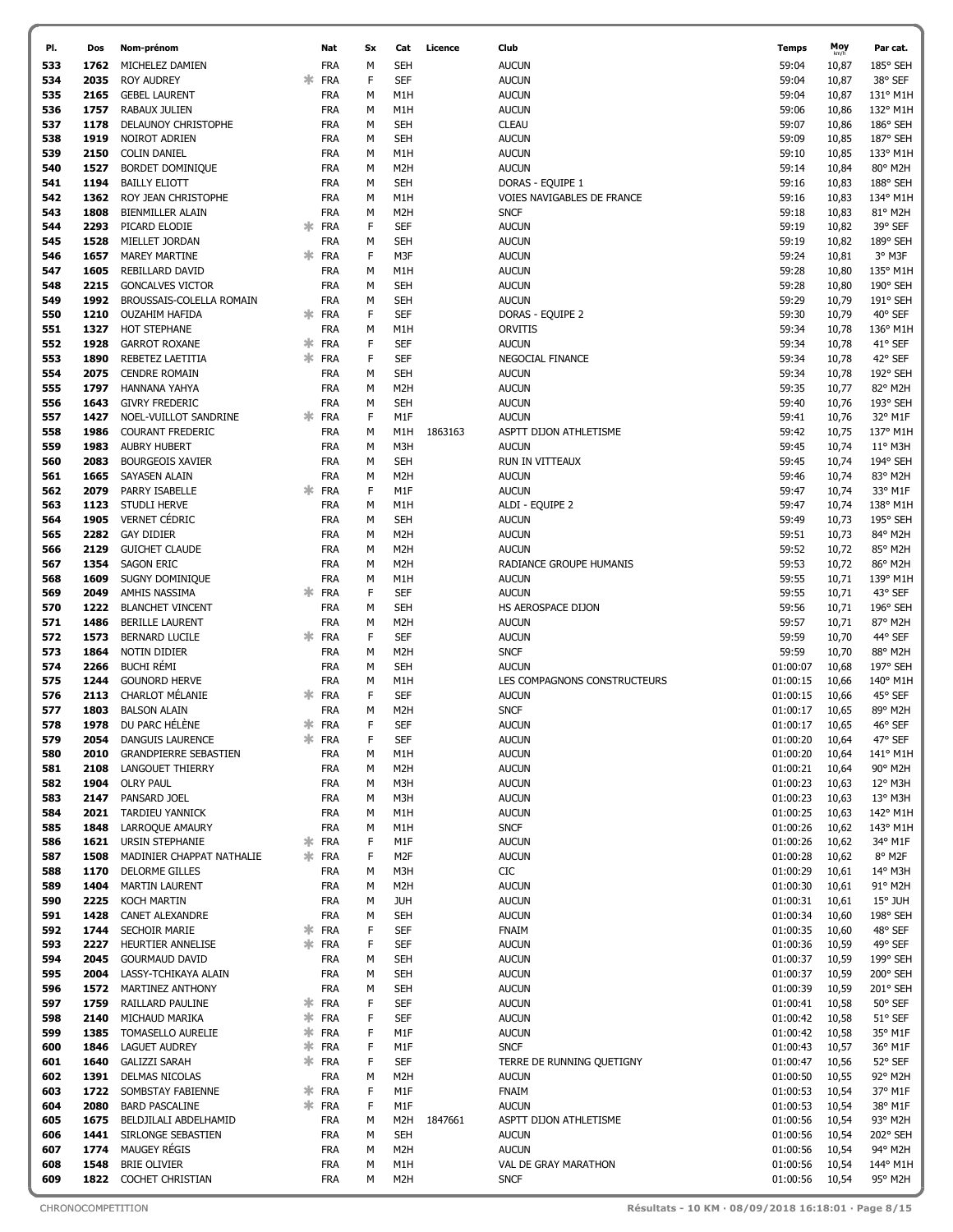| PI.        | Dos          | Nom-prénom                                  |    | Nat                      | Sx     | Cat                                  | Licence | Club                                             | <b>Temps</b>         | Moy            | Par cat.             |
|------------|--------------|---------------------------------------------|----|--------------------------|--------|--------------------------------------|---------|--------------------------------------------------|----------------------|----------------|----------------------|
| 610        | 1349         | <b>MASONI PAULINE</b>                       | ж. | FRA                      | F      | <b>SEF</b>                           |         | <b>PROTEOR</b>                                   | 01:00:57             | 10,53          | 53° SEF              |
| 611        | 1671         | BALDUCCI JEAN-PHILIPPE                      |    | <b>FRA</b>               | M      | M <sub>1</sub> H                     |         | <b>FNAIM</b>                                     | 01:00:57             | 10,53          | 145° M1H             |
| 612        | 1674         | <b>BELDIJLALI BRICE</b>                     |    | <b>FRA</b>               | М      | <b>SEH</b>                           |         | <b>FNAIM</b>                                     | 01:00:58             | 10,53          | 203° SEH             |
| 613        | 1565         | LEOMBRUNI CHLOË                             | ж. | FRA                      | F      | <b>SEF</b>                           |         | <b>AUCUN</b>                                     | 01:01:01             | 10,52          | 54° SEF              |
| 614        | 1328         | <b>LACROIX LUCIE</b>                        |    | * FRA                    | F      | <b>SEF</b>                           | A46246C | ORVITIS                                          | 01:01:05             | 10,51          | 55° SEF              |
| 615        | 1589         | MARECHAL PHILIPPE                           |    | <b>FRA</b>               | M      | M <sub>2</sub> H                     |         | <b>AUCUN</b>                                     | 01:01:06             | 10,51          | 96° M2H              |
| 616<br>617 | 1844<br>1454 | LACQUA MICHEL<br><b>GAUTHARD PHILIPPE</b>   |    | <b>FRA</b><br><b>FRA</b> | M<br>M | M <sub>2</sub> H<br>M <sub>2</sub> H |         | <b>SNCF</b><br><b>AUCUN</b>                      | 01:01:07<br>01:01:08 | 10,50<br>10,50 | 97° M2H<br>98° M2H   |
| 618        | 1405         | <b>TARRAGON CHRISTOPHE</b>                  |    | <b>FRA</b>               | M      | M1H                                  | B13877C | DIJON SINGLE TRACK                               | 01:01:08             | 10,50          | 146° M1H             |
| 619        | 1644         | DATH CHARLOTTE                              |    | <b>FRA</b>               | F      | <b>SEF</b>                           |         | <b>AUCUN</b>                                     | 01:01:11             | 10,49          | 56° SEF              |
| 620        | 1646         | DATH FREDERIC                               |    | <b>FRA</b>               | M      | M <sub>2</sub> H                     |         | <b>AUCUN</b>                                     | 01:01:12             | 10,49          | 99° M2H              |
| 621        | 1764         | <b>BOICHE NATHANAEL</b>                     |    | <b>FRA</b>               | M      | <b>SEH</b>                           |         | <b>AUCUN</b>                                     | 01:01:13             | 10,49          | 204° SEH             |
| 622        | 1783         | <b>ROYER BRUNO</b>                          |    | <b>FRA</b>               | M      | M <sub>2</sub> H                     |         | <b>AUCUN</b>                                     | 01:01:13             | 10,49          | 100° M2H             |
| 623        | 2094         | <b>JOBIC PASCAL</b>                         |    | <b>FRA</b>               | M      | M1H                                  |         | <b>AUCUN</b>                                     | 01:01:19             | 10,47          | 147° M1H             |
| 624        | 1775         | <b>BREDA CLEMENCE</b>                       | ж  | <b>FRA</b>               | F      | <b>ESF</b>                           |         | <b>AUCUN</b>                                     | 01:01:21             | 10,46          | 7° ESF               |
| 625        | 1287         | <b>DEVIE THOMAS</b>                         |    | <b>FRA</b>               | M      | M1H                                  |         | <b>NEXITY</b>                                    | 01:01:21             | 10,46          | 148° M1H             |
| 626<br>627 | 1297<br>2116 | <b>JAYET LAURE</b><br><b>JAMAIT YVES</b>    |    | <b>FRA</b><br><b>FRA</b> | F<br>M | <b>SEF</b><br>M2H                    |         | NOTAIRES DE COTE D'OR - EQUIPE 1<br><b>AUCUN</b> | 01:01:22<br>01:01:23 | 10,46          | 57° SEF<br>101° M2H  |
| 628        | 2107         | ROUSSEAU DIMITRI                            |    | <b>FRA</b>               | M      | <b>SEH</b>                           |         | <b>AUCUN</b>                                     | 01:01:24             | 10,46<br>10,46 | 205° SEH             |
| 629        | 1343         | PETITJEAN LIONEL                            |    | <b>FRA</b>               | M      | M <sub>1</sub> H                     |         | <b>PARKER</b>                                    | 01:01:24             | 10,46          | 149° M1H             |
| 630        | 1641         | <b>DANJEAN GERARD</b>                       |    | <b>FRA</b>               | M      | M <sub>2</sub> H                     |         | <b>AUCUN</b>                                     | 01:01:25             | 10,45          | 102° M2H             |
| 631        | 1645         | DATH GLORIA                                 |    | <b>FRA</b>               | F      | M1F                                  |         | <b>AUCUN</b>                                     | 01:01:25             | 10,45          | 39° M1F              |
| 632        | 1382         | <b>KRAMER CEDRIC</b>                        |    | <b>FRA</b>               | M      | M1H                                  |         | <b>AUCUN</b>                                     | 01:01:27             | 10,45          | 150° M1H             |
| 633        | 1190         | <b>GALAND ERIC</b>                          |    | <b>FRA</b>               | M      | M <sub>2</sub> H                     |         | CROSSJECT                                        | 01:01:27             | 10,45          | 103° M2H             |
| 634        | 2019         | <b>BONNOT ROLAND</b>                        |    | <b>FRA</b>               | M      | M3H                                  |         | <b>AUCUN</b>                                     | 01:01:27             | 10,45          | 15° M3H              |
| 635        | 1500         | CHERUBINI CHERUBINI                         |    | <b>FRA</b>               | M      | M1H                                  | 1978145 | S/L ATHLE 21 AO ARNETOISE                        | 01:01:29             | 10,44          | 151° M1H             |
| 636        | 1184         | <b>BERGERON ANTHONY</b>                     |    | <b>FRA</b>               | M<br>F | <b>SEH</b><br><b>SEF</b>             |         | <b>CROSSJECT</b>                                 | 01:01:30             | 10,44          | 206° SEH<br>58° SEF  |
| 637<br>638 | 2084<br>1353 | <b>GRANDEMANGE MADO</b><br>MIGUET HERVE     |    | <b>FRA</b><br><b>FRA</b> | М      | M2H                                  |         | <b>AUCUN</b><br>RADIANCE GROUPE HUMANIS          | 01:01:31<br>01:01:33 | 10,44<br>10,43 | 104° M2H             |
| 639        | 1336         | VILLE CHARLOTTE                             |    | FRA                      | F      | <b>SEF</b>                           |         | ORVITIS                                          | 01:01:33             | 10,43          | 59° SEF              |
| 640        | 1205         | <b>BILLAULT THIERRY</b>                     |    | <b>FRA</b>               | М      | M <sub>1</sub> H                     |         | DORAS - EQUIPE 2                                 | 01:01:36             | 10,42          | 152° M1H             |
| 641        | 1559         | <b>BONNEFOY FABRICE</b>                     |    | <b>FRA</b>               | M      | M1H                                  |         | <b>AUCUN</b>                                     | 01:01:39             | 10,41          | 153° M1H             |
| 642        | 2007         | SOUCELIER PATRICE                           |    | <b>FRA</b>               | M      | M <sub>2</sub> H                     |         | <b>AUCUN</b>                                     | 01:01:40             | 10,41          | 105° M2H             |
| 643        | 1130         | <b>GONZALVEZ AURELIEN</b>                   |    | <b>FRA</b>               | M      | <b>SEH</b>                           |         | AMPLIFON                                         | 01:01:42             | 10,41          | 207° SEH             |
| 644        | 1295         | <b>GIRARDOT FRANÇOIS</b>                    |    | <b>FRA</b>               | M      | <b>SEH</b>                           |         | NOTAIRES DE COTE D'OR - EQUIPE 1                 | 01:01:42             | 10,41          | 208° SEH             |
| 645        | 1511         | <b>BENHENIDA SAID</b>                       |    | <b>FRA</b>               | M      | M3H                                  |         | <b>AUCUN</b>                                     | 01:01:49             | 10,39          | 16° M3H              |
| 646        | 1784         | ROYER IDA                                   | ж. | FRA                      | F      | M <sub>2F</sub>                      |         | <b>AUCUN</b>                                     | 01:01:49             | 10,39          | 9° M2F               |
| 647<br>648 | 1177<br>1167 | THULOUP VALERIE<br><b>BAUDERE ARNAUD</b>    | ж  | <b>FRA</b><br><b>FRA</b> | F<br>M | M1F<br>M1H                           | 2003514 | CIC<br>CIC                                       | 01:01:50<br>01:01:50 | 10,38<br>10,38 | 40° M1F<br>154° M1H  |
| 649        | 1812         | <b>BOUDIER ANDRÉ</b>                        |    | <b>FRA</b>               | M      | M <sub>2</sub> H                     |         | <b>SNCF</b>                                      | 01:01:50             | 10,38          | 106° M2H             |
| 650        | 1478         | HUMBERSET EVA                               | ∗. | FRA                      | F      | <b>SEF</b>                           |         | <b>AUCUN</b>                                     | 01:01:53             | 10,37          | 60° SEF              |
| 651        | 2204         | LAVIER SALOMÉ                               | ж. | <b>FRA</b>               | F      | <b>SEF</b>                           |         | <b>AUCUN</b>                                     | 01:01:58             | 10,36          | 61° SEF              |
| 652        | 2125         | MEULEY ERIC                                 |    | <b>FRA</b>               | М      | M2H                                  |         | <b>AUCUN</b>                                     | 01:01:58             | 10,36          | 107° M2H             |
| 653        | 1516         | FORJOT FLORENCE                             |    | $*$ FRA                  | F      | M1F                                  |         | <b>AUCUN</b>                                     | 01:01:59             | 10,36          | 41° M1F              |
| 654        | 2242         | ROLLAND DENIS                               |    | <b>FRA</b>               | M      | M3H                                  |         | <b>ROLLAND</b>                                   | 01:02:00             | 10,35          | 17° M3H              |
| 655        | 1237         | <b>MELIS OLIVIER</b>                        |    | <b>FRA</b>               | М      | M1H                                  |         | LEJAY LAGOUTE                                    | 01:02:00             | 10,35          | 155° M1H             |
| 656        | 1630         | <b>MARTIN THIERRY</b>                       |    | FRA                      | М      | M2H                                  |         | <b>AUCUN</b>                                     | 01:02:01             | 10,35          | 108° M2H             |
| 657<br>658 | 1906<br>2051 | DESNOYER LEOPOLD<br>AUBINEAU LEA            |    | <b>FRA</b><br>FRA        | М<br>F | <b>SEH</b><br><b>ESF</b>             |         | <b>AUCUN</b><br><b>AUCUN</b>                     | 01:02:02<br>01:02:03 | 10,35<br>10,35 | 209° SEH<br>8° ESF   |
| 659        | 1681         | <b>BRENEL GEORGES</b>                       |    | <b>FRA</b>               | M      | M <sub>2</sub> H                     |         | <b>AJVN</b>                                      | 01:02:04             | 10,34          | 109° M2H             |
| 660        |              | 1442 FLEURY EMMANUEL                        |    | <b>FRA</b>               | M      | M <sub>1</sub> H                     |         | <b>AUCUN</b>                                     | 01:02:06             | 10,34          | 156° M1H             |
| 661        | 1203         | MOISAND CLAUDE                              |    | <b>FRA</b>               | М      | M <sub>1</sub> H                     |         | DORAS - EQUIPE 1                                 | 01:02:12             | 10,32          | 157° M1H             |
| 662        | 1788         | DAVID BRUNO                                 |    | <b>FRA</b>               | M      | M1H                                  |         | <b>AUCUN</b>                                     | 01:02:13             | 10,32          | 158° M1H             |
| 663        | 1910         | LALLOZ ALEXANDRE                            |    | <b>FRA</b>               | М      | M <sub>2</sub> H                     |         | <b>AUCUN</b>                                     | 01:02:14             | 10,32          | 110° M2H             |
| 664        | 1899         | CHEVALIER SÉBASTIEN                         |    | <b>FRA</b>               | M      | M1H                                  |         | <b>AUCUN</b>                                     | 01:02:18             | 10,30          | 159° M1H             |
| 665        | 1116         | <b>GAUNET AURELIEN</b>                      |    | <b>FRA</b>               | М      | <b>SEH</b>                           |         | ALDI - EQUIPE 2                                  | 01:02:20             | 10,30          | 210° SEH             |
| 666<br>667 | 1223<br>1345 | EDOUARD DENIS<br>CAVANTOU HELENE            | *  | <b>FRA</b><br><b>FRA</b> | М<br>F | M1H<br><b>SEF</b>                    |         | HS AEROSPACE DIJON<br><b>PROTEOR</b>             | 01:02:20<br>01:02:21 | 10,30<br>10,30 | 160° M1H<br>62° SEF  |
| 668        | 2005         | LECLER AMANDINE                             |    | * FRA                    | F      | <b>SEF</b>                           |         | <b>AUCUN</b>                                     | 01:02:22             | 10,29          | 63° SEF              |
| 669        | 1795         | <b>BONIN ADRIEN</b>                         |    | <b>FRA</b>               | М      | <b>SEH</b>                           |         | <b>AUCUN</b>                                     | 01:02:22             | 10,29          | 211° SEH             |
| 670        | 1207         | <b>FRANCHI EMMANUELLE</b>                   |    | * FRA                    | F      | M1F                                  |         | DORAS - EQUIPE 2                                 | 01:02:26             | 10,28          | 42° M1F              |
| 671        | 1304         | <b>BOLATRE GÉRALD</b>                       |    | <b>FRA</b>               | М      | M <sub>2</sub> H                     |         | NOTAIRES DE COTE D'OR - EQUIPE 2                 | 01:02:29             | 10,27          | 111° M2H             |
| 672        | 1128         | ELUECQUE PIERRE                             |    | <b>FRA</b>               | М      | <b>SEH</b>                           |         | AMPLIFON                                         | 01:02:29             | 10,27          | 212° SEH             |
| 673        | 1445         | LOTHE LISE                                  | ж. | <b>FRA</b>               | F      | <b>SEF</b>                           |         | <b>AUCUN</b>                                     | 01:02:30             | 10,27          | 64° SEF              |
| 674        | 1444         | FROMENT BERTHOU CLAIRE                      | ж. | FRA                      | F      | M <sub>2</sub> F                     |         | <b>AUCUN</b>                                     | 01:02:31             | 10,27          | 10° M2F              |
| 675        | 2235<br>1694 | PERLONGO GEORGES<br><b>GUION CHRISTOPHE</b> |    | <b>FRA</b><br><b>FRA</b> | М      | M3H                                  |         | <b>AUCUN</b>                                     | 01:02:33             | 10,26          | 18° M3H              |
| 676<br>677 | 2154         | BERGOGNÉ LAURIE                             | ж. | FRA                      | М<br>F | M <sub>2</sub> H<br>M1F              | 452149  | AC CHENOVE<br><b>AUCUN</b>                       | 01:02:35<br>01:02:35 | 10,26<br>10,26 | 112° M2H<br>43° M1F  |
| 678        | 2189         | <b>BÉNO NOELLE</b>                          | ж. | FRA                      | F      | M1F                                  |         | <b>AUCUN</b>                                     | 01:02:39             | 10,25          | 44° M1F              |
| 679        | 1800         | <b>SPECK DENIS</b>                          |    | <b>FRA</b>               | М      | M3H                                  |         | <b>AUCUN</b>                                     | 01:02:42             | 10,24          | 19° M3H              |
| 680        | 1712         | POUHIN FREDERIC                             |    | <b>FRA</b>               | M      | M1H                                  |         | <b>FNAIM</b>                                     | 01:02:44             | 10,23          | 161° M1H             |
| 681        | 1920         | <b>COLLINET AXELLE</b>                      |    | * FRA                    | F      | <b>SEF</b>                           |         | AGROSUP DIJON                                    | 01:02:46             | 10,23          | 65° SEF              |
| 682        | 1819         | CHAUX ISABELLE                              | *  | FRA                      | F      | M1F                                  |         | <b>SNCF</b>                                      | 01:02:51             | 10,21          | 45° M1F              |
| 683        | 1447         | DESSARTINE EVA                              | ж. | <b>FRA</b>               | F      | <b>ESF</b>                           |         | <b>AUCUN</b>                                     | 01:02:54             | 10,21          | 9° ESF               |
| 684        | 2201         | PERROT ALINE                                |    | * FRA                    | F      | <b>SEF</b>                           |         | <b>AUCUN</b>                                     | 01:02:55             | 10,20          | 66° SEF              |
| 685<br>686 | 2200<br>1121 | <b>BONDU JEAN</b><br>ROGE JEAN FRANCOIS     |    | <b>FRA</b><br><b>FRA</b> | М<br>М | M <sub>2</sub> H<br>M1H              |         | <b>AUCUN</b><br>ALDI - EQUIPE 2                  | 01:02:55<br>01:02:55 | 10,20<br>10,20 | 113° M2H<br>162° M1H |
|            |              |                                             |    |                          |        |                                      |         |                                                  |                      |                |                      |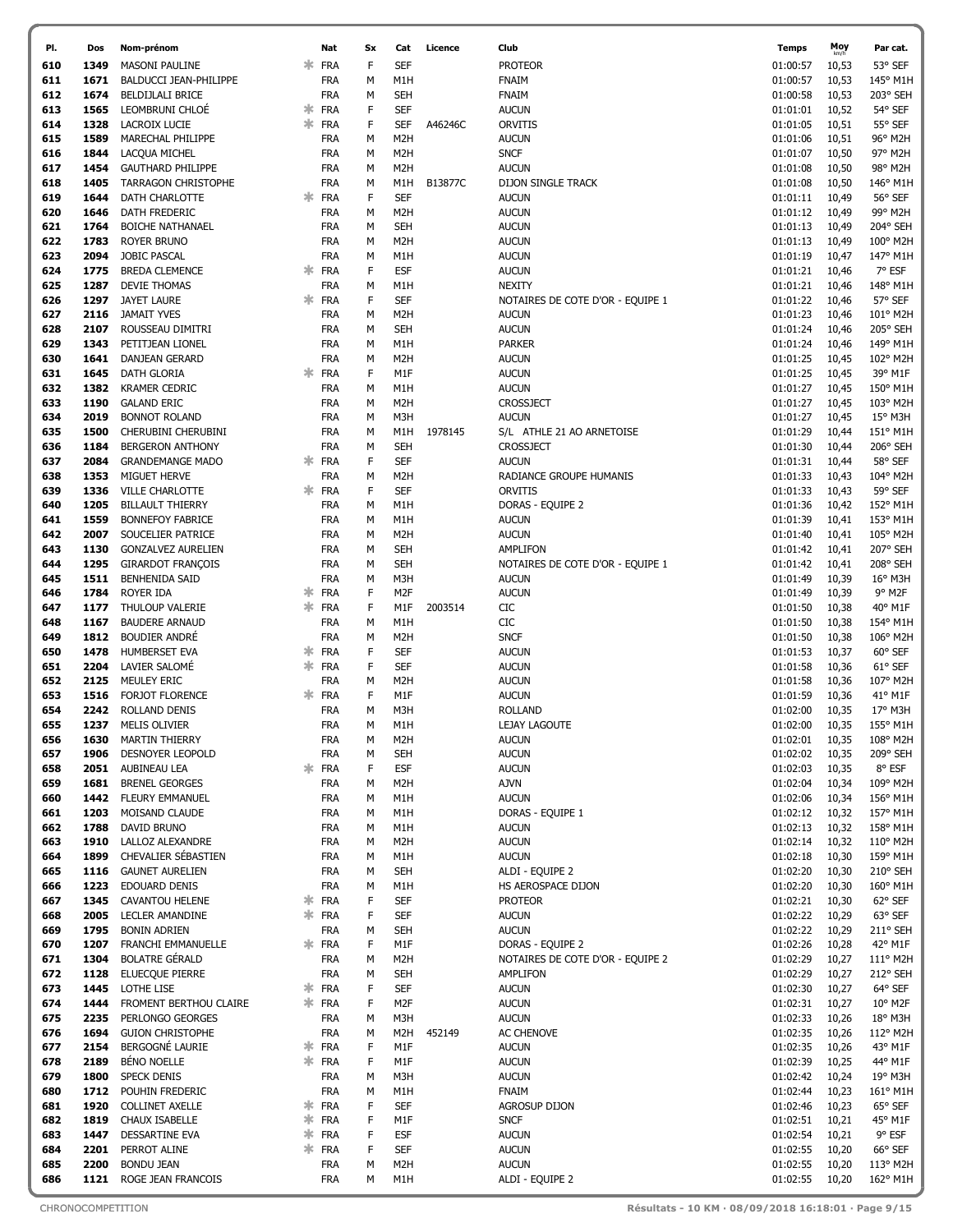| PI.        | Dos          | Nom-prénom                                       |              | Nat                      | Sx     | Cat                            | Licence     | Club                                           | <b>Temps</b>         | Moy            | Par cat.             |
|------------|--------------|--------------------------------------------------|--------------|--------------------------|--------|--------------------------------|-------------|------------------------------------------------|----------------------|----------------|----------------------|
| 687        | 1773         | <b>BACHOTET SARA</b>                             | ∗            | <b>FRA</b>               | F      | <b>SEF</b>                     |             | <b>AUCUN</b>                                   | 01:02:55             | 10,20          | 67° SEF              |
| 688        | 1894         | DESVIGNES PERRINE                                | ∗            | <b>FRA</b>               | F      | <b>SEF</b>                     |             | <b>AUCUN</b>                                   | 01:02:58             | 10,20          | 68° SEF              |
| 689        | 1726         | ALLAIRE FRÉDÉRIC                                 |              | <b>FRA</b>               | М      | M1H                            |             | <b>FNAIM</b>                                   | 01:02:59             | 10,19          | 163° M1H             |
| 690        | 1296         | <b>HUCHON PATRICIA</b>                           | Ж.           | <b>FRA</b>               | F      | M2F                            |             | FFCO / 25179- NOTAIRES DE COTE D'OR - EQUIPE 1 | 01:03:00             | 10,19          | 11° M2F              |
| 691        | 1739         | <b>BOISSET MAUD</b>                              | ∗            | <b>FRA</b>               | F      | <b>SEF</b>                     |             | <b>FNAIM</b>                                   | 01:03:00             | 10,19          | 69° SEF              |
| 692        | 1469         | SOLDINI ELODIE                                   | Ж.           | <b>FRA</b>               | F      | <b>SEF</b>                     |             | <b>AUCUN</b>                                   | 01:03:02             | 10,19          | 70° SEF              |
| 693        | 1798         | LELONG MARC ANTOINE                              |              | <b>FRA</b>               | М      | <b>SEH</b>                     |             | <b>AUCUN</b>                                   | 01:03:02             | 10,19          | 213° SEH             |
| 694        | 1708         | PESTANA ANGELA                                   | ж            | <b>FRA</b>               | F      | M1F                            |             | <b>FNAIM</b>                                   | 01:03:02             | 10,19          | 46° M1F              |
| 695        | 1813         | <b>BOUVIER ANNE-MARIE</b>                        | ж            | <b>FRA</b>               | F      | M <sub>2F</sub>                |             | <b>SNCF</b>                                    | 01:03:03             | 10,18          | 12° M2F              |
| 696        | 1104         | PERNODET ROMAIN                                  |              | <b>FRA</b>               | М      | <b>SEH</b>                     |             | ADEE ELECTRONIC                                | 01:03:07             | 10,17          | 214° SEH             |
| 697        | 1597         | LEGUAY QUENTIN                                   |              | <b>FRA</b>               | М      | <b>SEH</b>                     |             | <b>AUCUN</b>                                   | 01:03:08             | 10,17          | 215° SEH             |
| 698        | 1326         | <b>GAUTHIER VERONIQUE</b>                        | Ж.           | <b>FRA</b>               | F      | M <sub>2F</sub>                |             | ORVITIS                                        | 01:03:17             | 10,14          | 13° M2F              |
| 699        | 1402         | <b>MARTIN NADINE</b>                             | ∗            | <b>FRA</b>               | F      | M <sub>2F</sub>                |             | <b>AUCUN</b>                                   | 01:03:18             | 10,14          | 14° M2F              |
| 700        | 1140         | <b>SIRE STEPHANIE</b>                            | ∗            | <b>FRA</b>               | F      | M1F                            |             | BURGUNDY SCHOOL OF BUSINESS                    | 01:03:19             | 10,14          | 47° M1F              |
| 701        | 1439         | LEVY DEBORAH                                     |              | $*$ FRA                  | F      | M1F                            |             | <b>AUCUN</b>                                   | 01:03:20             | 10,14          | 48° M1F              |
| 702        | 1915         | <b>FLORET NICOLAS</b>                            |              | <b>FRA</b>               | м      | <b>SEH</b>                     |             | <b>AUCUN</b>                                   | 01:03:22             | 10,13          | 216° SEH             |
| 703        | 1852         | MACHURET SYLVAIN                                 |              | <b>FRA</b>               | М      | M1H                            |             | <b>SNCF</b>                                    | 01:03:22             | 10,13          | 164° M1H             |
| 704        | 1807         | BERTHOLOMEY ADELINE                              | ж            | <b>FRA</b>               | F      | M1F                            |             | <b>SNCF</b>                                    | 01:03:23             | 10,13          | 49° M1F              |
| 705        | 1704         | MONNOT OLIVIER                                   |              | <b>FRA</b>               | М      | M <sub>2</sub> H               |             | <b>FNAIM</b>                                   | 01:03:25             | 10,12          | 114° M2H             |
| 706        | 2097         | LEMAITRE LOIC                                    |              | <b>FRA</b>               | М      | <b>SEH</b>                     |             | <b>AUCUN</b>                                   | 01:03:26             | 10,12          | 217° SEH             |
| 707        | 1276         | <b>CHAPUT CATHERINE</b>                          |              | * FRA                    | F      | M <sub>2F</sub>                |             | LES PEP CBFC SOLIDARITE                        | 01:03:28             | 10,12          | 15° M2F              |
| 708        | 2167         | DOS ANJOS MACHADO VANIA                          |              | * FRA                    | F      | <b>SEF</b>                     |             | <b>AUCUN</b>                                   | 01:03:30             | 10,11          | 71° SEF              |
| 709        | 1141         | THEBAULT JACQUES                                 |              | <b>FRA</b>               | М      | M <sub>2</sub> H               |             | BURGUNDY SCHOOL OF BUSINESS                    | 01:03:30             | 10,11          | 115° M2H             |
| 710        | 1325         | DARGENT LAETITIA                                 |              | * FRA                    | F      | <b>SEF</b>                     |             | ORVITIS                                        | 01:03:33             | 10,10          | 72° SEF              |
| 711        | 1582         | <b>FROMAGE EMILY</b>                             | $\ast$<br>ж. | <b>FRA</b>               | F      | <b>SEF</b>                     |             | <b>AUCUN</b>                                   | 01:03:34             | 10,10          | 73° SEF              |
| 712<br>713 | 1188<br>1458 | <b>DELPHIN CELIA</b>                             |              | <b>FRA</b>               | F<br>М | <b>SEF</b><br>M <sub>2</sub> H |             | <b>CROSSJECT</b><br><b>AUCUN</b>               | 01:03:34<br>01:03:35 | 10,10          | 74° SEF<br>116° M2H  |
| 714        | 1220         | <b>CHASTANG FREDERIC</b><br>ANDRIAMASY GUILLAUME |              | <b>FRA</b><br><b>FRA</b> | М      | M1H                            |             | HS AEROSPACE DIJON                             | 01:03:36             | 10,10<br>10,09 | 165° M1H             |
| 715        | 1388         | MUSSARD THIERRY                                  |              | <b>FRA</b>               | М      | M1H                            |             | <b>AUCUN</b>                                   | 01:03:38             | 10,09          | 166° M1H             |
| 716        | 1292         | DE LEIRIS STEPHANIE                              | ж.           | <b>FRA</b>               | F      | M1F                            |             | NOTAIRES DE COTE D'OR - EQUIPE 1               | 01:03:41             | 10,08          | 50° M1F              |
| 717        | 1545         | <b>CORDIER MALORIE</b>                           | ж.           | FRA                      | F      | <b>SEF</b>                     |             | <b>AUCUN</b>                                   | 01:03:42             | 10,08          | 75° SEF              |
| 718        | 1317         | <b>DUBOSSON REMY</b>                             |              | <b>FRA</b>               | M      | <b>SEH</b>                     |             | NOTAIRES DE COTE D'OR - EQUIPE 3               | 01:03:46             | 10,07          | 218° SEH             |
| 719        | 2259         | <b>BRÉCHAT KÉVIN</b>                             |              | <b>FRA</b>               | М      | <b>SEH</b>                     |             | <b>AUCUN</b>                                   | 01:03:46             | 10,07          | 219° SEH             |
| 720        | 1425         | MANNINO SÉBASTIEN                                |              | <b>FRA</b>               | М      | M1H                            |             | <b>AUCUN</b>                                   | 01:03:47             | 10,07          | 167° M1H             |
| 721        | 1958         | <b>AUBRY ANNE-LAURE</b>                          | ж.           | <b>FRA</b>               | F      | <b>SEF</b>                     |             | <b>AUCUN</b>                                   | 01:03:49             | 10,06          | 76° SEF              |
| 722        | 1691         | <b>GARNIER CELINE</b>                            | ж            | <b>FRA</b>               | F      | <b>SEF</b>                     |             | <b>FNAIM</b>                                   | 01:03:49             | 10,06          | 77° SEF              |
| 723        | 1719         | TROUDE CHRISTINE                                 | ж            | <b>FRA</b>               | F      | M1F                            |             | <b>FNAIM</b>                                   | 01:03:49             | 10,06          | 51° M1F              |
| 724        | 2172         | <b>BUONOCORE MATTEO</b>                          |              | <b>FRA</b>               | м      | M <sub>2</sub> H               |             | <b>AUCUN</b>                                   | 01:03:52             | 10,05          | 117° M2H             |
| 725        | 2093         | LASSEUR BÉATRICE                                 | ж.           | <b>FRA</b>               | F      | <b>SEF</b>                     |             | <b>AUCUN</b>                                   | 01:03:52             | 10,05          | 78° SEF              |
| 726        | 2221         | MEUZARD EVELYNE                                  | ∗            | <b>FRA</b>               | F      | M1F                            |             | PLOMBIERES ATHLETICS SPORT                     | 01:03:54             | 10,05          | 52° M1F              |
| 727        | 1138         | <b>BROCHET ANNE LAURE</b>                        | Ж.           | <b>FRA</b>               | F      | <b>SEF</b>                     |             | BURGUNDY SCHOOL OF BUSINESS                    | 01:03:54             | 10,05          | 79° SEF              |
| 728        | 1973         | CAETANO MYLÈNE                                   | ж            | <b>FRA</b>               | F      | <b>SEF</b>                     |             | <b>AUCUN</b>                                   | 01:03:54             | 10,05          | 80° SEF              |
| 729        | 1137         | SONNET CHARLES EDOUARD                           |              | <b>FRA</b>               | М      | <b>SEH</b>                     |             | AMPLIFON                                       | 01:03:57             | 10,04          | 220° SEH             |
| 730        | 1134         | LESTRADE CORENTIN                                |              | <b>FRA</b>               | М      | <b>SEH</b>                     |             | AMPLIFON                                       | 01:03:57             | 10,04          | 221° SEH             |
| 731        | 1794         | <b>GUYOT LAURENCE</b>                            | ж            | <b>FRA</b>               | F      | M <sub>2F</sub>                |             | <b>AUCUN</b>                                   | 01:04:00             | 10,03          | 16° M2F              |
| 732        | 1408         | <b>DUSSIEUX JACQUES</b>                          |              | <b>FRA</b>               | М      | M3H                            |             | <b>AUCUN</b>                                   | 01:04:02             | 10,03          | 20° M3H              |
| 733        | 2260         | <b>BOURGETEL OLIVIER</b>                         |              | <b>FRA</b>               | м      | <b>SEH</b>                     |             | <b>AUCUN</b>                                   | 01:04:04             | 10,02          | 222° SEH             |
| 734        | 2289         | MARCO FREDERIC                                   |              | <b>FRA</b>               | М      | M <sub>2</sub> H               |             | <b>AUCUN</b>                                   | 01:04:04             | 10,02          | 118° M2H             |
| 735        | 1580         | <b>CELLIER VINCENT</b>                           |              | <b>FRA</b>               | М      | M <sub>2</sub> H               | 21456       | TALANT SPORT ORIENTATION                       | 01:04:07             | 10,01          | 119° M2H             |
| 736        | 2000         | <b>CRESPO ISABELLE</b>                           | ∗            | <b>FRA</b>               | F      | M <sub>2F</sub>                |             | <b>AUCUN</b>                                   | 01:04:10             | 10,01          | 17° M2F              |
| 737        | 1212         | VILLEROT SANDRA<br>DOUCHET JONATHAN              | $\ast$       | FRA                      | F      | <b>SEF</b>                     |             | DORAS - EQUIPE 2                               | 01:04:11             | 10,00          | 81° SEF<br>223° SEH  |
| 738<br>739 | 1154<br>1179 | <b>BOUCHARA NICOLAS</b>                          |              | <b>FRA</b><br><b>FRA</b> | М<br>М | <b>SEH</b><br><b>SEH</b>       |             | CARREFOUR DIJON TOISON D'OR<br><b>CLEAU</b>    | 01:04:15<br>01:04:16 | 9,99<br>9,99   | 224° SEH             |
| 740        | 1332         | <b>MALIAR SYLVIE</b>                             |              | * FRA                    | F      | <b>SEF</b>                     |             | ORVITIS                                        | 01:04:19             | 9,98           | 82° SEF              |
| 741        | 1323         | <b>BOUHAMED AZIZ</b>                             |              | <b>FRA</b>               | М      | M1H                            |             | ORVITIS                                        | 01:04:20             | 9,98           | 168° M1H             |
| 742        | 2055         | AIMON ERIC                                       |              | <b>FRA</b>               | М      | M <sub>2</sub> H               |             | <b>AUCUN</b>                                   | 01:04:20             | 9,98           | 120° M2H             |
| 743        | 1417         | FORQUET CARMEN                                   | ∗            | <b>FRA</b>               | F      | M3F                            |             | <b>AUCUN</b>                                   | 01:04:20             | 9,98           | 4° M3F               |
| 744        | 1443         | CABOCHE JULINE                                   | $\ast$       | <b>FRA</b>               | F      | <b>SEF</b>                     |             | <b>AUCUN</b>                                   | 01:04:21             | 9,98           | 83° SEF              |
| 745        | 2192         | DA COSTA ARNAUD                                  |              | <b>FRA</b>               | М      | M1H                            | A36387C0040 | <b>DIJON TRIATHLON</b>                         | 01:04:22             | 9,97           | 169° M1H             |
| 746        | 2265         | APPERT FLORENT                                   |              | <b>FRA</b>               | М      | <b>ESH</b>                     |             | <b>AUCUN</b>                                   | 01:04:25             | 9,97           | 14° ESH              |
| 747        | 2183         | PERNEY FANNY                                     |              | * FRA                    | F      | <b>ESF</b>                     |             | <b>AUCUN</b>                                   | 01:04:25             | 9,97           | 10° ESF              |
| 748        | 1914         | <b>GIRARD CAROLINE</b>                           | *            | FRA                      | F      | <b>SEF</b>                     |             | <b>AUCUN</b>                                   | 01:04:26             | 9,96           | 84° SEF              |
| 749        | 1234         | NEVETT MARIA                                     | ∗.           | <b>FRA</b>               | F      | <b>SEF</b>                     |             | LEJAY LAGOUTE                                  | 01:04:27             | 9,96           | 85° SEF              |
| 750        | 1146         | LE FEVRE EDWIGE                                  |              | * FRA                    | F      | M1F                            |             | CAISSE D EPARGNE BOURGOGNE FRANCHE COMTE       | 01:04:29             | 9,96           | 53° M1F              |
| 751        | 1467         | <b>GUILLOUX PATRICE</b>                          |              | <b>FRA</b>               | М      | M2H                            |             | DIJON SINGLE TRACK                             | 01:04:33             | 9,95           | 121° M2H             |
| 752        | 1627         | HAUSMANN VINCENT                                 |              | <b>FRA</b>               | М      | <b>SEH</b>                     | A52281L     | DIJON SINGLE TRACK                             | 01:04:34             | 9,94           | 225° SEH             |
| 753        | 2193         | <b>CHARBONNIER RACHEL</b>                        |              | * FRA                    | F      | <b>SEF</b>                     |             | <b>AUCUN</b>                                   | 01:04:35             | 9,94           | 86° SEF              |
| 754        | 1639         | MINOT CECILE                                     | *            | <b>FRA</b>               | F      | <b>SEF</b>                     | A68094L     | DIJON SINGLE TRACK                             | 01:04:35             | 9,94           | 87° SEF              |
| 755        | 1662         | POMPON CATHERINE                                 |              | * FRA                    | F      | M2F                            |             | <b>AUCUN</b>                                   | 01:04:35             | 9,94           | 18° M2F              |
| 756        | 1513         | <b>MOREAU REGIS</b>                              |              | <b>FRA</b>               | М      | M1H                            |             | <b>AUCUN</b>                                   | 01:04:35             | 9,94           | 170° M1H             |
| 757        | 2110         | CHRISTOPHE CHRISTELLE                            |              | * FRA                    | F      | M1F                            | B09009      | DIJON SINGLE TRACK                             | 01:04:36             | 9,94           | 54° M1F              |
| 758        | 2099         | MOINEL ROMAIN                                    |              | <b>FRA</b>               | М      | <b>SEH</b>                     |             | <b>AUCUN</b>                                   | 01:04:36             | 9,94           | 226° SEH             |
| 759        | 1751         | <b>CHEBSON TIPHANIE</b><br>KRUMM SÉBASTIEN       |              | ≭ FRA                    | F      | <b>SEF</b>                     | FC11983     | DIJON SINGLE TRACK                             | 01:04:36             | 9,94           | 88° SEF              |
| 760<br>761 | 1549<br>1112 | <b>GALLANT CYRIL</b>                             |              | <b>FRA</b><br><b>FRA</b> | М<br>М | <b>SEH</b><br>M1H              | A73566      | DIJON SINGLE TRACK                             | 01:04:36<br>01:04:37 | 9,94<br>9,94   | 227° SEH<br>171° M1H |
| 762        | 1715         | RAYTON ALEXANDRE                                 |              | FRA                      | М      | <b>SEH</b>                     |             | ALDI - EQUIPE 1<br>FNAIM                       | 01:04:40             | 9,93           | 228° SEH             |
| 763        |              | 2202 FOURNIER JEAN                               |              | FRA                      | М      | <b>SEH</b>                     |             | <b>AUCUN</b>                                   | 01:04:41             | 9,93           | 229° SEH             |
|            |              |                                                  |              |                          |        |                                |             |                                                |                      |                |                      |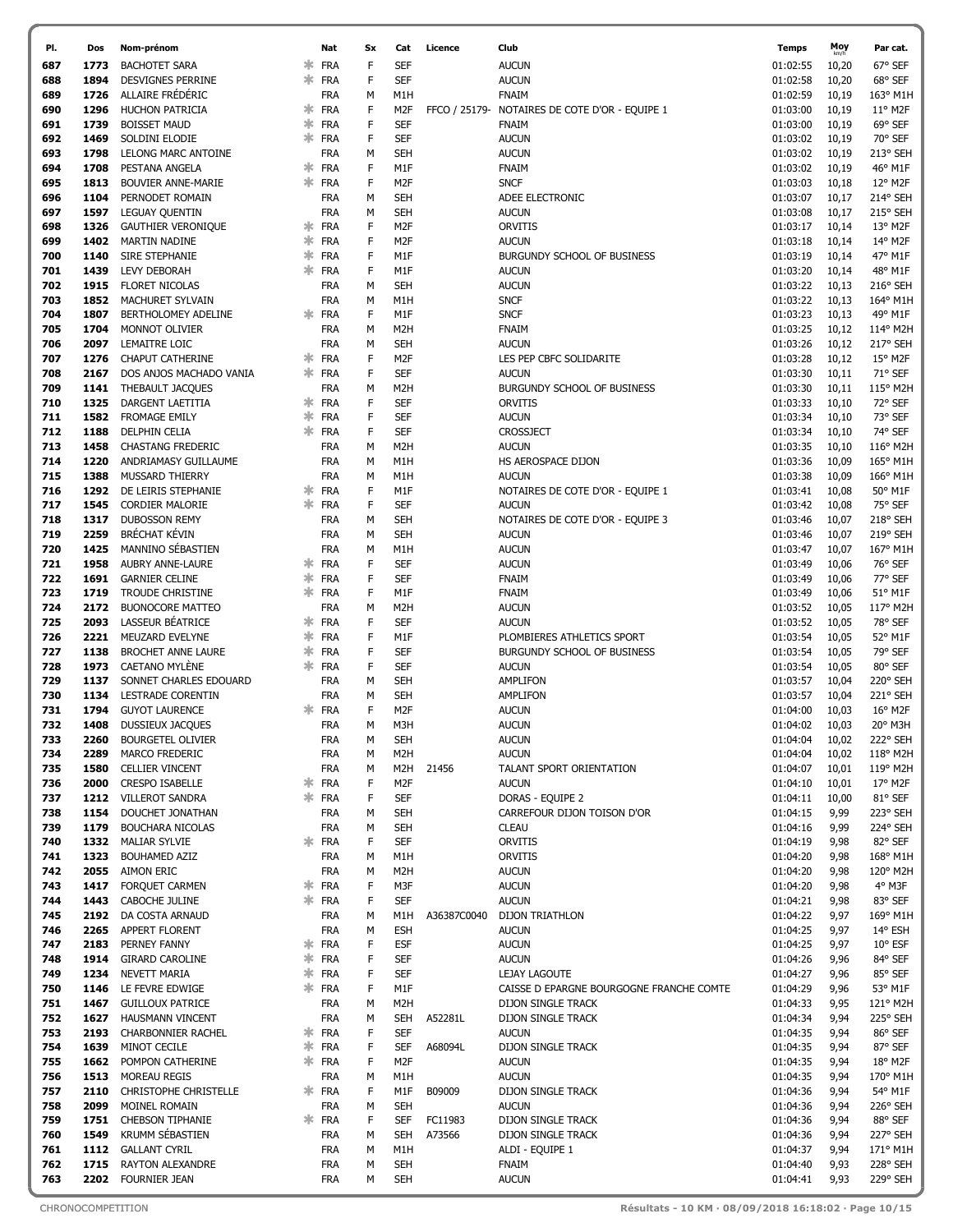| PI.        | Dos          | Nom-prénom                                     |    | Nat                   | Sx     | Cat                           | Licence | Club                                             | <b>Temps</b>         | Moy          | Par cat.            |
|------------|--------------|------------------------------------------------|----|-----------------------|--------|-------------------------------|---------|--------------------------------------------------|----------------------|--------------|---------------------|
| 764        | 1563         | <b>MANIERE EMILIE</b>                          | ж. | FRA                   | F      | <b>SEF</b>                    |         | <b>AUCUN</b>                                     | 01:04:42             | 9,92         | 89° SEF             |
| 765        | 1562         | <b>BRIGAND ALEXIS</b>                          |    | <b>FRA</b>            | М      | <b>SEH</b>                    |         | <b>AUCUN</b>                                     | 01:04:42             | 9,92         | 230° SEH            |
| 766        | 1884         | <b>THOMAS GABRIEL</b>                          |    | <b>FRA</b>            | М      | CAH                           |         | <b>SNCF</b>                                      | 01:04:43             | 9,92         | 13° CAH             |
| 767        | 1730         | LOISIER DIDIER                                 |    | <b>FRA</b>            | M      | M2H                           |         | <b>FNAIM</b>                                     | 01:04:44             | 9,92         | 122° M2H            |
| 768<br>769 | 1464<br>1489 | REBELLO CHRISTELLE<br>RICHARDOT PIERRE         |    | * FRA<br><b>FRA</b>   | F<br>М | M1F<br>M <sub>2</sub> H       |         | CAC39<br><b>AUCUN</b>                            | 01:04:44<br>01:04:45 | 9,92<br>9,92 | 55° M1F<br>123° M2H |
| 770        | 2098         | BONVALLET CAROLINE                             |    | FRA                   | F      | <b>SEF</b>                    |         | <b>AUCUN</b>                                     | 01:04:47             | 9,91         | 90° SEF             |
| 771        | 1689         | <b>FANOI TIPHAINE</b>                          | ж. | <b>FRA</b>            | F      | M1F                           |         | <b>FNAIM</b>                                     | 01:04:51             | 9,90         | 56° M1F             |
| 772        | 1947         | <b>BRENCKLE NATHALIE</b>                       |    | $*$ FRA               | F      | M1F                           |         | <b>AUCUN</b>                                     | 01:04:57             | 9,88         | 57° M1F             |
| 773        | 1909         | <b>CHAMBIET ISABELLE</b>                       | ж. | <b>FRA</b>            | F      | M1F                           |         | <b>AUCUN</b>                                     | 01:04:57             | 9,88         | 58° M1F             |
| 774        | 1767         | <b>GAUTHIER EMMANUELLE</b>                     | ∗  | <b>FRA</b>            | F      | M1F                           |         | <b>ACRAUX</b>                                    | 01:04:57             | 9,88         | 59° M1F             |
| 775        | 1824         | <b>COULON RENALD</b>                           |    | <b>FRA</b>            | М      | <b>SEH</b>                    |         | <b>SNCF</b>                                      | 01:04:57             | 9,88         | 231° SEH            |
| 776        | 1156         | <b>GAUDRY FABIEN</b>                           |    | <b>FRA</b>            | M      | M1H                           |         | CARREFOUR DIJON TOISON D'OR                      | 01:04:57             | 9,88         | 172° M1H            |
| 777        | 1913         | <b>RAYNIER HUGUES</b>                          |    | <b>FRA</b>            | М      | M3H                           |         | <b>AUCUN</b>                                     | 01:05:01             | 9,87         | 21° M3H             |
| 778<br>779 | 1557<br>1306 | CONTET MARIE AGNES<br><b>BREHARD ANTOINE</b>   | ж. | FRA<br><b>FRA</b>     | F<br>M | M4F<br>M3H                    |         | <b>AUCUN</b><br>NOTAIRES DE COTE D'OR - EQUIPE 2 | 01:05:04<br>01:05:08 | 9,87<br>9,86 | 1° M4F<br>22° M3H   |
| 780        | 1599         | <b>OLLIN STEPHANIE</b>                         | ж. | <b>FRA</b>            | F      | M1F                           |         | <b>AUCUN</b>                                     | 01:05:10             | 9,85         | 60° M1F             |
| 781        | 2090         | <b>CHALANCON NATHALIE</b>                      |    | <b>FRA</b>            | F      | M1F                           |         | <b>AUCUN</b>                                     | 01:05:10             | 9,85         | 61° M1F             |
| 782        | 1422         | LIZARD GÉRARD                                  |    | <b>FRA</b>            | М      | M3H                           |         | <b>AUCUN</b>                                     | 01:05:12             | 9,85         | 23° M3H             |
| 783        | 1280         | MILOT ALAIN                                    |    | <b>FRA</b>            | M      | M1H                           |         | LES PEP CBFC SOLIDARITE                          | 01:05:18             | 9,83         | 173° M1H            |
| 784        | 1371         | FROMAGEOT SANDRINE                             |    | $*$ FRA               | F      | M1F                           |         | <b>AUCUN</b>                                     | 01:05:21             | 9,82         | 62° M1F             |
| 785        | 1187         | <b>CASTANO XAVIERE</b>                         | ∗  | <b>FRA</b>            | F      | M1F                           |         | <b>CROSSJECT</b>                                 | 01:05:21             | 9,82         | 63° M1F             |
| 786        | 2155         | PERGENT GERALDINE                              |    | * FRA                 | F      | M1F                           |         | <b>AUCUN</b>                                     | 01:05:23             | 9,82         | 64° M1F             |
| 787<br>788 | 1705<br>1979 | MOREAU AMELIE<br><b>KNIS MAGALI</b>            | ж. | $*$ FRA<br><b>FRA</b> | F<br>F | M1F<br>M1F                    |         | <b>FNAIM</b><br><b>AUCUN</b>                     | 01:05:23<br>01:05:24 | 9,82<br>9,82 | 65° M1F<br>66° M1F  |
| 789        | 1485         | PALLEGOIX ANGELINE                             |    | ≭ FRA                 | F      | <b>SEF</b>                    |         | B16616L00406 DIJON SINGLE TRACK                  | 01:05:24             | 9,82         | 91° SEF             |
| 790        | 2226         | <b>EDARD SAM</b>                               |    | <b>FRA</b>            | M      | <b>JUH</b>                    |         | <b>AUCUN</b>                                     | 01:05:25             | 9,81         | 16° JUH             |
| 791        | 1658         | <b>KNIS WAEL</b>                               |    | <b>FRA</b>            | М      | CAH                           |         | <b>AUCUN</b>                                     | 01:05:25             | 9,81         | 14° CAH             |
| 792        | 1376         | PALLEGOIX JULIEN                               |    | <b>FRA</b>            | M      | <b>SEH</b>                    |         | <b>AUCUN</b>                                     | 01:05:25             | 9,81         | 232° SEH            |
| 793        | 2180         | <b>DESJARDIN EVA</b>                           | ∗  | <b>FRA</b>            | F      | <b>ESF</b>                    |         | <b>AUCUN</b>                                     | 01:05:26             | 9,81         | $11^{\circ}$ ESF    |
| 794        | 2132         | <b>DESJARDIN MAUD</b>                          | ж  | <b>FRA</b>            | F      | <b>SEF</b>                    |         | <b>AUCUN</b>                                     | 01:05:27             | 9,81         | 92° SEF             |
| 795        | 2213         | <b>BERTHAULT PIERRE</b>                        |    | <b>FRA</b>            | M      | CAH                           |         | <b>AUCUN</b>                                     | 01:05:27             | 9,81         | 15° CAH             |
| 796<br>797 | 1201<br>1943 | LAFARGE JONATHAN<br><b>GERMAIN FANNY</b>       |    | <b>FRA</b><br>$*$ FRA | М<br>F | <b>SEH</b><br><b>JUF</b>      |         | DORAS - EQUIPE 1<br><b>AUCUN</b>                 | 01:05:28<br>01:05:28 | 9,81<br>9,81 | 233° SEH<br>2° JUF  |
| 798        | 1581         | <b>CELLIER HOAI-NAM</b>                        |    | $*$ FRA               | F      | M <sub>2F</sub>               |         | <b>AUCUN</b>                                     | 01:05:28             | 9,81         | 19° M2F             |
| 799        | 1419         | PERRIN STÉPHANE                                |    | <b>FRA</b>            | М      | <b>SEH</b>                    |         | <b>AUCUN</b>                                     | 01:05:32             | 9,80         | 234° SEH            |
| 800        | 1688         | DUMONT DAVID PHILIPPE                          |    | <b>FRA</b>            | М      | M1H                           |         | <b>FNAIM</b>                                     | 01:05:33             | 9,79         | 174° M1H            |
| 801        | 1394         | <b>OLLIVIER CECILE</b>                         | ∗. | FRA                   | F      | <b>SEF</b>                    |         | <b>AUCUN</b>                                     | 01:05:34             | 9,79         | 93° SEF             |
| 802        | 1393         | <b>OLLIVIER ALEXANDRE</b>                      |    | <b>FRA</b>            | M      | <b>SEH</b>                    |         | <b>AUCUN</b>                                     | 01:05:35             | 9,79         | 235° SEH            |
| 803        | 2033         | <b>SUARD CAMILLE</b>                           | *  | FRA                   | F      | SEF                           |         | <b>AUCUN</b>                                     | 01:05:36             | 9,79         | 94° SEF             |
| 804        | 1714         | RACLOT CAROLINE                                | ∗  | FRA                   | F      | M1F                           | A57663L | DIJON SINGLE TRACK                               | 01:05:38             | 9,78         | 67° M1F             |
| 805<br>806 | 1980<br>1473 | LOIZON ANAÏS<br>LUSTREMANT JULIE               | ж. | $*$ FRA<br><b>FRA</b> | F<br>F | <b>SEF</b><br><b>ESF</b>      | 1073339 | <b>AUCUN</b><br>DIJON UC*                        | 01:05:41<br>01:05:46 | 9,77<br>9,76 | 95° SEF<br>12° ESF  |
| 807        | 1673         | <b>BEACCO SANDRA</b>                           |    | $*$ FRA               | F      | M1F                           |         | <b>FNAIM</b>                                     | 01:05:51             | 9,75         | 68° M1F             |
| 808        | 1522         | LAPICQUE PAULETTE                              | ∗  | FRA                   | F      | M4F                           |         | COURIR ET SOURIRE                                | 01:05:51             | 9,75         | 2° M4F              |
| 809        | 1521         | <b>CHANDON JOHANNA</b>                         |    | $*$ FRA               | F      | <b>SEF</b>                    |         | <b>AUCUN</b>                                     | 01:05:52             | 9,75         | 96° SEF             |
| 810        | 1700         | <b>LESOU CHRISTOPHE</b>                        |    | FRA                   | M      | M2H                           |         | FNAIM                                            | 01:05:53             | 9,74         | $124^{\circ}$ M2H   |
| 811        | 2162         | POUPLOT ISABELLE                               |    | ≭ FRA                 | F      | <b>SEF</b>                    |         | <b>AUCUN</b>                                     | 01:05:53             | 9,74         | 97° SEF             |
| 812        | 1523         | <b>GUINOT GUILLAUME</b>                        |    | <b>FRA</b>            | М      | M1H                           |         | <b>AUCUN</b>                                     | 01:05:56             | 9,74         | 175° M1H            |
| 813<br>814 | 2013<br>1796 | PERCHET KARINE<br>BERTHOMIER ELSA              |    | * FRA<br>* FRA        | F<br>F | <b>SEF</b><br><b>SEF</b>      |         | <b>AUCUN</b><br><b>AUCUN</b>                     | 01:05:59<br>01:06:00 | 9,73<br>9,73 | 98° SEF<br>99° SEF  |
| 815        | 2249         | RIBEIRO CARLA                                  |    | $*$ FRA               | F      | <b>SEF</b>                    |         | <b>AUCUN</b>                                     | 01:06:00             | 9,73         | 100° SEF            |
| 816        | 2246         | <b>BAUD'HUIN MARINE</b>                        |    | $*$ FRA               | F      | <b>SEF</b>                    |         | <b>AUCUN</b>                                     | 01:06:02             | 9,72         | 101° SEF            |
| 817        | 1622         | RABOUH OPHELIE                                 |    | $*$ FRA               | F      | <b>SEF</b>                    |         | <b>AUCUN</b>                                     | 01:06:02             | 9,72         | 102° SEF            |
| 818        | 2247         | <b>BORDES GILLES</b>                           |    | <b>FRA</b>            | М      | M3H                           |         | <b>AUCUN</b>                                     | 01:06:02             | 9,72         | 24° M3H             |
| 819        | 1230         | <b>CLERC ROUSSOT FRANCOISE</b>                 |    | * FRA                 | F      | M2F                           |         | LEJAY LAGOUTE                                    | 01:06:02             | 9,72         | 20° M2F             |
| 820        |              | 1901 MASONI BEATRICE                           | ∗. | <b>FRA</b><br>* FRA   | F<br>F | M2F                           |         | <b>AUCUN</b>                                     | 01:06:03             | 9,72         | 21° M2F             |
| 821<br>822 | 1653         | 1232 GRANSART CORINNE<br><b>BOHAIN NICOLAS</b> |    | <b>FRA</b>            | M      | M1F<br><b>SEH</b>             |         | LEJAY LAGOUTE<br><b>AUCUN</b>                    | 01:06:06<br>01:06:06 | 9,71<br>9,71 | 69° M1F<br>236° SEH |
| 823        | 1144         | DROUET VALERIE                                 |    | $*$ FRA               | F      | M2F                           |         | CAISSE D EPARGNE BOURGOGNE FRANCHE COMTE         | 01:06:11             | 9,70         | 22° M2F             |
| 824        | 1118         | MARSOUDET SEBASTIEN                            |    | <b>FRA</b>            | М      | M1H                           |         | ALDI - EQUIPE 2                                  | 01:06:14             | 9,69         | 176° M1H            |
| 825        |              | 1106 AUBRIOT CECILIE                           |    | $*$ FRA               | F      | SEF                           |         | ALDI - EQUIPE 1                                  | 01:06:14             | 9,69         | 103° SEF            |
| 826        |              | 1322 TARDY SEVERINE                            |    | * FRA                 | F      | M1F                           |         | NOTAIRES DE COTE D'OR - EQUIPE 3                 | 01:06:19             | 9,68         | 70° M1F             |
| 827        | 2251         | SEGADO FRANCOISE                               |    | * FRA                 | F      | M2F                           |         | <b>AUCUN</b>                                     | 01:06:21             | 9,68         | 23° M2F             |
| 828        | 2212         | <b>MARION AURELIE</b>                          |    | * FRA                 | F      | SEF                           | 2052992 | S/L ATHLE 21 AO ARNETOISE                        | 01:06:22             | 9,67         | 104° SEF            |
| 829<br>830 | 1294<br>1611 | FERRARA MAEVA<br>DROMARD SOPHIE                | ∗. | FRA<br>$*$ FRA        | F<br>F | <b>SEF</b><br>M1F             |         | NOTAIRES DE COTE D'OR - EQUIPE 1<br><b>AUCUN</b> | 01:06:23<br>01:06:24 | 9,67<br>9,67 | 105° SEF<br>71° M1F |
| 831        | 2238         | <b>BOGLIONE STÉPHANE</b>                       |    | <b>FRA</b>            | м      | <b>SEH</b>                    |         | DIJON TRIATHLON                                  | 01:06:24             | 9,67         | 237° SEH            |
| 832        | 1779         | LECLERE ALEXANDRA                              |    | * FRA                 | F      | SEF                           |         | <b>AUCUN</b>                                     | 01:06:24             | 9,67         | 106° SEF            |
| 833        | 2017         | <b>GOUVERNET LIONEL</b>                        |    | <b>FRA</b>            | М      | M1H                           |         | <b>AUCUN</b>                                     | 01:06:26             | 9,66         | 177° M1H            |
| 834        | 1820         | <b>CHAUX MORGANE</b>                           |    | $*$ FRA               | F      | <b>SEF</b>                    |         | <b>SNCF</b>                                      | 01:06:27             | 9,66         | 107° SEF            |
| 835        | 2166         | LEGENDRE GWENAELLE                             |    | $*$ FRA               | F      | <b>SEF</b>                    |         | <b>AUCUN</b>                                     | 01:06:28             | 9,66         | 108° SEF            |
| 836        | 2100         | <b>GAVIGNET EMELINE</b>                        |    | * FRA                 | F      | SEF                           |         | VELO SPORT DE TROUHANS                           | 01:06:32             | 9,65         | 109° SEF            |
| 837<br>838 | 1165<br>2186 | ROYER JULIE<br>SONG FAN                        | *  | * FRA<br>FRA          | F<br>F | <b>SEF</b><br>M <sub>2F</sub> |         | <b>CDC HABITAT</b>                               | 01:06:36<br>01:06:38 | 9,64         | 110° SEF<br>24° M2F |
| 839        | 2122         | PERAS TIPHAINE                                 |    | * FRA                 | F      | CAF                           |         | <b>AUCUN</b><br><b>AUCUN</b>                     | 01:06:42             | 9,63<br>9,63 | $1^{\circ}$ CAF     |
| 840        |              | 2194 CHAULET KARINE                            |    | * FRA                 | F      | M1F                           |         | <b>AUCUN</b>                                     | 01:06:43             | 9,62         | 72° M1F             |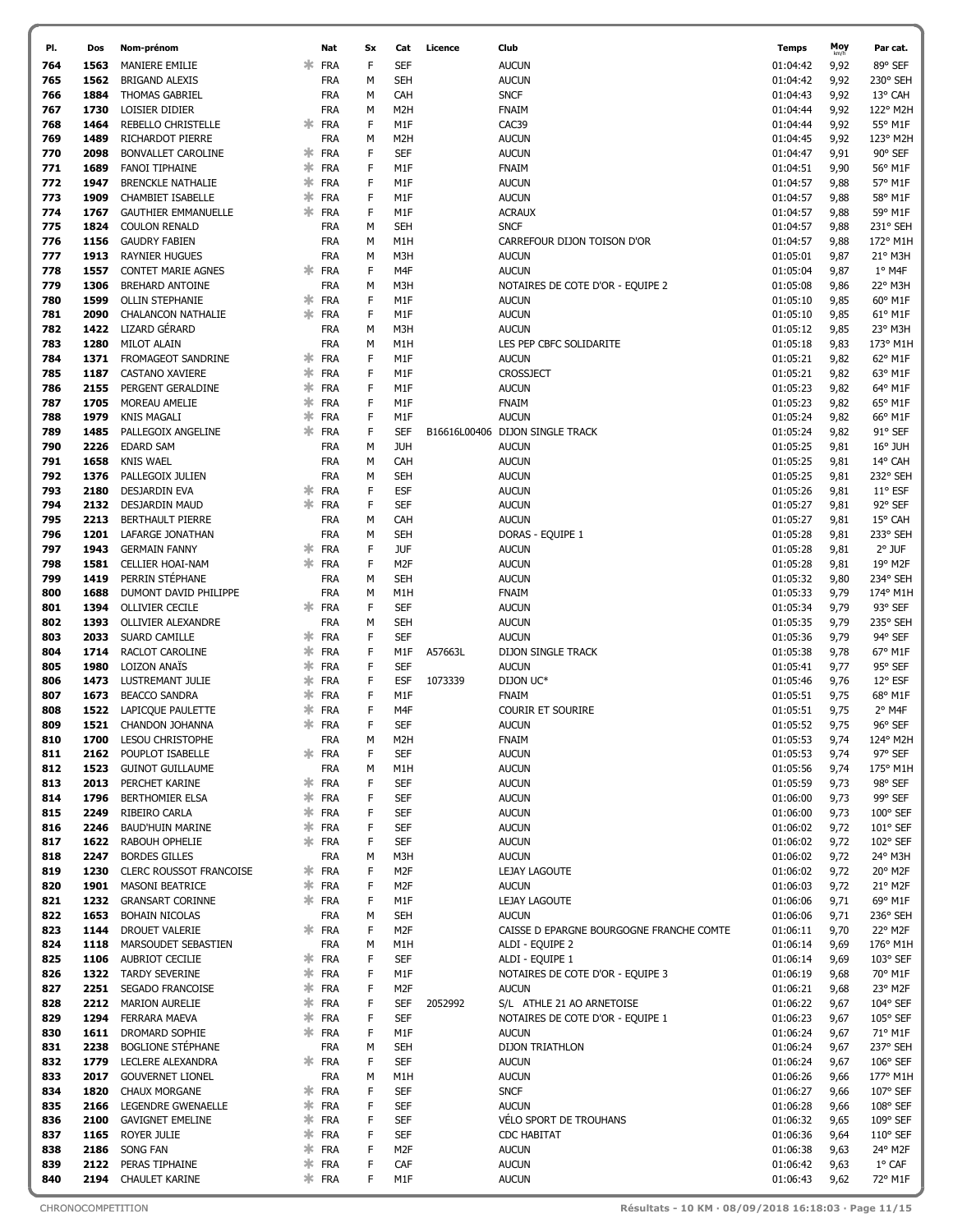| PI.        | Dos          | Nom-prénom                                             |          | Nat                      | Sx     | Cat                                  | Licence           | Club                                                               | <b>Temps</b>         | Moy          | Par cat.             |
|------------|--------------|--------------------------------------------------------|----------|--------------------------|--------|--------------------------------------|-------------------|--------------------------------------------------------------------|----------------------|--------------|----------------------|
| 841        | 1619         | <b>BESIEUX ANNE-LAURE</b>                              | ж.       | <b>FRA</b>               | F      | <b>SEF</b>                           |                   | <b>AUCUN</b>                                                       | 01:06:44             | 9,62         | 111° SEF             |
| 842        | 1312         | ANDRE FRÉDÉRIC                                         |          | <b>FRA</b>               | М      | M <sub>1</sub> H                     |                   | NOTAIRES DE COTE D'OR - EQUIPE 3                                   | 01:06:46             | 9,62         | 178° M1H             |
| 843        | 1162         | LEPREUX DAVID                                          |          | <b>FRA</b>               | M      | M <sub>1</sub> H                     |                   | <b>CDC HABITAT</b>                                                 | 01:06:49             | 9,61         | 179° M1H             |
| 844        | 1161         | LEPREUX NADINE                                         |          | <b>FRA</b>               | F      | M1F                                  |                   | <b>CDC HABITAT</b>                                                 | 01:06:49             | 9,61         | 73° M1F              |
| 845        | 1136         | PEREZ CLEMENT                                          |          | <b>FRA</b>               | M      | <b>SEH</b>                           |                   | AMPLIFON                                                           | 01:06:50             | 9,61         | 238° SEH             |
| 846        | 1186         | <b>BILLARD GEOFFROY</b>                                |          | <b>FRA</b>               | M      | <b>SEH</b>                           |                   | CROSSJECT                                                          | 01:06:53             | 9,60         | 239° SEH             |
| 847        | 1587         | MOUGINE KARINE                                         |          | $*$ FRA                  | F      | M1F                                  |                   | <b>FNAIM</b>                                                       | 01:06:56             | 9,59         | 74° M1F              |
| 848        | 1603         | LENOIR THIERRY                                         |          | <b>FRA</b>               | M<br>F | M2H                                  |                   | COUREURS SUR ROUTE DE COTE D'OR                                    | 01:06:57             | 9,59         | 125° M2H             |
| 849<br>850 | 1456<br>2105 | <b>BASSET ECOCHARD LAURETTE</b><br>PASCUAL ERIC        |          | $*$ FRA<br><b>FRA</b>    | M      | M <sub>2</sub> F<br>M <sub>2</sub> H | 547895<br>1119325 | COUREURS SUR ROUTE DE COTE D'OR<br>COUREURS SUR ROUTE DE COTE D'OR | 01:06:57<br>01:06:58 | 9,59<br>9,59 | 25° M2F<br>126° M2H  |
| 851        | 1588         | MOUGINE LUDOVIC                                        |          | <b>FRA</b>               | M      | M1H                                  |                   | <b>FNAIM</b>                                                       | 01:06:58             | 9,59         | 180° M1H             |
| 852        | 1886         | <b>TISSIER JULIEN</b>                                  |          | <b>FRA</b>               | M      | <b>SEH</b>                           |                   | <b>SNCF</b>                                                        | 01:06:58             | 9,59         | 240° SEH             |
| 853        | 1660         | MOUGINE NATHAN                                         |          | <b>FRA</b>               | M      | CAH                                  |                   | <b>AUCUN</b>                                                       | 01:06:58             | 9,59         | 16° CAH              |
| 854        | 1491         | <b>LUCAS MARION</b>                                    |          | <b>FRA</b>               | F      | <b>SEF</b>                           |                   | <b>AUCUN</b>                                                       | 01:06:58             | 9,59         | 112° SEF             |
| 855        | 1384         | LECHENEAU DIDIER                                       |          | <b>FRA</b>               | M      | M1H                                  |                   | <b>AUCUN</b>                                                       | 01:07:00             | 9,58         | 181° M1H             |
| 856        | 1600         | <b>GREFFE GÉRARD</b>                                   |          | <b>FRA</b>               | M      | M3H                                  |                   | <b>AUCUN</b>                                                       | 01:07:00             | 9,58         | 25° M3H              |
| 857        | 2168         | <b>GUILLAUD CHARLOTTE</b>                              | ж.       | <b>FRA</b>               | F      | <b>ESF</b>                           |                   | <b>AUCUN</b>                                                       | 01:07:00             | 9,58         | 13° ESF              |
| 858        | 1117         | LAVIER JEAN LUC                                        |          | <b>FRA</b>               | M      | M3H                                  |                   | ALDI - EQUIPE 2                                                    | 01:07:01             | 9,58         | 26° M3H              |
| 859        | 1341         | <b>HUGON JEROME</b>                                    |          | <b>FRA</b>               | M      | <b>SEH</b>                           |                   | <b>PARKER</b>                                                      | 01:07:01             | 9,58         | 241° SEH             |
| 860        | 1907         | SEMON VIRGINIE                                         | ∗.       | <b>FRA</b>               | F      | M1F                                  |                   | <b>AUCUN</b>                                                       | 01:07:03             | 9,57         | 75° M1F              |
| 861        | 2109         | <b>BOUCHER MARION</b>                                  | ж.       | <b>FRA</b>               | F      | <b>SEF</b>                           |                   | <b>AUCUN</b>                                                       | 01:07:16             | 9,54         | 113° SEF             |
| 862        | 2086         | <b>GIRARD LAURENE</b>                                  | ж.       | <b>FRA</b>               | F      | <b>SEF</b>                           |                   | <b>AUCUN</b>                                                       | 01:07:18             | 9,54         | 114° SEF             |
| 863        | 2272         | <b>VIDAL JULIEN</b>                                    |          | <b>FRA</b>               | М      | M1H                                  |                   | <b>AUCUN</b>                                                       | 01:07:18             | 9,54         | 182° M1H             |
| 864        | 1862         | MILETIC MILENA                                         | ж.       | <b>FRA</b>               | F      | <b>SEF</b>                           |                   | <b>SNCF</b>                                                        | 01:07:18             | 9,54         | 115° SEF             |
| 865        | 1911         | MICHAUT STÉPHANIE                                      | ж.       | <b>FRA</b>               | F      | M1F                                  |                   | <b>AUCUN</b>                                                       | 01:07:20             | 9,53         | 76° M1F              |
| 866        | 1949         | <b>CAUREL YANNICK</b>                                  |          | <b>FRA</b>               | М      | M <sub>1</sub> H                     |                   | <b>AUCUN</b>                                                       | 01:07:22             | 9,53         | 183° M1H             |
| 867        | 1211         | ROMAND LOIC                                            |          | <b>FRA</b>               | M      | <b>SEH</b>                           |                   | DORAS - EQUIPE 2                                                   | 01:07:23             | 9,53         | 242° SEH             |
| 868<br>869 | 1752<br>1479 | <b>BONGIBAULT SARAH</b><br><b>GARCIA MARIE-LOURDES</b> | ж.       | $*$ FRA<br><b>FRA</b>    | F<br>F | <b>SEF</b><br>M1F                    |                   | <b>AUCUN</b><br><b>AUCUN</b>                                       | 01:07:27<br>01:07:29 | 9,52<br>9,51 | 116° SEF<br>77° M1F  |
| 870        | 1450         | MARÇON-CARIÉ CÉCILE                                    | ж.       | <b>FRA</b>               | F      | <b>SEF</b>                           |                   | <b>AUCUN</b>                                                       | 01:07:30             | 9,51         | 117° SEF             |
| 871        | 1745         | <b>BAUDOUIN STEPHANIE</b>                              | ж.       | <b>FRA</b>               | F      | <b>SEF</b>                           |                   | <b>FNAIM</b>                                                       | 01:07:32             | 9,51         | 118° SEF             |
| 872        | 1991         | <b>TOUSSENEL PATRICK</b>                               |          | <b>FRA</b>               | M      | M <sub>2</sub> H                     |                   | <b>AUCUN</b>                                                       | 01:07:33             | 9,50         | 127° M2H             |
| 873        | 1455         | <b>GONCALVES EVELYNE</b>                               | ж.       | <b>FRA</b>               | F      | M <sub>2F</sub>                      |                   | <b>AUCUN</b>                                                       | 01:07:33             | 9,50         | 26° M2F              |
| 874        | 2263         | DEMONCEAUX SOPHIE                                      | ж.       | <b>FRA</b>               | F      | M1F                                  |                   | <b>AUCUN</b>                                                       | 01:07:35             | 9,50         | 78° M1F              |
| 875        | 2264         | DEMONCEAUX CEDRIC                                      |          | <b>FRA</b>               | M      | M <sub>1</sub> H                     |                   | <b>AUCUN</b>                                                       | 01:07:35             | 9,50         | 184° M1H             |
| 876        | 2014         | <b>BRUSSE CARINE</b>                                   |          | $*$ FRA                  | F      | <b>SEF</b>                           |                   | <b>AUCUN</b>                                                       | 01:07:36             | 9,50         | 119° SEF             |
| 877        | 1974         | <b>BRODIN LAURENT</b>                                  |          | <b>FRA</b>               | M      | M <sub>2</sub> H                     |                   | <b>AUCUN</b>                                                       | 01:07:37             | 9,49         | 128° M2H             |
| 878        | 1246         | RIBAULT FREDERIC                                       |          | <b>FRA</b>               | M      | M <sub>1</sub> H                     |                   | LES COMPAGNONS CONSTRUCTEURS                                       | 01:07:38             | 9,49         | 185° M1H             |
| 879        | 1629         | <b>MARTIN LÉO</b>                                      |          | <b>FRA</b>               | M      | <b>JUH</b>                           |                   | <b>AUCUN</b>                                                       | 01:07:41             | 9,49         | 17° JUH              |
| 880        | 1656         | <b>MOURON GILLES</b>                                   |          | <b>FRA</b>               | M      | M3H                                  |                   | <b>AUCUN</b>                                                       | 01:07:42             | 9,48         | 27° M3H              |
| 881        | 1718         | <b>TATIGNY PASCAL</b>                                  |          | <b>FRA</b>               | M      | M2H                                  |                   | <b>FNAIM</b>                                                       | 01:07:43             | 9,48         | 129° M2H             |
| 882        | 1672         | <b>BARBOSA ROSA</b>                                    |          | $*$ FRA                  | F      | M1F                                  |                   | <b>FNAIM</b>                                                       | 01:07:43             | 9,48         | 79° M1F              |
| 883        | 1193<br>1510 | <b>VINCENT LAURETTE</b>                                | ж.       | <b>FRA</b><br><b>FRA</b> | F<br>F | <b>SEF</b><br><b>SEF</b>             |                   | <b>CROSSJECT</b>                                                   | 01:07:46<br>01:07:48 | 9,47         | 120° SEF             |
| 884<br>885 | 2085         | <b>BERNARD JULIE</b><br><b>GACONNET BRIGITTE</b>       | ж.<br>∗. | FRA                      | F      | M3F                                  |                   | <b>AUCUN</b><br><b>AUCUN</b>                                       | 01:07:49             | 9,47<br>9,47 | 121° SEF<br>5° M3F   |
| 886        | 1183         | <b>BARDONNAUD PAULINE</b>                              |          | $*$ FRA                  | F      | <b>SEF</b>                           |                   | <b>CROSSJECT</b>                                                   | 01:07:51             | 9,46         | 122° SEF             |
| 887        | 2157         | SIGROS ANABEL                                          |          | * FRA                    | F      | M1F                                  |                   | <b>AUCUN</b>                                                       | 01:07:52             | 9,46         | $80^\circ$ M1F       |
| 888        | 2206         | SAHLI FATIHA                                           |          | <b>≭ FRA</b>             | F      | <b>SEF</b>                           |                   | <b>AUCUN</b>                                                       | 01:07:52             | 9,46         | 123° SEF             |
| 889        |              | 1401 JOUIN ANNIE                                       |          | * FRA                    | F      | M3F                                  |                   | <b>AUCUN</b>                                                       | 01:07:55             | 9,45         | 6° M3F               |
| 890        | 1811         | <b>BORDE CHRISTOPHE</b>                                |          | <b>FRA</b>               | M      | M1H                                  |                   | <b>SNCF</b>                                                        | 01:08:02             | 9,44         | 186° M1H             |
| 891        | 1880         | <b>SICARD NELLY</b>                                    |          | $*$ FRA                  | F      | <b>SEF</b>                           |                   | <b>SNCF</b>                                                        | 01:08:03             | 9,43         | 124° SEF             |
| 892        | 1386         | <b>GAILLARD CELINE</b>                                 |          | $*$ FRA                  | F      | M1F                                  |                   | <b>AUCUN</b>                                                       | 01:08:05             | 9,43         | 81° M1F              |
| 893        | 1255         | MATRAT MARIE                                           |          | $*$ FRA                  | F      | <b>SEF</b>                           |                   | LES PEP CBFC CITOYENNETE                                           | 01:08:08             | 9,42         | 125° SEF             |
| 894        |              | 1732 CLAUDON EVELYNE                                   |          | $*$ FRA                  | F      | M3F                                  |                   | <b>FNAIM</b>                                                       | 01:08:11             | 9,42         | 7° M3F               |
| 895        |              | 1682 CAMACHO FERNANDES MARIA HELENA * POR              |          |                          | F      | M1F                                  |                   | <b>FNAIM</b>                                                       | 01:08:12             | 9,41         | 82° M1F              |
| 896        | 2149         | SOULIER MANON                                          |          | $*$ FRA                  | F      | SEF                                  |                   | <b>AUCUN</b>                                                       | 01:08:14             | 9,41         | $126^{\circ}$ SEF    |
| 897        | 1595         | PETIT STEPHANE                                         |          | <b>FRA</b>               | M      | M <sub>2</sub> H                     |                   | <b>AUCUN</b>                                                       | 01:08:16             | 9,40         | 130° M2H             |
| 898<br>899 | 2036         | MERCIER SAMUEL<br>2211 PARISOT LAURENT                 |          | <b>FRA</b><br><b>FRA</b> | М<br>М | M <sub>2</sub> H<br>M1H              |                   | <b>AUCUN</b><br><b>AUCUN</b>                                       | 01:08:17<br>01:08:21 | 9,40<br>9,39 | 131° M2H<br>187° M1H |
| 900        |              | 2011 VIOLLON CHANTAL                                   |          | $*$ FRA                  | F      | M <sub>2</sub> F                     |                   | <b>AUCUN</b>                                                       | 01:08:25             | 9,38         | 27° M2F              |
| 901        | 2288         | TRUONG HOAI-HUONG                                      |          | $*$ FRA                  | F      | M <sub>2</sub> F                     |                   | <b>AUCUN</b>                                                       | 01:08:29             | 9,37         | 28° M2F              |
| 902        | 1954         | <b>BEAULIEU JEAN-FRANCOIS</b>                          |          | <b>FRA</b>               | М      | M3H                                  | 1155273           | COUREURS SUR ROUTE DE COTE D'OR                                    | 01:08:30             | 9,37         | 28° M3H              |
| 903        | 1936         | HOYMANS ISABELLE                                       |          | ≭ FRA                    | F      | M2F                                  |                   | <b>AUCUN</b>                                                       | 01:08:32             | 9,37         | 29° M2F              |
| 904        | 2052         | BERNARD-MICHEL BRUNO                                   |          | <b>FRA</b>               | М      | M1H                                  |                   | <b>AUCUN</b>                                                       | 01:08:33             | 9,37         | 188° M1H             |
| 905        | 1174         | JOILLOT EMMANUELLE                                     |          | * FRA                    | F      | <b>SEF</b>                           |                   | CIC                                                                | 01:08:33             | 9,37         | 127° SEF             |
| 906        | 2081         | <b>MAIRET GERARD</b>                                   |          | <b>FRA</b>               | М      | M2H                                  |                   | <b>AUCUN</b>                                                       | 01:08:34             | 9,36         | 132° M2H             |
| 907        | 1716         | <b>RAYTON CANDY</b>                                    |          | $\ast$ FRA               | F      | <b>SEF</b>                           |                   | <b>FNAIM</b>                                                       | 01:08:36             | 9,36         | 128° SEF             |
| 908        | 1845         | LAFFILEZ PIERRE                                        |          | <b>FRA</b>               | М      | M <sub>1</sub> H                     |                   | <b>SNCF</b>                                                        | 01:08:36             | 9,36         | 189° M1H             |
| 909        | 1893         | DABRAINVILLE FLORENCE                                  |          | * FRA                    | F      | <b>SEF</b>                           |                   | <b>AUCUN</b>                                                       | 01:08:38             | 9,35         | 129° SEF             |
| 910        | 1968         | <b>GARROT PATRICIA</b>                                 |          | * FRA                    | F      | M2F                                  |                   | <b>AUCUN</b>                                                       | 01:08:39             | 9,35         | 30° M2F              |
| 911        | 1684         | CAMUS RICHARD CHRISTELLE                               |          | $*$ FRA                  | F      | M1F                                  |                   | <b>FNAIM</b>                                                       | 01:08:48             | 9,33         | 83° M1F              |
| 912<br>913 | 1570<br>2241 | JONDOT ISABELLE<br><b>BRACHAIS MARIUS</b>              |          | * FRA<br><b>FRA</b>      | F<br>М | M2F                                  |                   | <b>AUCUN</b><br><b>AUCUN</b>                                       | 01:08:48<br>01:08:51 | 9,33<br>9,32 | 31° M2F<br>17° CAH   |
| 914        | 2253         | DEVALLEZ ÉLÉONORE                                      |          | * FRA                    | F      | CAH<br>CAF                           |                   | <b>AUCUN</b>                                                       | 01:08:52             | 9,32         | 2° CAF               |
| 915        | 1429         | <b>BARRIERE CHARLES</b>                                |          | <b>FRA</b>               | М      | M3H                                  |                   | <b>AUCUN</b>                                                       | 01:08:58             | 9,31         | 29° M3H              |
| 916        | 2169         | MICHON CELINE                                          |          | * FRA                    | F      | M1F                                  |                   | <b>AUCUN</b>                                                       | 01:09:02             | 9,30         | 84° M1F              |
|            | 1249         | <b>BRETIN CHRISTINE</b>                                |          | * FRA                    | F      | M <sub>2</sub> F                     |                   | LES PEP CBFC CITOYENNETE                                           | 01:09:04             | 9,30         | 32° M2F              |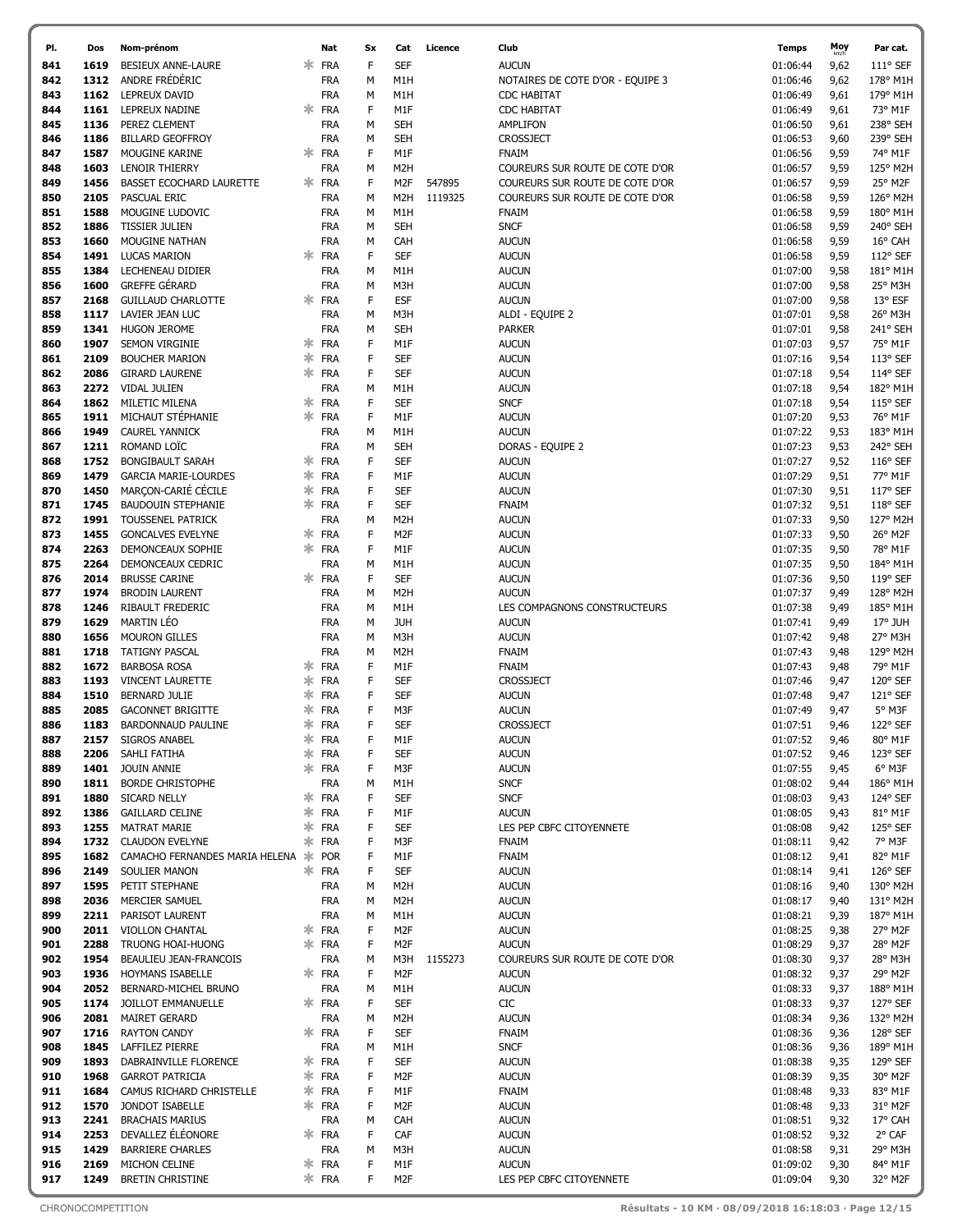| PI.        | Dos          | Nom-prénom                                      |         | Nat                      | Sx          | Cat                      | Licence | Club                                               | <b>Temps</b>         | Moy          | Par cat.             |
|------------|--------------|-------------------------------------------------|---------|--------------------------|-------------|--------------------------|---------|----------------------------------------------------|----------------------|--------------|----------------------|
| 918        | 1802         | ATHIAS EMMANUELLE                               | ∗       | FRA                      | F           | M1F                      |         | <b>SNCF</b>                                        | 01:09:12             | 9,28         | 85° M1F              |
| 919        | 2042         | <b>ELISE EGEA</b>                               | ∗       | <b>FRA</b>               | F           | M1F                      |         | <b>AUCUN</b>                                       | 01:09:12             | 9,28         | 86° M1F              |
| 920        | 1243         | <b>EYRAUD EMMANUEL</b>                          |         | FRA                      | М           | M1H                      |         | LES COMPAGNONS CONSTRUCTEURS                       | 01:09:12             | 9,28         | 190° M1H             |
| 921        | 1777         | PITTET SEGOLENE                                 | ж.      | <b>FRA</b>               | F           | SEF                      |         | <b>AUCUN</b>                                       | 01:09:13             | 9,28         | 130° SEF             |
| 922<br>923 | 1593<br>1550 | ANGOT SÉBASTIEN<br><b>GAUDRY SOLENNE</b>        | ж.      | <b>FRA</b><br><b>FRA</b> | M<br>F      | M1H<br>SEF               |         | <b>AUCUN</b><br><b>AUCUN</b>                       | 01:09:13<br>01:09:20 | 9,28<br>9,26 | 191° M1H<br>131° SEF |
| 924        | 2170         | <b>BARROS TEIXEIRA BRUNO</b>                    |         | <b>FRA</b>               | M           | <b>SEH</b>               |         | <b>AUCUN</b>                                       | 01:09:25             | 9,25         | 243° SEH             |
| 925        | 2143         | <b>VELIA JEAN DANIEL</b>                        |         | <b>FRA</b>               | М           | M2H                      |         | <b>AUCUN</b>                                       | 01:09:28             | 9,24         | 133° M2H             |
| 926        | 1457         | CATTANEO NATHALIE                               | ж.      | <b>FRA</b>               | F           | M <sub>2F</sub>          | A58201L | DIJON SINGLE TRACK                                 | 01:09:32             | 9,23         | 33° M2F              |
| 927        | 1226         | LEPEULE CATHERINE                               | 氺       | <b>FRA</b>               | F           | M <sub>1</sub> F         |         | HS AEROSPACE DIJON                                 | 01:09:33             | 9,23         | 87° M1F              |
| 928        | 1518         | <b>HENRY ALINE</b>                              | ∗       | <b>FRA</b>               | F           | SEF                      |         | <b>AUCUN</b>                                       | 01:09:33             | 9,23         | 132° SEF             |
| 929        | 1924         | MERCIER CHRISTOPHE                              |         | <b>FRA</b>               | M           | M <sub>2</sub> H         |         | <b>AUCUN</b>                                       | 01:09:44             | 9,21         | 134° M2H             |
| 930        | 2277         | <b>GAILLARD HÉLÈNE</b>                          | ∗.      | <b>FRA</b>               | F           | M1F                      |         | <b>AUCUN</b>                                       | 01:09:48             | 9,20         | 88° M1F              |
| 931<br>932 | 1313<br>1856 | <b>BATISSE CAROLINE</b><br>MANIÈRE MARIE-HÉLÈNE | *<br>ж. | <b>FRA</b><br><b>FRA</b> | F<br>F      | SEF<br>M2F               |         | NOTAIRES DE COTE D'OR - EQUIPE 3<br><b>SNCF</b>    | 01:09:48<br>01:09:51 | 9,20<br>9,19 | 133° SEF<br>34° M2F  |
| 933        | 1195         | BESCIOJIAN TEREZA                               | ж.      | <b>FRA</b>               | F           | SEF                      |         | DORAS - EQUIPE 1                                   | 01:09:51             | 9,19         | 134° SEF             |
| 934        | 1946         | JOUVERT FREDERIQUE                              | ж.      | <b>FRA</b>               | F           | SEF                      |         | <b>AUCUN</b>                                       | 01:09:53             | 9,19         | 135° SEF             |
| 935        | 1132         | JUENET YOANN                                    |         | <b>FRA</b>               | M           | <b>SEH</b>               |         | <b>AMPLIFON</b>                                    | 01:09:56             | 9,18         | 244° SEH             |
| 936        | 1836         | <b>FROMONT EVA</b>                              |         | <b>FRA</b>               | F           | SEF                      |         | <b>SNCF</b>                                        | 01:10:00             | 9,17         | 136° SEF             |
| 937        | 2291         | CARLOT LUDOVIC                                  |         | <b>FRA</b>               | M           | M <sub>1</sub> H         |         | TERRE DE RUNNING QUETIGNY                          | 01:10:01             | 9,17         | 192° M1H             |
| 938        | 1380         | OTHELET ROMAIN                                  |         | <b>FRA</b>               | M           | M1H                      |         | <b>AUCUN</b>                                       | 01:10:01             | 9,17         | 193° M1H             |
| 939        | 2089         | <b>CHALANCON MICHAEL</b>                        |         | <b>FRA</b>               | М           | M1H                      |         | <b>AUCUN</b>                                       | 01:10:02             | 9,17         | 194° M1H             |
| 940<br>941 | 1217<br>1151 | PEREIRA ALBANO<br><b>BRANCARD CELINE</b>        | ж.      | <b>FRA</b><br><b>FRA</b> | M<br>F      | M <sub>2</sub> H<br>SEF  |         | EST BOURGOGNE MEDIA<br>CARREFOUR DIJON TOISON D'OR | 01:10:03<br>01:10:12 | 9,16<br>9,15 | 135° M2H<br>137° SEF |
| 942        | 1434         | <b>MARTIN AURÉLIE</b>                           | 氺       | <b>FRA</b>               | F           | <b>SEF</b>               |         | <b>AUCUN</b>                                       | 01:10:16             | 9,14         | 138° SEF             |
| 943        | 1678         | <b>BOICHOT NATHALI</b>                          | 氺       | <b>FRA</b>               | F           | M <sub>2F</sub>          |         | <b>FNAIM</b>                                       | 01:10:22             | 9,12         | 35° M2F              |
| 944        | 1257         | <b>TARDIEU LAURENCE</b>                         | ж.      | <b>FRA</b>               | F           | M1F                      |         | LES PEP CBFC CITOYENNETE                           | 01:10:27             | 9,11         | 89° M1F              |
| 945        | 2210         | TALBORDET JEREMY                                |         | <b>FRA</b>               | M           | <b>SEH</b>               |         | <b>AUCUN</b>                                       | 01:10:29             | 9,11         | 245° SEH             |
| 946        | 2209         | <b>TOURTE CECILE</b>                            | ж.      | <b>FRA</b>               | F           | <b>SEF</b>               |         | <b>AUCUN</b>                                       | 01:10:31             | 9,10         | 139° SEF             |
| 947        | 1182         | AURIEL CHRISTOPHE                               |         | <b>FRA</b>               | M           | <b>SEH</b>               |         | <b>CROSSJECT</b>                                   | 01:10:31             | 9,10         | 246° SEH             |
| 948        | 2219         | <b>CAILLET MARCEL</b>                           |         | <b>FRA</b>               | M           | M <sub>2</sub> H         |         | <b>AUCUN</b>                                       | 01:10:32             | 9,10         | 136° M2H             |
| 949<br>950 | 1934<br>1553 | YONG FLAVIE<br><b>KREBS ALEXANDRE</b>           | ж.      | <b>FRA</b><br><b>FRA</b> | F<br>M      | <b>SEF</b><br><b>SEH</b> |         | <b>AUCUN</b><br><b>AUCUN</b>                       | 01:10:34<br>01:10:39 | 9,10<br>9,09 | 140° SEF<br>247° SEH |
| 951        | 1878         | <b>ROZIER FRANCK</b>                            |         | <b>FRA</b>               | M           | M <sub>1</sub> H         |         | <b>SNCF</b>                                        | 01:10:39             | 9,09         | 195° M1H             |
| 952        | 1651         | CARDYN DOMINIQUE                                | ж.      | <b>FRA</b>               | F           | M3F                      |         | <b>AUCUN</b>                                       | 01:10:57             | 9,05         | 8° M3F               |
| 953        | 1706         | PAYET MARIE                                     | 氺       | <b>FRA</b>               | F           | M3F                      |         | <b>FNAIM</b>                                       | 01:11:06             | 9,03         | 9° M3F               |
| 954        | 1583         | TERRIER POINCIN MICHELLE                        |         | * FRA                    | F           | M1F                      |         | <b>AUCUN</b>                                       | 01:11:09             | 9,02         | 90° M1F              |
| 955        | 1966         | <b>CALANDRE MÉLANIE</b>                         | ж.      | <b>FRA</b>               | F           | SEF                      |         | <b>AUCUN</b>                                       | 01:11:10             | 9,02         | 141° SEF             |
| 956        | 2067         | <b>MAGE CORINNE</b>                             | 氺       | <b>FRA</b>               | F           | M1F                      |         | <b>ASCEA VALDUC</b>                                | 01:11:12             | 9,02         | 91° M1F              |
| 957<br>958 | 2068<br>1741 | CHANGARNIER ANNE LAURE<br><b>VUEZ JOANA</b>     | ∗<br>∗  | <b>FRA</b><br><b>FRA</b> | F<br>F      | SEF<br>SEF               |         | ASCEA VALDUC<br><b>FNAIM</b>                       | 01:11:12<br>01:11:12 | 9,02<br>9,02 | 142° SEF<br>143° SEF |
| 959        | 1925         | MERCIER VÉRONIQUE                               | ж.      | <b>FRA</b>               | F           | M <sub>2F</sub>          |         | <b>AUCUN</b>                                       | 01:11:16             | 9,01         | 36° M2F              |
| 960        | 2131         | <b>ROMANG DANIEL</b>                            |         | <b>FRA</b>               | M           | M3H                      |         | <b>AUCUN</b>                                       | 01:11:24             | 8,99         | 30° M3H              |
| 961        | 1374         | ROMANG NATHALIE                                 |         | <b>FRA</b>               | F           | SEF                      |         | <b>AUCUN</b>                                       | 01:11:26             | 8,99         | 144° SEF             |
| 962        | 1288         | LORENZINI QUENTIN                               |         | FRA                      | М           | <b>SEH</b>               |         | <b>NEXITY</b>                                      | 01:11:26             | 8,99         | 248° SEH             |
| 963        | 1289         | PERRIN AMANDINE                                 |         | * FRA                    | F           | <b>SEF</b>               |         | <b>NEXITY</b>                                      | 01:11:27             | 8,99         | 145° SEF             |
| 964        | 1281         | PINTO MENDES FRANCOISE                          |         | $*$ FRA                  | F           | M1F                      |         | LES PEP CBFC SOLIDARITE                            | 01:11:28             | 8,98         | 92° M1F              |
| 965        | 2069<br>1495 | <b>GAS RENAUD</b><br><b>GUILLEMAUT NADEGE</b>   | ∗.      | <b>FRA</b><br><b>FRA</b> | м<br>F      | M3H<br><b>SEF</b>        |         | <b>AUCUN</b><br><b>GUILLEMAUT</b>                  | 01:11:29<br>01:11:32 | 8,98         | 31° M3H<br>146° SEF  |
| 966<br>967 | 1755         | LEGENDRE NOLWENN                                | ж.      | <b>FRA</b>               | F           | <b>SEF</b>               |         | <b>AUCUN</b>                                       | 01:11:39             | 8,97<br>8,96 | 147° SEF             |
| 968        | 1459         | <b>GONI PATRICK</b>                             |         | <b>FRA</b>               | м           | M2H                      |         | ASCE 21                                            | 01:11:43             | 8,95         | 137° M2H             |
| 969        | 1284         | <b>VERGUET STEPHANIE</b>                        | ж.      | <b>FRA</b>               | F           | M1F                      |         | LES PEP CBFC SOLIDARITE                            | 01:11:43             | 8,95         | 93° M1F              |
| 970        | 1655         | LOUBATIERE SOPHIE                               | ж.      | <b>FRA</b>               | F           | M1F                      |         | <b>AUCUN</b>                                       | 01:11:50             | 8,94         | 94° M1F              |
| 971        | 2026         | ANDRE BRICK SARAH                               | ∗       | <b>FRA</b>               | F           | <b>SEF</b>               |         | <b>AUCUN</b>                                       | 01:11:52             | 8,93         | 148° SEF             |
| 972        | 1898         | PARIS CORALIE<br>1171 DUCROUX THIBAULT          | ∗.      | <b>FRA</b>               | F           | ESF                      |         | <b>AUCUN</b>                                       | 01:12:02             | 8,91         | 14° ESF<br>249° SEH  |
| 973<br>974 | 1534         | GASPAROTTO BERNARD                              |         | FRA<br><b>FRA</b>        | М<br>M      | <b>SEH</b><br>M3H        |         | CIC<br><b>AUCUN</b>                                | 01:12:02<br>01:12:04 | 8,91<br>8,91 | 32° M3H              |
| 975        | 1346         | DUCCESCHI MYRIAM                                |         | * FRA                    | F           | M2F                      |         | <b>PROTEOR</b>                                     | 01:12:10             | 8,90         | 37° M2F              |
| 976        | 1937         | MORILLE CHRISTOPHE                              |         | <b>FRA</b>               | М           | M <sub>1</sub> H         |         | <b>AUCUN</b>                                       | 01:12:16             | 8,88         | 196° M1H             |
| 977        | 1558         | MORILLE SANDRINE                                |         | * FRA                    | F           | M1F                      |         | <b>AUCUN</b>                                       | 01:12:17             | 8,88         | 95° M1F              |
| 978        | 1724         | <b>MARTIN PATRICK</b>                           |         | <b>FRA</b>               | M           | M <sub>1</sub> H         |         | <b>FNAIM</b>                                       | 01:12:26             | 8,86         | 197° M1H             |
| 979        | 1842         | JOLY CLAUDIE                                    | ж.      | FRA                      | F           | <b>SEF</b>               |         | <b>SNCF</b>                                        | 01:12:32             | 8,85         | 149° SEF             |
| 980        | 2047         | ZABLOCKI DELPHINE                               |         | * FRA                    | F           | M1F                      |         | <b>AUCUN</b>                                       | 01:12:38             | 8,84         | 96° M1F              |
| 981<br>982 | 1956         | 1542 M'RAIM MOMO<br>GAUTHÉ DELPHINE             |         | <b>FRA</b><br>* FRA      | М<br>F      | M <sub>1</sub> H<br>M1F  |         | <b>AUCUN</b><br>COURIR A SENNECEY                  | 01:12:41<br>01:12:43 | 8,83<br>8,83 | 198° M1H<br>97° M1F  |
| 983        | 1199         | <b>GRANGE MICHEL</b>                            |         | <b>FRA</b>               | M           | M <sub>2</sub> H         |         | DORAS - EQUIPE 1                                   | 01:12:44             | 8,83         | 138° M2H             |
| 984        |              | 1122 PLATRET CINDY                              | ж.      | FRA                      | F           | <b>SEF</b>               |         | ALDI - EQUIPE 2                                    | 01:12:52             | 8,81         | $150^{\circ}$ SEF    |
| 985        | 1107         | <b>BILLANT LAETITIA</b>                         | $\ast$  | FRA                      | F           | <b>SEF</b>               |         | ALDI - EQUIPE 1                                    | 01:12:53             | 8,81         | $151^{\circ}$ SEF    |
| 986        |              | 2117 THOLLON GILLES                             |         | FRA                      | М           | M2H                      |         | <b>AUCUN</b>                                       | 01:12:55             | 8,80         | 139° M2H             |
| 987        | 1461         | STENGEL CHRISTOPHE                              |         | <b>FRA</b>               | М           | M <sub>2</sub> H         |         | <b>AUCUN</b>                                       | 01:13:01             | 8,79         | 140° M2H             |
| 988        | 1433         | <b>CELIK MUSA</b>                               |         | <b>FRA</b>               | М           | <b>SEH</b>               |         | <b>AUCUN</b>                                       | 01:13:02             | 8,79         | 250° SEH             |
| 989<br>990 | 1241<br>1859 | <b>BREUGNON MARGAUX</b><br>MECHET GÉRALD        | ∗.      | FRA<br>FRA               | F<br>м      | <b>SEF</b><br>M2H        |         | LES COMPAGNONS CONSTRUCTEURS<br><b>SNCF</b>        | 01:13:03<br>01:13:11 | 8,79<br>8,77 | 152° SEF<br>141° M2H |
| 991        | 1860         | MECHET ANOUCK                                   |         | * FRA                    | F           | <b>SEF</b>               |         | <b>SNCF</b>                                        | 01:13:13             | 8,77         | 153° SEF             |
| 992        | 1799         | FLEISCH CLAUDE                                  |         | <b>FRA</b>               | М           | M4H                      |         | <b>AUCUN</b>                                       | 01:13:25             | 8,74         | 7° M4H               |
| 993        | 1768         | MILORD FREDERIC                                 |         | <b>FRA</b>               | М           | M1H                      |         | <b>AUCUN</b>                                       | 01:13:26             | 8,74         | 199° M1H             |
| 994        | 1766         | <b>GUILLERME ANNE-SOPHIE</b>                    |         | *FRA                     | $\mathsf F$ | <b>SEF</b>               |         | <b>AUCUN</b>                                       | 01:13:28             | 8,74         | 154° SEF             |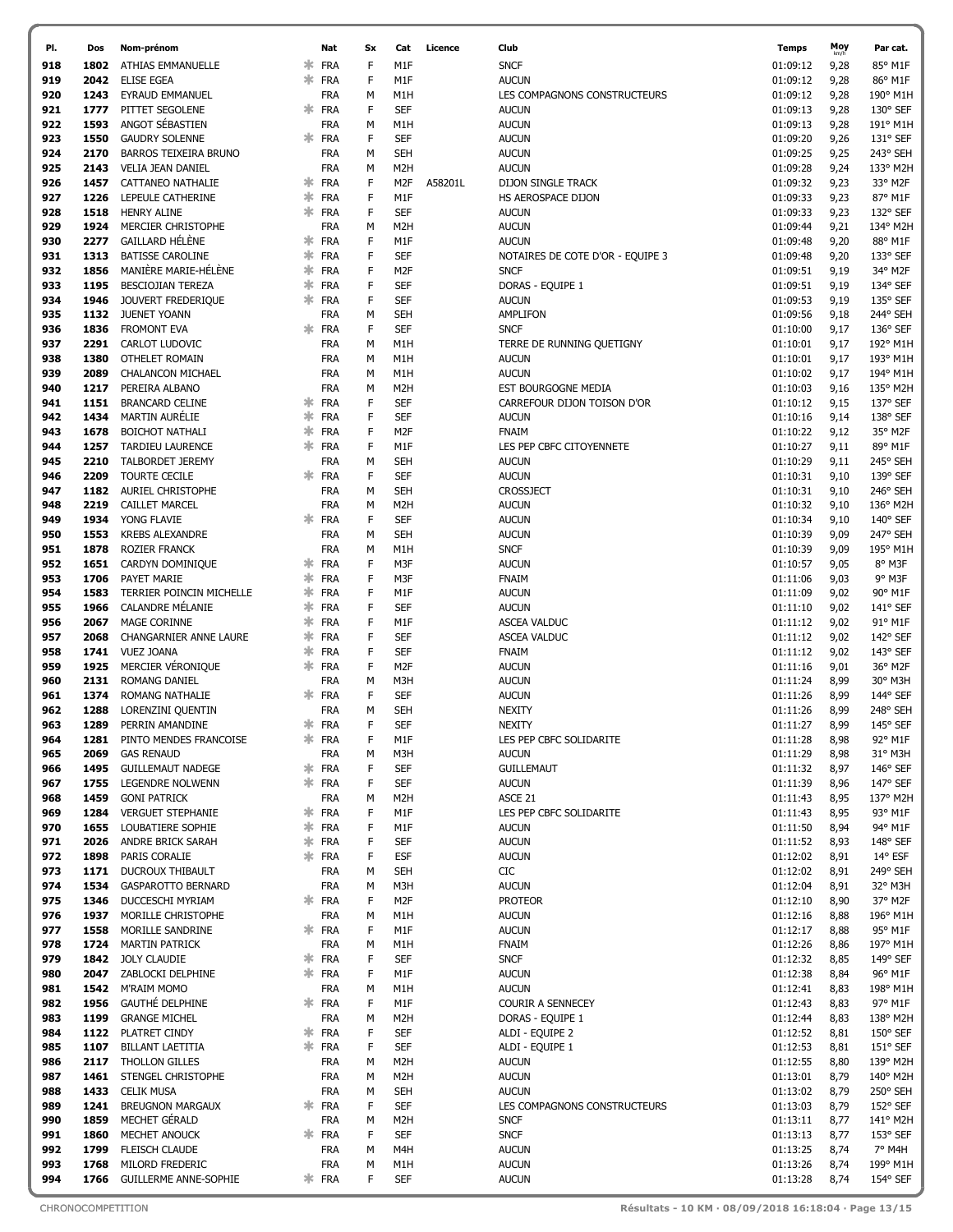| PI.          | Dos          | Nom-prénom                                      |    | Nat                      | Sx     | Cat                      | Licence | Club                                             | <b>Temps</b>         | Moy          | Par cat.             |
|--------------|--------------|-------------------------------------------------|----|--------------------------|--------|--------------------------|---------|--------------------------------------------------|----------------------|--------------|----------------------|
| 995          | 1620         | <b>GRAS EMELINE</b>                             | ж  | FRA                      | F      | <b>SEF</b>               |         | <b>AUCUN</b>                                     | 01:13:28             | 8,74         | 155° SEF             |
| 996          | 1614         | LACUGUE DAMIEN                                  |    | <b>FRA</b>               | М      | <b>SEH</b>               |         | <b>AUCUN</b>                                     | 01:13:28             | 8,74         | 251° SEH             |
| 997          | 1734         | <b>LESOU MARGUERITE</b>                         | ж  | <b>FRA</b>               | F      | CAF                      |         | <b>FNAIM</b>                                     | 01:13:30             | 8,73         | 3° CAF               |
| 998          | 1488         | <b>COLAS PASCAL</b>                             |    | <b>FRA</b>               | М      | M <sub>2</sub> H         |         | <b>AUCUN</b>                                     | 01:13:40             | 8,71         | 142° M2H             |
| 999          | 1487         | <b>COLAS FLORIANE</b>                           | Ж. | <b>FRA</b>               | F      | <b>SEF</b>               |         | <b>AUCUN</b>                                     | 01:13:43             | 8,71         | 156° SEF             |
| 1000<br>1001 | 2027<br>2234 | <b>GOULUT CATHERINE</b><br><b>HORTAL ARNAUD</b> | Ж. | <b>FRA</b><br><b>FRA</b> | F<br>М | <b>SEF</b><br>M1H        |         | <b>AUCUN</b><br><b>AUCUN</b>                     | 01:13:52<br>01:13:55 | 8,69<br>8,69 | 157° SEF<br>200° M1H |
| 1002         | 2231         | <b>HELIOT JEAN MARIE</b>                        |    | <b>FRA</b>               | м      | M4H                      |         | <b>AUCUN</b>                                     | 01:13:57             | 8,68         | 8° M4H               |
| 1003         | 2123         | PERAS CLOTILDE                                  |    | ≭ FRA                    | F      | <b>ESF</b>               |         | <b>AUCUN</b>                                     | 01:13:57             | 8,68         | 15° ESF              |
| 1004         | 1857         | MATHEY JEAN-CHARLES                             |    | <b>FRA</b>               | М      | M3H                      |         | <b>SNCF</b>                                      | 01:14:06             | 8,66         | 33° M3H              |
| 1005         | 1191         | HUMBERT RAFAELLA                                | ж  | <b>FRA</b>               | F      | <b>SEF</b>               |         | <b>CROSSJECT</b>                                 | 01:14:17             | 8,64         | 158° SEF             |
| 1006         | 1252         | DECOSNE DIDIER                                  |    | <b>FRA</b>               | М      | M3H                      |         | LES PEP CBFC CITOYENNETE                         | 01:14:19             | 8,64         | 34° M3H              |
| 1007         | 1669         | ANTUNES STEPHANIE                               |    | * FRA                    | F      | M1F                      |         | <b>FNAIM</b>                                     | 01:14:24             | 8,63         | 98° M1F              |
| 1008         | 1180         | <b>DESBOIS LUDOVIC</b>                          |    | <b>FRA</b>               | М      | <b>SEH</b>               |         | <b>CLEAU</b>                                     | 01:14:25             | 8,63         | 252° SEH             |
| 1009         | 1564         | <b>BRIGAND ANAIS</b>                            | ж. | <b>FRA</b>               | F      | <b>SEF</b>               |         | <b>AUCUN</b>                                     | 01:14:29             | 8,62         | 159° SEF             |
| 1010         | 2006         | <b>BOGGIO VINCENT</b>                           |    | <b>FRA</b>               | М      | M3H                      |         | <b>AUCUN</b>                                     | 01:14:30             | 8,62         | 35° M3H              |
| 1011         | 1891         | KUCYBALA ELODIE                                 | Ж. | <b>FRA</b>               | F      | <b>SEF</b>               |         | NEGOCIAL FINANCE                                 | 01:14:42             | 8,59         | 160° SEF             |
| 1012         | 1303         | <b>BERGERET CLAIRE</b>                          | ж  | <b>FRA</b>               | F      | <b>SEF</b>               |         | NOTAIRES DE COTE D'OR - EQUIPE 2                 | 01:14:51             | 8,58         | 161° SEF             |
| 1013<br>1014 | 1360<br>1916 | <b>HARRAULT CEDRIC</b><br>CHITLANGIA SUJATA     |    | <b>FRA</b><br>$*$ IND    | М<br>F | <b>SEH</b><br><b>SEF</b> |         | VOIES NAVIGABLES DE FRANCE<br><b>AUCUN</b>       | 01:14:53<br>01:14:58 | 8,57<br>8,56 | 253° SEH<br>162° SEF |
| 1015         | 1566         | BILLARD OGEAS RACHEL                            |    | $*$ FRA                  | F      | <b>SEF</b>               |         | <b>AUCUN</b>                                     | 01:15:14             | 8,53         | 163° SEF             |
| 1016         | 1897         | <b>BEJOT SANDRINE</b>                           | ж. | <b>FRA</b>               | F      | M1F                      |         | <b>AUCUN</b>                                     | 01:15:15             | 8,53         | 99° M1F              |
| 1017         | 2153         | <b>COLIN ALEXANDRA</b>                          |    | * FRA                    | F      | <b>SEF</b>               |         | <b>AUCUN</b>                                     | 01:15:17             | 8,53         | 164° SEF             |
| 1018         | 1350         | MEIRONNEN ANNE                                  |    | $*$ FRA                  | F      | M1F                      |         | <b>PROTEOR</b>                                   | 01:15:19             | 8,52         | 100° M1F             |
| 1019         | 1776         | BREDA JOSEPHINE                                 |    | $*$ FRA                  | F      | <b>SEF</b>               |         | <b>AUCUN</b>                                     | 01:15:23             | 8,52         | 165° SEF             |
| 1020         | 2008         | <b>BROCARD SYLVIE</b>                           | ж  | <b>FRA</b>               | F      | M <sub>2F</sub>          |         | <b>AUCUN</b>                                     | 01:15:33             | 8,50         | 38° M2F              |
| 1021         | 2134         | <b>BOISSELET NOEMIE</b>                         |    | $*$ FRA                  | F      | <b>SEF</b>               |         | <b>AUCUN</b>                                     | 01:15:35             | 8,49         | 166° SEF             |
| 1022         | 1735         | SAINT PIERRE 04/10/1978                         |    | <b>FRA</b>               | М      | M1H                      |         | <b>FNAIM</b>                                     | 01:15:44             | 8,48         | 201° M1H             |
| 1023         | 1253         | <b>FOURCAULT MURIEL</b>                         |    | $*$ FRA                  | F      | M <sub>2F</sub>          |         | LES PEP CBFC CITOYENNETE                         | 01:15:46             | 8,47         | 39° M2F              |
| 1024         | 1996         | <b>BROUSSAIS JUSTINE</b>                        | ж. | <b>FRA</b>               | F      | <b>SEF</b>               |         | <b>AUCUN</b>                                     | 01:15:52             | 8,46         | 167° SEF             |
| 1025         | 1993         | <b>BROUSSAIS SABINE</b>                         |    | * FRA                    | F      | M3F                      |         | <b>AUCUN</b>                                     | 01:15:53             | 8,46         | 10° M3F              |
| 1026<br>1027 | 1787<br>1293 | <b>COUPAT ANNE</b><br><b>DELATTE LINE</b>       | ж. | $*$ FRA<br><b>FRA</b>    | F<br>F | M1F<br><b>ESF</b>        |         | <b>AUCUN</b><br>NOTAIRES DE COTE D'OR - EQUIPE 1 | 01:15:53<br>01:15:58 | 8,46<br>8,45 | 101° M1F<br>16° ESF  |
| 1028         | 1758         | <b>TESSON AMANDINE</b>                          |    | $*$ FRA                  | F      | <b>SEF</b>               |         | <b>AUCUN</b>                                     | 01:15:59             | 8,45         | 168° SEF             |
| 1029         | 1738         | LAVOCAT MARIE-NOELLE                            |    | $*$ FRA                  | F      | M <sub>2F</sub>          |         | <b>FNAIM</b>                                     | 01:16:01             | 8,45         | 40° M2F              |
| 1030         | 1699         | <b>LECRIGNY STEPHANIE</b>                       |    | $*$ FRA                  | F      | M <sub>2F</sub>          |         | <b>FNAIM</b>                                     | 01:16:02             | 8,44         | 41° M2F              |
| 1031         | 1437         | DECROZANT FABRICE                               |    | <b>FRA</b>               | М      | M <sub>2</sub> H         |         | <b>AUCUN</b>                                     | 01:16:03             | 8,44         | 143° M2H             |
| 1032         | 1219         | WARCHOLINSKI ALICIA                             |    | * FRA                    | F      | <b>SEF</b>               |         | EST BOURGOGNE MEDIA                              | 01:16:06             | 8,44         | 169° SEF             |
| 1033         | 1496         | <b>BAYON CORINNE</b>                            | ∗  | <b>FRA</b>               | F      | M1F                      |         | <b>AUCUN</b>                                     | 01:16:10             | 8,43         | 102° M1F             |
| 1034         | 1400         | MOUSSERON CAROLINE                              | Ж. | <b>FRA</b>               | F      | <b>SEF</b>               |         | <b>AUCUN</b>                                     | 01:16:12             | 8,43         | 170° SEF             |
| 1035         | 1268         | MARECHAL LYET PAULINE                           |    | * FRA                    | F      | <b>SEF</b>               |         | LES PEP CBFC LAICITE                             | 01:16:13             | 8,42         | 171° SEF             |
| 1036         | 2174         | <b>CUIRASSIER LUDOVIC</b>                       |    | <b>FRA</b>               | М      | M1H                      |         | <b>AUCUN</b>                                     | 01:16:13             | 8,42         | 202° M1H             |
| 1037         | 1272         | SIMARD SOPHIE<br>PEANG SOK KHOEUN               |    | $*$ FRA<br><b>FRA</b>    | F<br>F | M1F<br><b>SEF</b>        |         | LES PEP CBFC LAICITE<br><b>SNCF</b>              | 01:16:13<br>01:16:13 | 8,42         | 103° M1F             |
| 1038<br>1039 | 1866<br>2148 | NARCY THIERRY                                   |    | <b>FRA</b>               | М      | M <sub>2</sub> H         |         | <b>AUCUN</b>                                     | 01:16:22             | 8,42<br>8,41 | 172° SEF<br>144° M2H |
| 1040         | 2138         | <b>GLASSER RUDOLPH</b>                          |    | <b>FRA</b>               | М      | M1H                      |         | <b>AUCUN</b>                                     | 01:16:27             | 8,40         | 203° M1H             |
| 1041         | 1301         | ALVES MELISSA                                   |    | <b>‡</b> FRA             | F      | <b>SEF</b>               |         | NOTAIRES DE COTE D'OR - EQUIPE 2                 | 01:16:30             | 8,39         | $173^{\circ}$ SEF    |
| 1042         | 1145         | <b>GIANNINI KARINE</b>                          |    | <b>≭ FRA</b>             | F      | M1F                      |         | CAISSE D EPARGNE BOURGOGNE FRANCHE COMTE         | 01:16:32             | 8,39         | 104° M1F             |
| 1043         | 1503         | <b>BURKHARDT CELINE</b>                         |    | <b>≭ FRA</b>             | F      | <b>SEF</b>               |         | <b>AUCUN</b>                                     | 01:16:34             | 8,38         | 174° SEF             |
| 1044         |              | 1481 YVRAY ANNE                                 |    | * FRA                    | F      | M1F                      |         | <b>AUCUN</b>                                     | 01:16:42             | 8,37         | 105° M1F             |
| 1045         | 1480         | YVRAY YANN                                      |    | <b>FRA</b>               | М      | M1H                      |         | <b>AUCUN</b>                                     | 01:16:42             | 8,37         | 204° M1H             |
| 1046         | 1505         | <b>BONNIFET MANON</b>                           |    | * FRA                    | F      | <b>SEF</b>               |         | <b>AUCUN</b>                                     | 01:16:43             | 8,37         | 175° SEF             |
| 1047         | 1948         | <b>VIENNE ARMELLE</b>                           |    | * FRA                    | F      | M1F                      |         | <b>AUCUN</b>                                     | 01:16:48             | 8,36         | 106° M1F             |
| 1048<br>1049 | 1613<br>2022 | LARCHER CELINE<br><b>DUMAS COLETTE</b>          |    | * FRA<br>* FRA           | F<br>F | M1F<br>M4F               |         | <b>AUCUN</b><br><b>AUCUN</b>                     | 01:16:53<br>01:16:59 | 8,35<br>8,34 | 107° M1F<br>3° M4F   |
| 1050         | 1420         | MOREAUD SYLVIE                                  |    | $*$ FRA                  | F      | M1F                      |         | <b>AUCUN</b>                                     | 01:17:03             | 8,33         | 108° M1F             |
| 1051         | 1502         | <b>GIRODET MARION</b>                           |    | * FRA                    | F      | M1F                      |         | <b>AUCUN</b>                                     | 01:17:10             | 8,32         | 109° M1F             |
| 1052         | 1737         | BERNARD DELPHINE                                |    | * FRA                    | F      | <b>SEF</b>               |         | <b>FNAIM</b>                                     | 01:17:18             | 8,31         | 176° SEF             |
| 1053         | 2258         | MICHON JEAN CHRISTOPHE                          |    | <b>FRA</b>               | М      | M <sub>2</sub> H         |         | <b>AUCUN</b>                                     | 01:17:30             | 8,28         | 145° M2H             |
| 1054         | 1259         | TRINDADE ISABELLE                               |    | * FRA                    | F      | M1F                      |         | LES PEP CBFC CITOYENNETE                         | 01:17:47             | 8,25         | 110° M1F             |
| 1055         | 2124         | <b>RABUT SYLVIE</b>                             |    | * FRA                    | F      | M2F                      |         | <b>AUCUN</b>                                     | 01:17:54             | 8,24         | 42° M2F              |
| 1056         | 1967         | <b>GIRARD JEAN MICHEL</b>                       |    | <b>FRA</b>               | М      | M <sub>2</sub> H         |         | <b>AUCUN</b>                                     | 01:17:55             | 8,24         | 146° M2H             |
| 1057         | 1666         | <b>COLIN GAELLE</b>                             |    | ≭ FRA                    | F      | M1F                      |         | RADIANCE                                         | 01:17:59             | 8,23         | $111^{\circ}$ M1F    |
| 1058         | 1667         | <b>CLEMENT AURELIE</b>                          | ж. | <b>FRA</b>               | F      | <b>SEF</b>               |         | RADIANCE                                         | 01:18:00             | 8,23         | 177° SEF             |
| 1059         | 1896         | MAUFFREY FLORENT                                |    | <b>FRA</b>               | М      | <b>SEH</b>               |         | <b>AUCUN</b>                                     | 01:18:07             | 8,22         | 254° SEH             |
| 1060<br>1061 | 1438         | 1616 HARBULOT FRANCIS<br><b>BRUARD GILLES</b>   |    | <b>FRA</b><br><b>FRA</b> | М<br>М | M3H<br>M <sub>2</sub> H  |         | <b>AUCUN</b><br><b>AUCUN</b>                     | 01:18:16<br>01:18:23 | 8,20<br>8,19 | 36° M3H<br>147° M2H  |
| 1062         |              | 2252 MORIZOT THOMAS                             |    | <b>FRA</b>               | М      | <b>SEH</b>               |         | <b>AUCUN</b>                                     | 01:18:28             | 8,18         | 255° SEH             |
| 1063         | 1111         | <b>GALLAIS LYDIE</b>                            |    | * FRA                    | F      | <b>SEF</b>               |         | ALDI - EQUIPE 1                                  | 01:18:28             | 8,18         | 178° SEF             |
| 1064         | 1602         | DESHOUILLERES JÉRÉMY                            |    | FRA                      | м      | <b>SEH</b>               |         | <b>AUCUN</b>                                     | 01:18:34             | 8,17         | 256° SEH             |
| 1065         | 1407         | RIVERA MACEDO LINDA                             |    | $*$ MEX                  | F      | <b>SEF</b>               |         | <b>AUCUN</b>                                     | 01:18:37             | 8,17         | 179° SEF             |
| 1066         | 1533         | MADONNA SANDRINA                                |    | $*$ FRA                  | F      | <b>SEF</b>               |         | <b>AUCUN</b>                                     | 01:18:41             | 8,16         | 180° SEF             |
| 1067         | 2046         | MINATCHY JONATHAN                               |    | <b>FRA</b>               | М      | <b>SEH</b>               |         | <b>AUCUN</b>                                     | 01:18:46             | 8,15         | 257° SEH             |
| 1068         | 1206         | DEGUEURCE MARTIN                                |    | <b>FRA</b>               | М      | <b>SEH</b>               |         | DORAS - EQUIPE 2                                 | 01:18:56             | 8,13         | 258° SEH             |
| 1069         | 1202         | MAREGA IBRAHIMA                                 |    | <b>FRA</b>               | М      | <b>SEH</b>               |         | DORAS - EQUIPE 1                                 | 01:18:58             | 8,13         | 259° SEH             |
| 1070         | 1131         | JABOULET QUENTIN                                |    | <b>FRA</b>               | М      | <b>SEH</b>               |         | AMPLIFON                                         | 01:19:23             | 8,09         | 260° SEH             |
| 1071         |              | 1245 JEVIC ALEXANDRE                            |    | FRA                      | М      | <b>SEH</b>               |         | LES COMPAGNONS CONSTRUCTEURS                     | 01:19:28             | 8,08         | 261° SEH             |